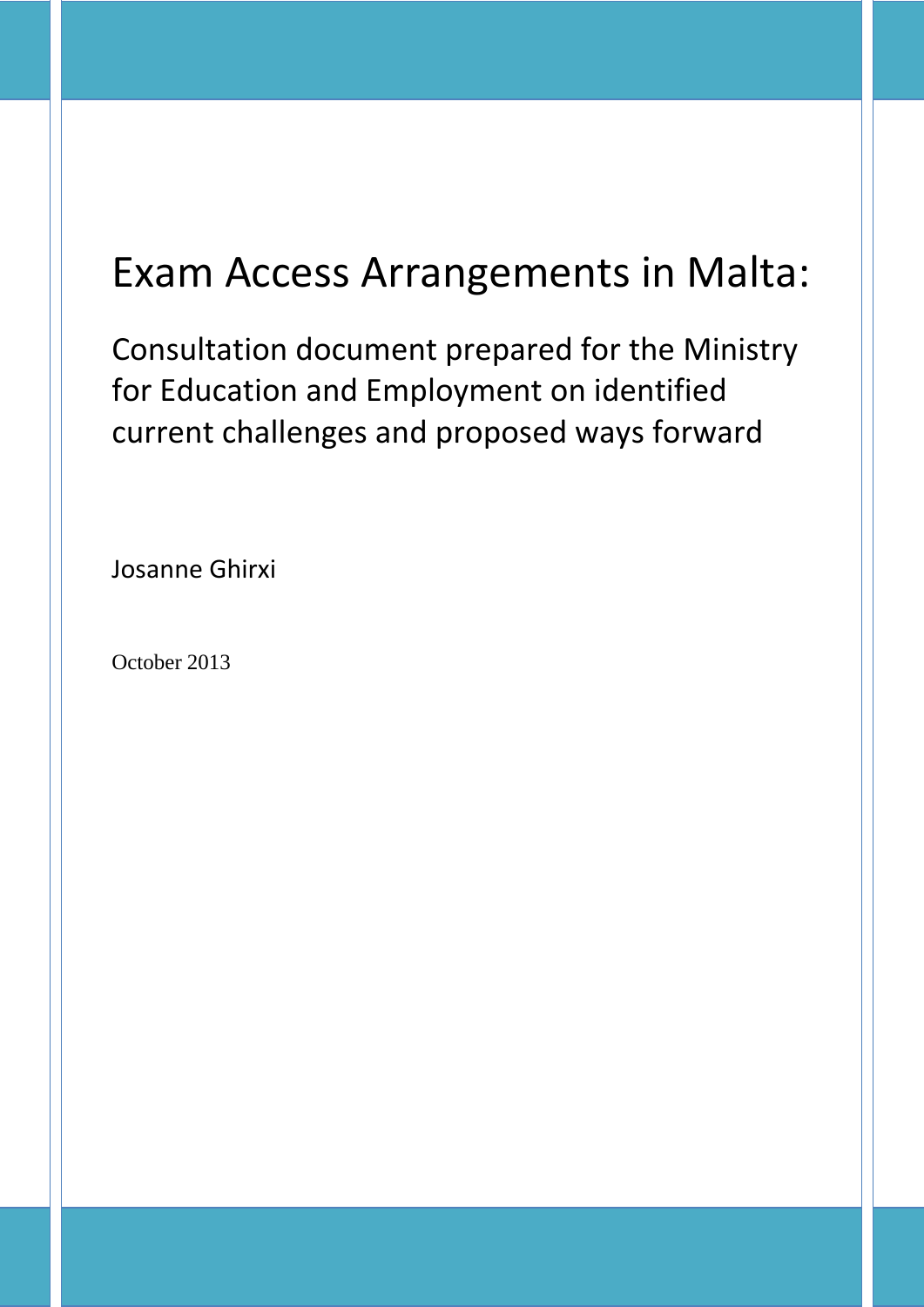# **CONTENTS**

| $\mathbf{1}$ |            |       |  |
|--------------|------------|-------|--|
|              | 1.1        |       |  |
|              | 1.2<br>1.3 |       |  |
|              | 1.4        |       |  |
|              | 1.5        |       |  |
|              |            |       |  |
| 2            |            |       |  |
|              | 2.1        |       |  |
|              | 2.2        |       |  |
|              |            | 2.2.1 |  |
|              |            | 2.2.2 |  |
|              |            | 2.2.3 |  |
|              |            | 2.2.4 |  |
|              | 2.3        |       |  |
|              |            | 2.3.1 |  |
|              |            | 2.3.2 |  |
|              |            | 2.3.3 |  |
|              | 2.4        |       |  |
|              | 2.5        |       |  |
|              | 2.6        |       |  |
|              |            |       |  |
|              | 3.1        |       |  |
|              |            | 3.1.1 |  |
|              |            | 3.1.2 |  |
|              |            | 3.1.3 |  |
|              | 3.2        |       |  |
|              |            | 3.2.1 |  |
|              |            | 3.2.2 |  |
|              |            | 3.2.3 |  |
|              |            | 3.2.4 |  |
|              |            |       |  |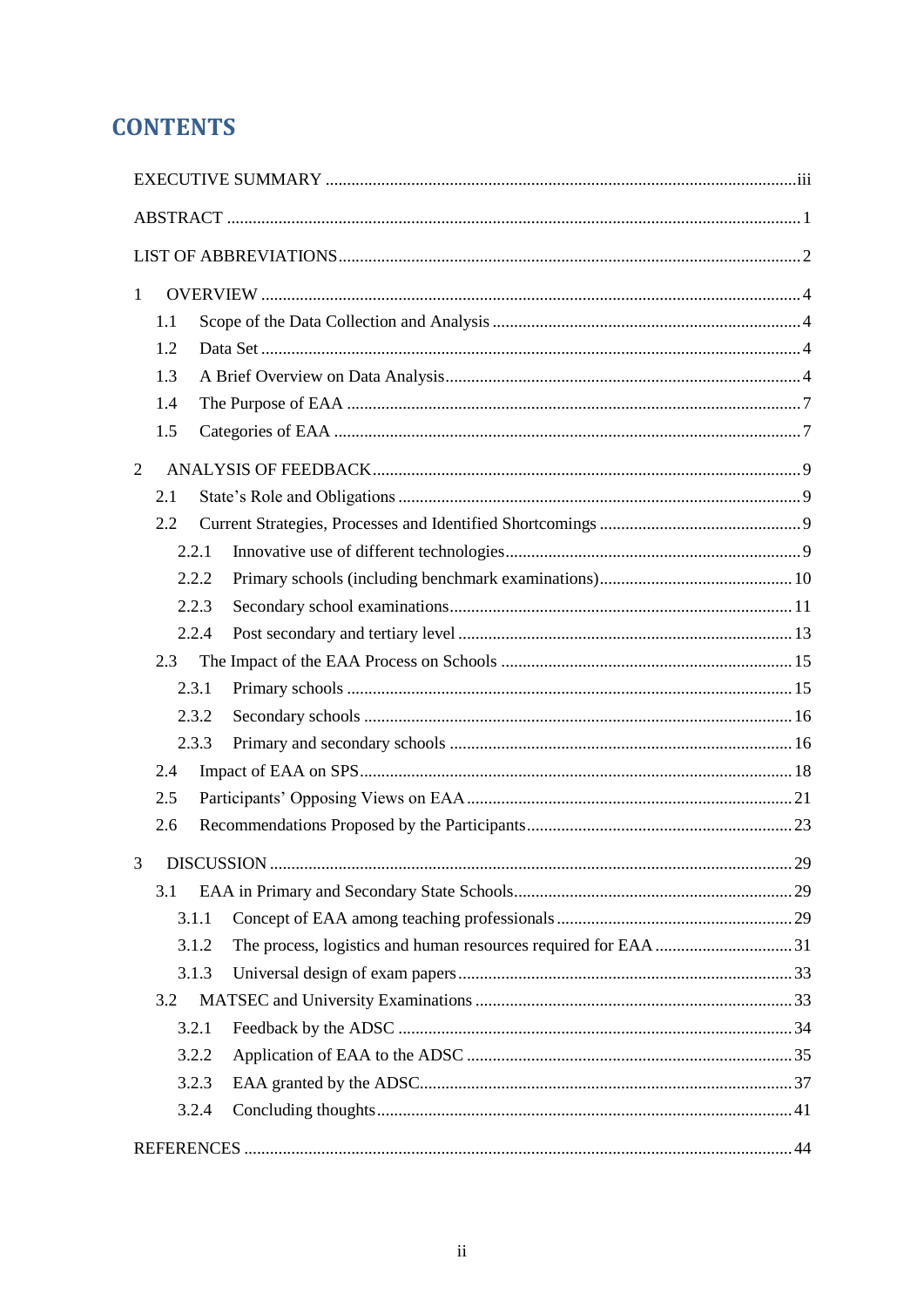## <span id="page-2-0"></span>**EXECUTIVE SUMMARY**

Students' educational achievements are of absolute importance for future employability and academic studies. Exam Access Arrangements (EAA) have therefore been developed, in several countries, to allow eligible students to gain access to examinations (including highstake examinations) and to complete them with success. EAA, which are provisions approved prior to the beginning of examinations, enable candidates to demonstrate their achievements without having an unfair advantage on their peers. These candidates might otherwise be unable to demonstrate their achievements, without the EAA.

The main aim of this study was to analyse the current status of EAA as perceived by the participants, and to identify areas, which may need specific focus and eventual amendments. The participants, namely the stakeholders and the general public, were given the opportunity to provide their views on the subject matter. Specific input was also provided by Dr. Susan Tresman<sup>1</sup>. The feedback provided was encouraging, when taking into consideration the number of submitted recommendations.

# **Main Findings**

1

A qualitative analysis of the data sets, which was carried out with the use of a Computer Assisted Qualitative Data Analysis Software (CAQDAS), indicated that there is a strong general acceptance of EAA as a fundamental right for eligible students. The fundamental right to EAA was also considered to be part of the students' fundamental right to gain access to education. Notwithstanding this clear recognition, the data revealed a strong finding, *i.e.* the concern on the burden which EAA have on schools *vis-à-vis* personnel, premises and the process *per se*.

The analysis has clearly revealed that the most significant burden of EAA is on personnel. This issue was identified in both the primary and secondary school settings. Moreover, the data analysis indicated that the origin of the issue is not only related to the ever increasing number of students applying for EAA. The process *per se* is also an important contributing factor to these burdens. Different schools apply different methodologies to accommodate students who require EAA. The applied methodologies are not necessarily efficient. The

<sup>1</sup> Dr Susan Tresman is the Vice Chairman of Guildford and Waverley Clinical Commissioning Group, NHS, England.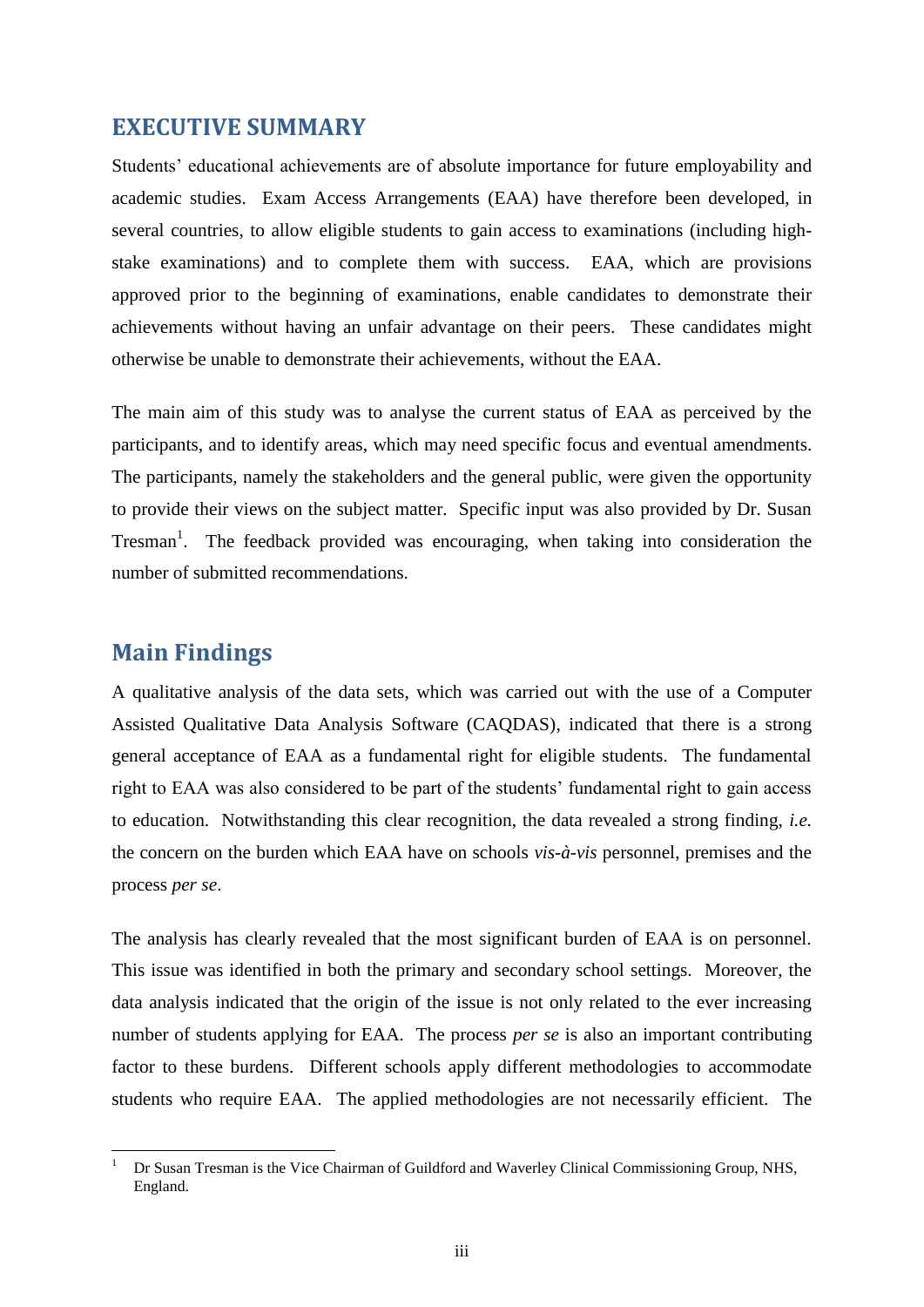different tracks and a larger number of students, who require EAA in the secondary school setting, further augment the burden on personnel and availability of space.

Both school settings have their specific challenges as well, namely EAA for Benchmark examinations in the primary school setting and EAA for Secondary Education Certificate (SEC) examinations in the secondary school setting. The challenges are spilled over to the School Psychological Services (SPS) and the Specific Learning Difficulties (SpLD) specialists at the Dyslexia Unit, although the process necessitates the former to carry a heavier share of the burden. This happens once the applications from the schools are received, namely those related to the EAA for SEC examinations.

A number of respondents expressed their concern on what they perceive to be the ACCESS Disability Support Committee (ADSC)"s rigid approach on the EAA for Matriculation and Secondary Education Certificate (MATSEC) examinations. Respondents claimed that this rigid approach is also affecting the secondary school sector. For instance, they indicated that most secondary schools refrain from granting a reader to Forms 3 up to 5 students during their mid-yearly and annual language examinations. The scope is to avoid the students from becoming accustomed to a reader which however, will not be available during MATSEC examinations<sup>2</sup>.

# **Recommendations**

1

Further to expressing their concerns, participants contributed by submitting a number of recommendations to address the identified issues. For the scope of the study, the recommendations were grouped into six main themes:

1 *Human Resources (capacity building and adjustments of roles)*: participants submitted a number of recommendations to address the matter, ranging from additional training, for the teaching staff, to the hiring of additional people (including retired teachers) during examination sessions. Since several respondents expressed concerns on the veracity of assessments provided by private psychologists, it was suggested that students' assessments for EAA is delegated to the SpLD and the SPS;

<sup>2</sup> Students with dyslexia are not granted a reader by the ADSC for their SEC language examinations (even if the Committee is presented with a report by either a dyslexia specialist or an educational psychologist).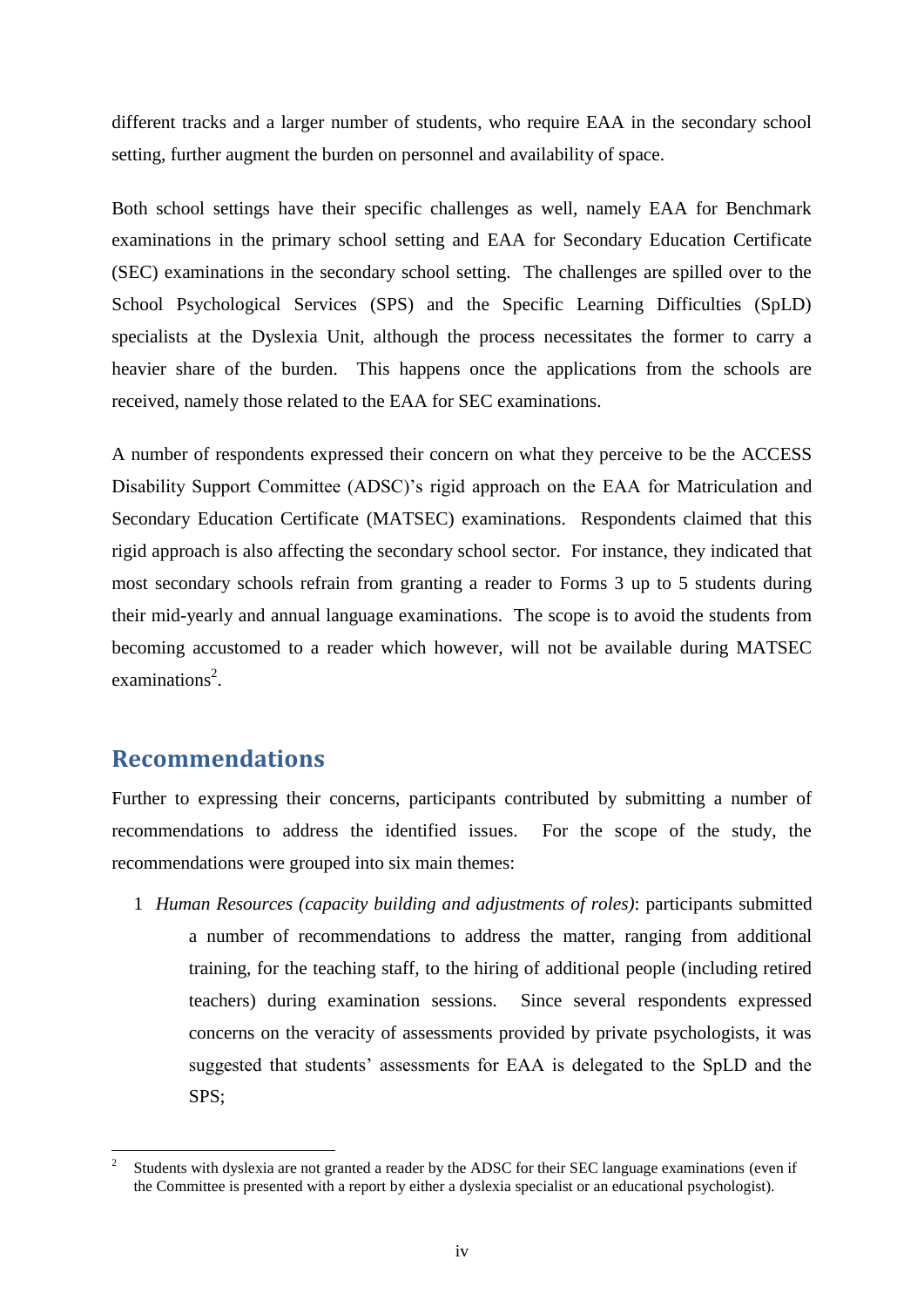- 2 *Teaching and Learning* it was recommended that a shift from summative (end of year) to formative assessment is carried out, in conjunction with the development of Departmental guidelines on EAA. Several respondents also recommended the adoption of tiered Benchmark examinations, whilst others suggested that annual examinations should be available, in *inter alia*, electronic format, coloured paper particular fonts, enlarged print in both Maltese and English versions (for nonlanguage examinations). It was also recommended that the Ministry embarks on a programme with the aim of instilling a culture where teachers embrace all students, irrespective of their individual educational needs (IEN), even if this may require a revision of the Education Act;
- 3 *Additional Support to Students* several participants underscored the importance of encouraging parental / guardian involvement to reinforce school support. Others recommended the provision of a wider range of assessment modalities in conjunction with appropriate guidance and training for eligible students on the use of various EAA;
- 4 *Premises and Logistics* Participants recommended that school populations should be limited to manageable numbers whilst promoting sharing of resources between schools of the same college;
- 5 *EAA Workflow* Several participants recommended the streamlining of procedures to ensure that the Examination Assessment Unit (EAU) and the ADSC work in tandem in order to achieve a smooth transition of EAA, throughout the students" scholastic years. Moreover, the streamlining should lead schools to become more autonomous, hence enabling them to cater more efficiently for the students' IEN; and
- 6 *MATSEC, SEC and University* A number of recommendations for SEC examinations addressed the provision of examinations for oral / aural competencies, assessments for vocational courses, examination papers in Maltese and English for nonlanguage examinations, and provision of different levels of examinations for lower ability students.

A cost-benefit analysis exercise was also recommended to enable the Ministry to accurately establish the actual level of engaged resources in the process of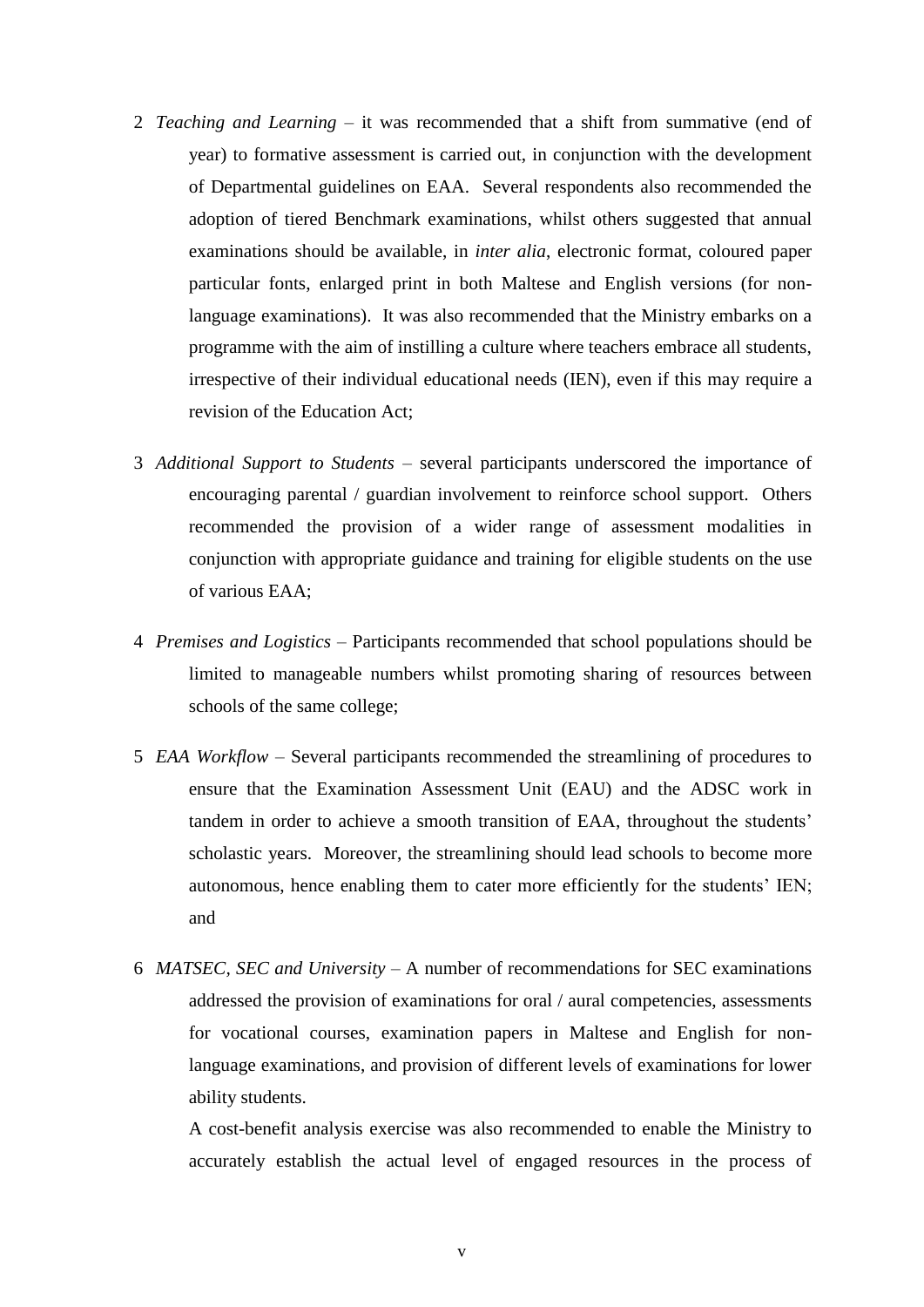submitting EAA recommendations to the ADSC. In addition to the financial burdens, the system is perceived as being bureaucratic and jeopardising support to these students from, *inter alia,* the SPS, SpLD, and teachers performing INCO duties. The adoption of EAA policy and procedures, as implemented in foreign universities, and the extension of support to students with IEN at tertiary level (including the use of specific computer software and word processors during their learning process and examinations) were also recommended.

# **Concluding Remarks**

Although a number of these recommendations may be contradictory, it is acknowledged that they were made on the basis of the participants" experience. The recommendations should therefore serve, *inter alia,* as a detailed framework to analyse and determine short, medium, and long term strategies, including high level discussions for the drafting of a national policy on EAA and the setting up of a National Examinations Authority.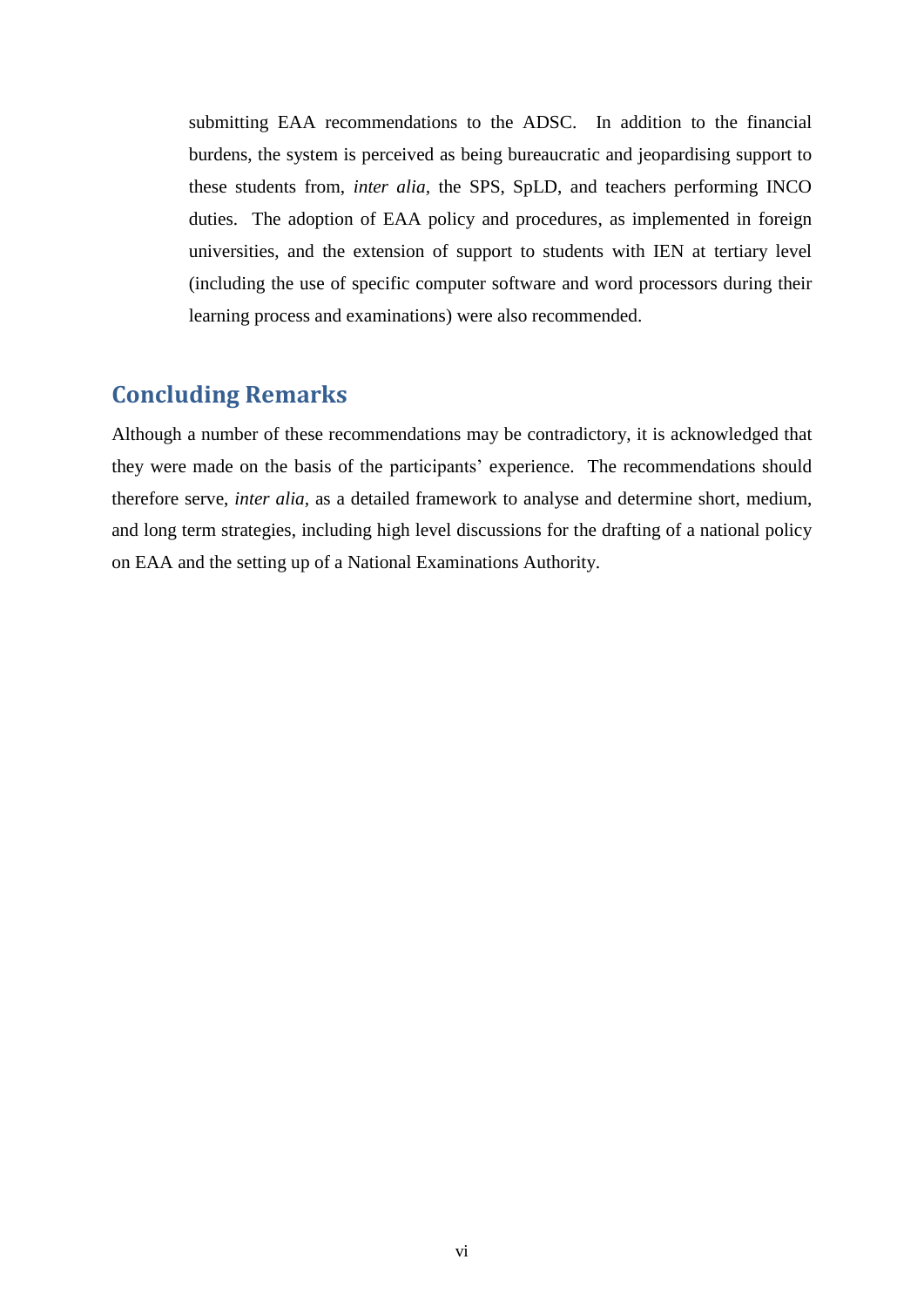## <span id="page-6-0"></span>**ABSTRACT**

Students' educational achievements are of absolute importance for future employability and academic studies. Exam Access Arrangements have therefore been developed, in several countries, to allow eligible students to gain access to examinations (including high-stake examinations) and to complete them with success. Exam Access Arrangements, which are provisions, approved prior to the beginning of examinations, enable candidates to demonstrate their achievements without an unfair advantage on their peers. These candidates might otherwise be unable to demonstrate their achievements, without the EAA.

The main aim of this study was to analyse the current status of exam access arrangements as perceived by the participants and to identify areas, which may need specific focus and eventual amendments. The participants, namely stakeholders and the general public were given the opportunity to provide their views on the subject matter. Specific input was also provided by Dr Susan Tresman. The feedback provided was encouraging, when taking into consideration the number of submitted recommendations.

A qualitative analysis of the data sets indicated that there is a strong general acceptance of Exam Access Arrangements as a fundamental right for eligible students. The fundamental right to Exam Access Arrangement was also considered to be part of the students" fundamental right to gain access to education. Notwithstanding this clear recognition, the data revealed a strong finding, *i.e.* the concern on the burden which Exam Access Arrangements have on schools *vis-à-vis* personnel, premises and the process *per se*.

The recommendations made by the participants were grouped into six main themes. Although a number of these recommendations may be contradictory, it is acknowledged that they were made on the basis of the participants" experience. The recommendations should therefore serve, *inter alia,* as a detailed framework to analyse short, medium, and long term strategies including high level discussions for the drafting of a national policy on Exam Access Arrangements and the setting up of a National Examinations Authority.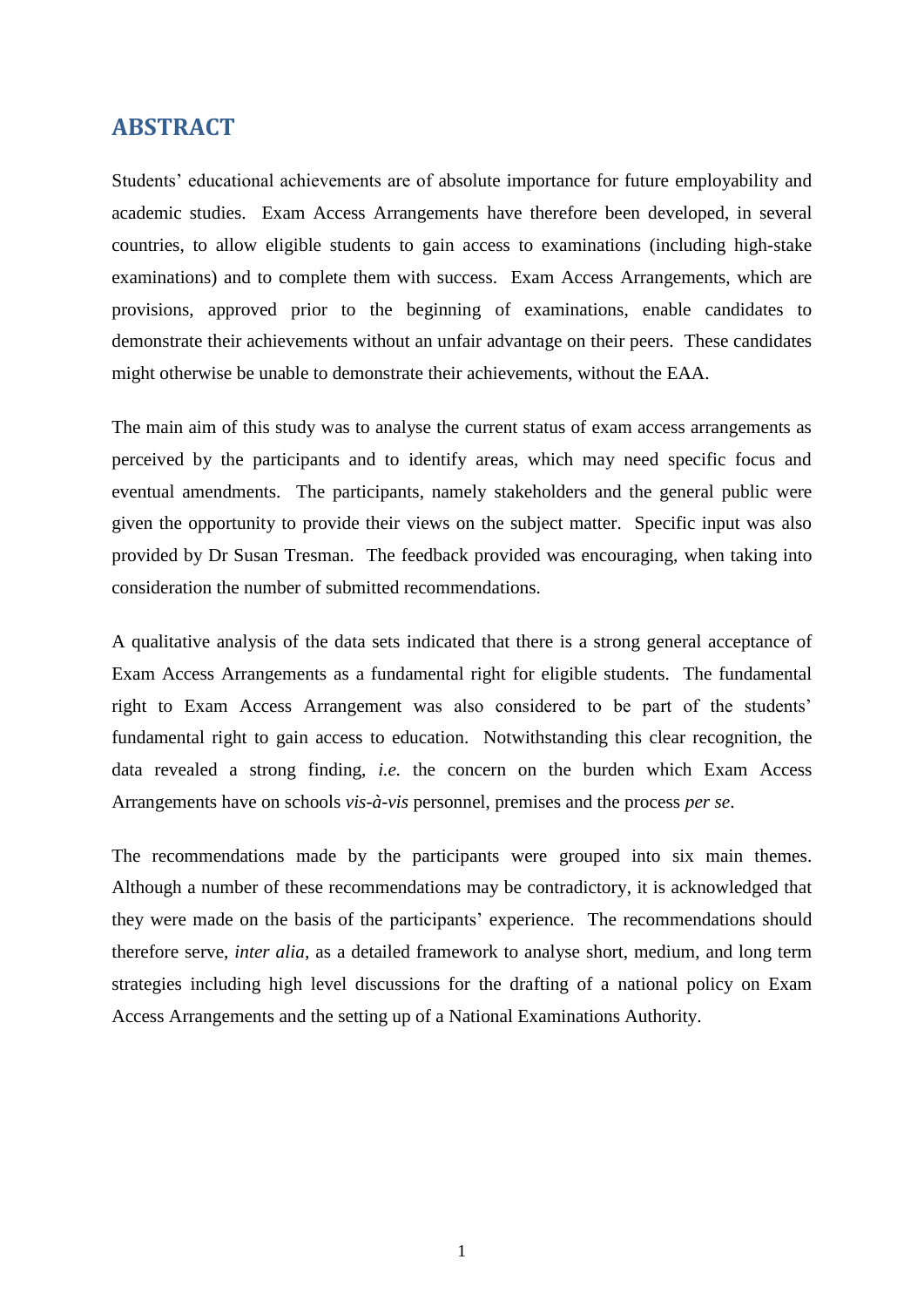# <span id="page-7-0"></span>**LIST OF ABBREVIATIONS**

| A Level       | <b>Advanced Level</b>                                                                     |
|---------------|-------------------------------------------------------------------------------------------|
| <b>ADHD</b>   | <b>Attention Deficit Hyperactivity Disorder</b>                                           |
| <b>ADD</b>    | <b>Attention Deficit Disorder</b>                                                         |
| <b>ADSC</b>   | <b>ACCESS-Disability Support Committee</b>                                                |
| CAQDAS        | Computer Assisted Qualitative Data Analysis Software                                      |
| <b>CMeLD</b>  | Curriculum Management and eLearning Department                                            |
| <b>DQSE</b>   | Directorate for Quality and Standards in Education                                        |
| EAA           | <b>Exam Access Arrangements</b>                                                           |
| EAU           | <b>Educational Assessment Unit</b>                                                        |
| EU            | European Union                                                                            |
| $FT 1-1$      | Full time one-to-one                                                                      |
| <b>GCE</b>    | General Certificate of Education                                                          |
| <b>GCSE</b>   | General Certificate of Secondary Education                                                |
| HU            | Hermeneutic Unit                                                                          |
| <b>IEN</b>    | <b>Individual Educational Needs</b>                                                       |
| <b>IEP</b>    | Individual Education Programme (alternatively called<br><b>Individual Education Plan)</b> |
| <b>INCO</b>   | <b>Inclusive Education Coordinator</b>                                                    |
| IQ            | <b>Intelligence Quotient</b>                                                              |
| <b>JCQ</b>    | Joint Council for Qualifications                                                          |
| LD            | Learning Disability                                                                       |
| <b>LSA</b>    | <b>Learning Support Assistant</b>                                                         |
| <b>MATSEC</b> | Matriculation and Secondary Education Certificate                                         |
| <b>MCAST</b>  | Malta College of Arts, Science & Technology                                               |
| MP3           | MPEG-2 Audio Layer-3                                                                      |
| <b>NARA</b>   | <b>Neale Analysis of Reading Ability</b>                                                  |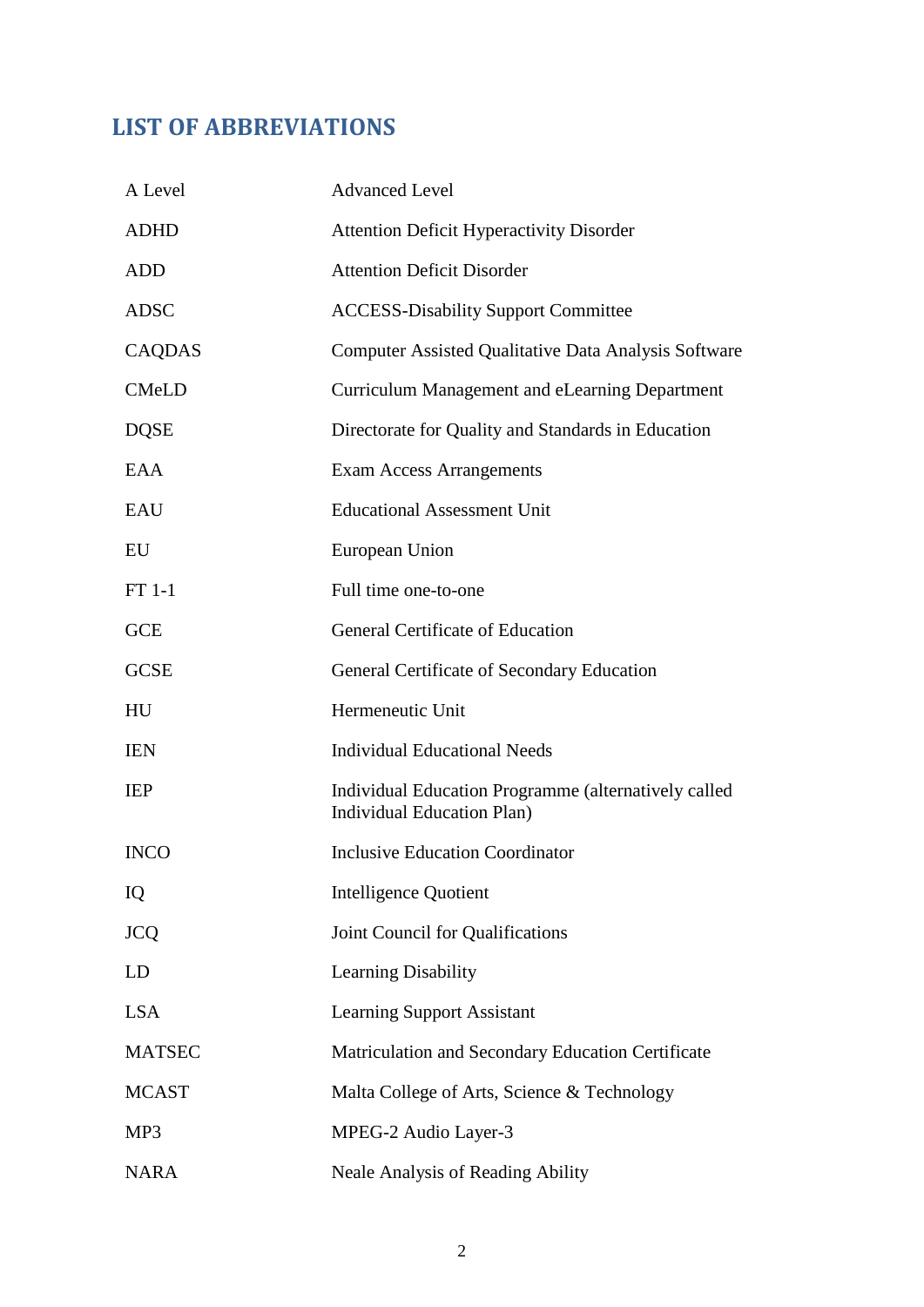| <b>NEA</b>  | <b>National Examinations Authority</b> |
|-------------|----------------------------------------|
| <b>OTs</b>  | Occupational Therapists                |
| <b>SEC</b>  | <b>Secondary Education Certificate</b> |
| SMT         | <b>School Management Team</b>          |
| SpLD        | <b>Specific Learning Difficulties</b>  |
| <b>SPS</b>  | <b>School Psychological Services</b>   |
| <b>UK</b>   | United Kingdom                         |
| <b>U</b> oM | University of Malta                    |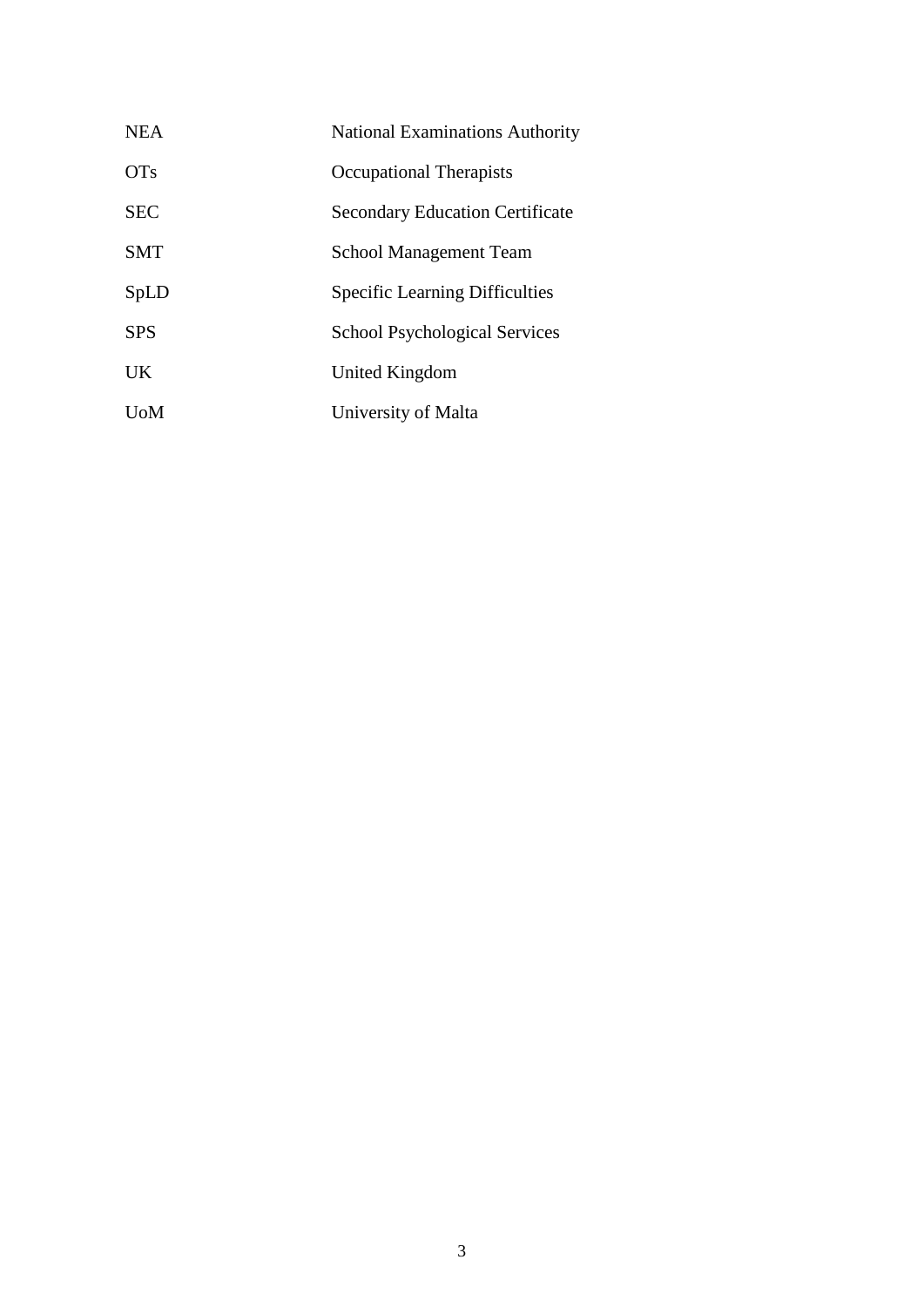## <span id="page-9-0"></span>**1 OVERVIEW**

#### <span id="page-9-1"></span>**1.1 Scope of the Data Collection and Analysis**

The data was collected and analysed for two main reasons, *i.e.*:

- to analyse the current status of exam access arrangements (EAA) in Malta as perceived by the participants; and
- identify areas, which may need specific focus and eventual amendments.

#### <span id="page-9-2"></span>**1.2 Data Set**

1

The data was provided by the Ministry for Education and Employment. It was collected during the month of April 2013, after a time window, for stakeholders and the public in general, had been established to provide feedback by email on the current situation of EAA. Each and every participant had the opportunity to contribute his views, concerns and submit recommendations. The nature of the collected data ranged from *quasi* academic contributions to emails.

Data was also collected during a Consultation Meeting, on the subject matter, with the general public held on the  $20<sup>th</sup>$  of April 2013. In addition to the contributions received by the Ministry for Education and Employment, further consultations with a number of stakeholders and Dr Susan Tresman<sup>3</sup> were also carried out during the month of June 2013.

#### <span id="page-9-3"></span>**1.3 A Brief Overview on Data Analysis**

During the analysis phase of the collected data, a Computer Assisted Qualitative Data Analysis Software (CAQDAS) was utilised, which permitted "a constant comparative method" of analysis (Carcary, 2011, p. 10). CAQDAS refers to software programmes designed to facilitate a rigorous analysis approach to qualitative data (Lewins & Silver, 2009). The use of ATLAS.ti V6.2 provides great flexibility for the coding and recoding of all data which leads to the final thematic outcome (Muhr & Friese, 2004).

In order to prepare for the analysis, data was converted into a Word Document and uploaded in an ATLAS.ti hermeneutic unit (HU) as two primary documents. The data set was coded so

<sup>3</sup> Dr Susan Tresman is Vice Chairman of Guildford and Waverley Clinical Commissioning Group, NHS, England.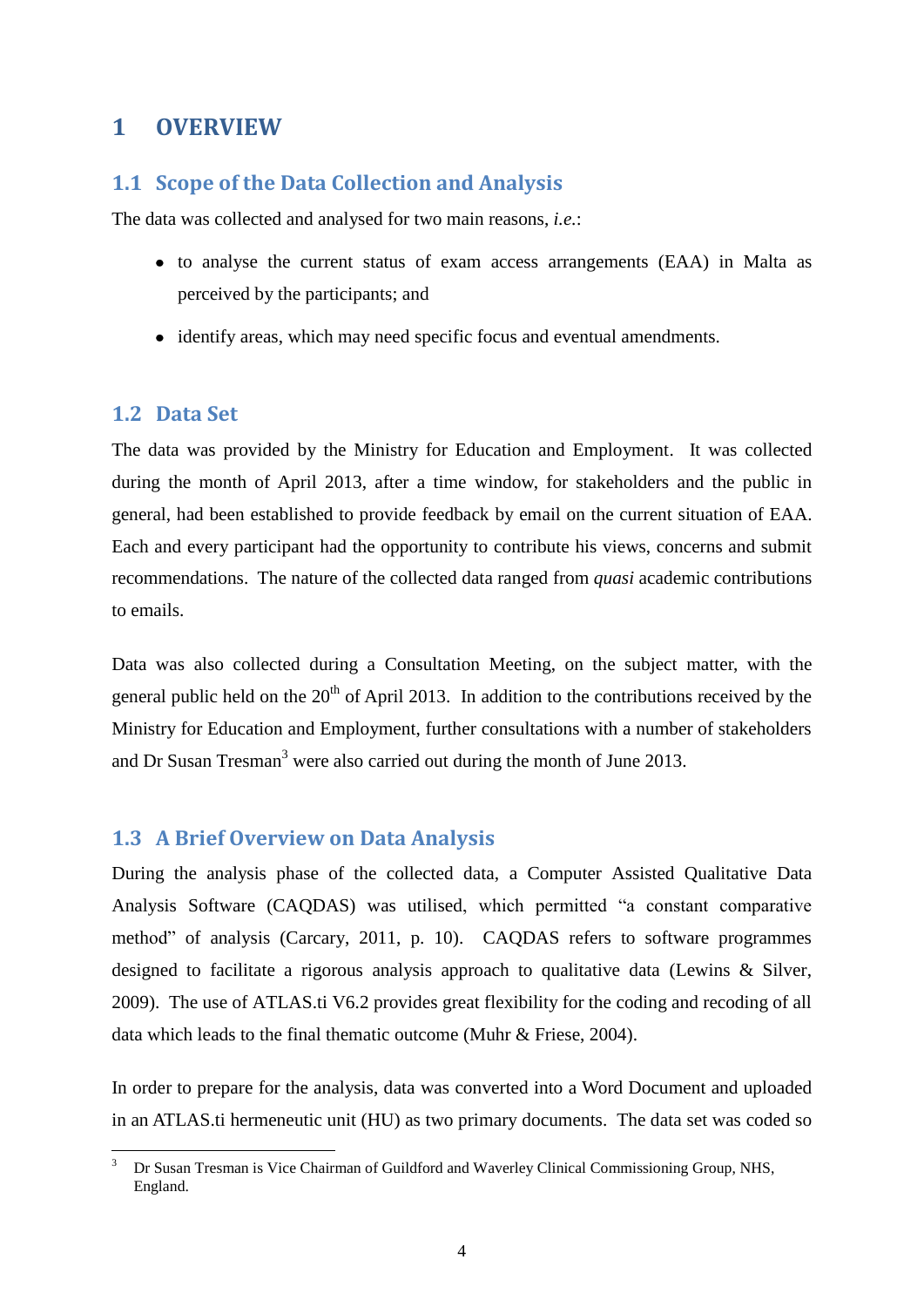that the voluminous amount of data was condensed into a more manageable quantity. The coding process required the careful reading of the text with text extracts being highlighted. "Open coding", namely "the process of breaking down, examining, comparing, conceptualizing and categorizing data" (Strauss & Corbin, 1990, p. 61) was adopted. Thus, codes and code names were assigned to newly created quotations (Figure 1). "Open Coding" reflected "a non-positivist or non-hypothetic-deductive framework" (Chesler, 1987, p. 7). The "Coding by List" technique was also applied although new codes were created and existing codes were either elaborated or modified, where necessary.



**Figure 1: Coding of text**

Data was also anchored to create hyperlinks between segments of text which contradicted, supported, expanded, discussed, or justified one another (Figure 2).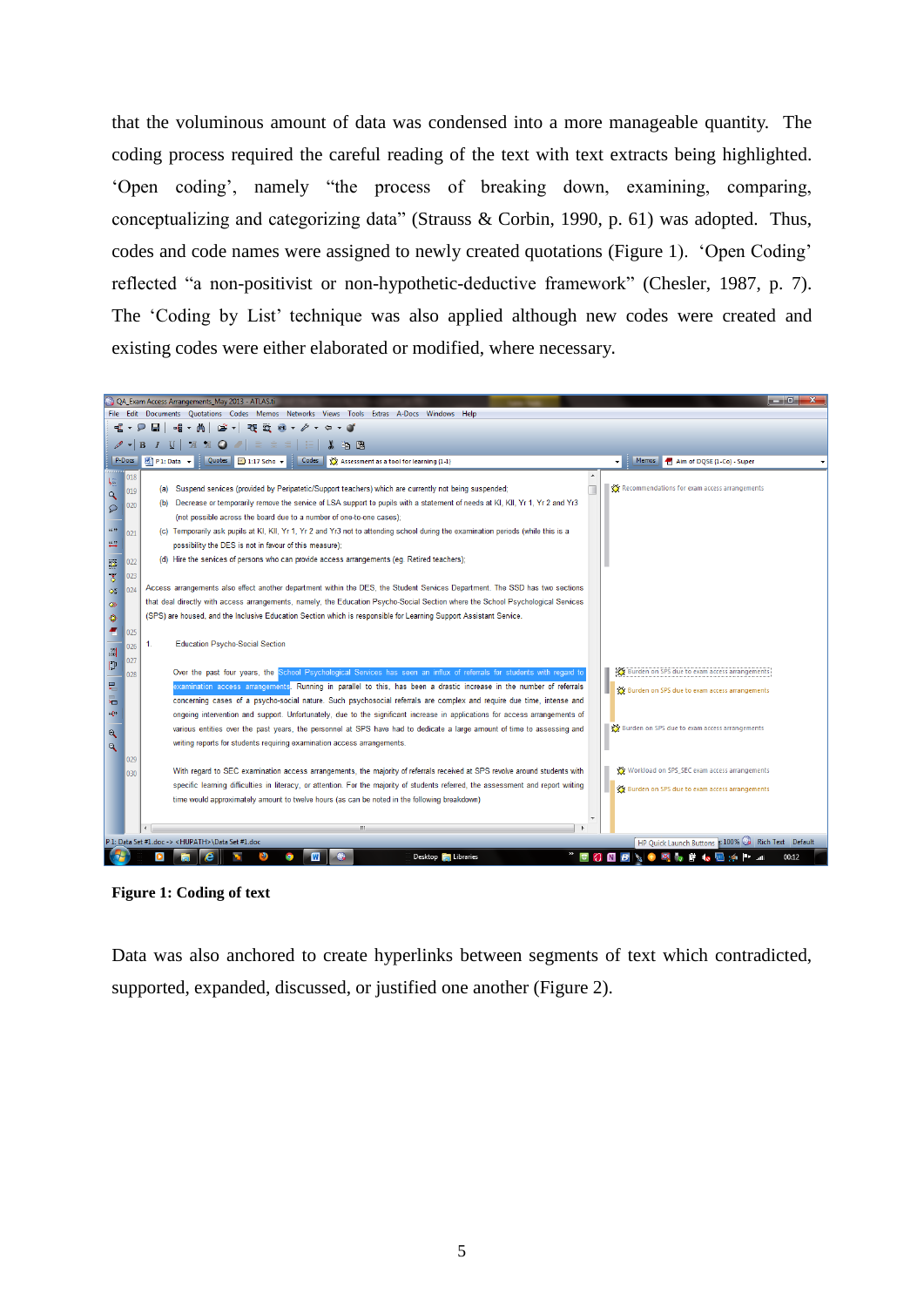

**Figure 2: Data with hyperlinks**

The software also allowed for memoing and axial coding *i.e.* code-code links (Figure 3). In order to establish how certain codes were used or applied, comments were added to them (*i.e.* memos), keeping an accurate record of the interactions identified within the text.



**Figure 3: Network generated from data axial coding**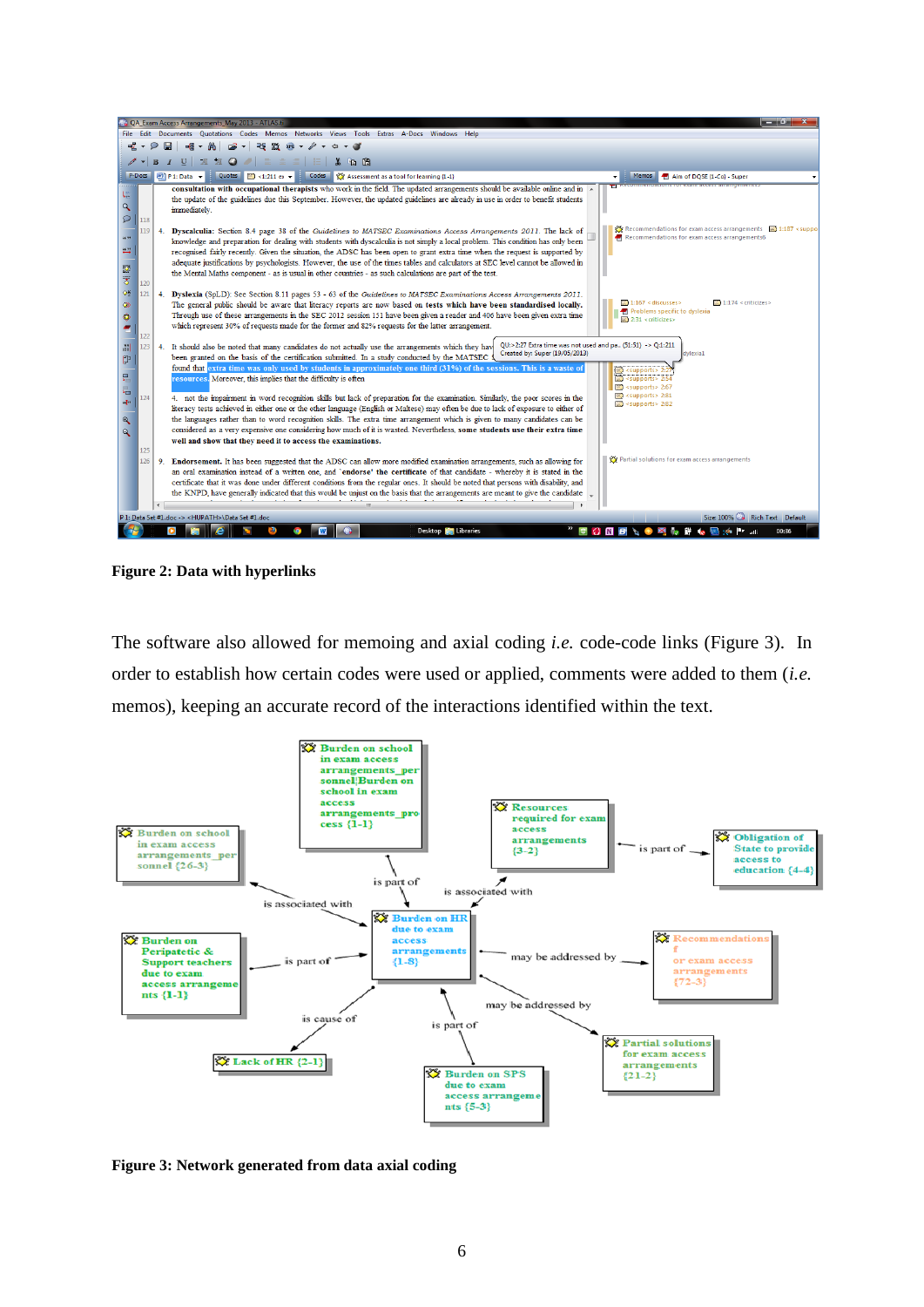#### <span id="page-12-0"></span>**1.4 The Purpose of EAA**

Since students" educational achievements are of absolute importance for future employability and academic studies, EAA have been developed in several countries to allow eligible candidates to gain access to examinations (including high-stake examinations), and complete them with success. EAA are provisions, approved prior to the beginning of examinations to enable candidates to demonstrate their achievements since otherwise the candidates might be unable to do so. EAA provisions shall not create an unfair advantage on these students" peers.

EAA may be required for candidates with permanent or long-term disabilities, including physical impairment, sensory impairments, specific learning difficulty, and other disabilities / conditions. This includes those students with temporary injuries or indispositions at the time of the examinations. Research into this field has demonstrated that EAA "support flexibility of teaching and learning opportunities" for students with Individual Educational Needs (IEN) during their learning process, which also contributes to their enhanced confidence to succeed (Griffiths & Woods, 2010, p. 180).

Griffiths & Woods spoke of a culture change in EAA; from 'concessions' that were rarely approved towards a culture of "entitlement". In 2003, Woods went a step further and challenged the arbitrary entitlement "thresholds", used to grant EAA, and to advance from a "disability-centred" policy to that of "equal opportunities" (Woods, 2003 as cited in Griffiths & Woods, 2010, p. 180). Nonetheless, critics of Wood"s philosophy are adamant on having arbitrary entitlement "thresholds" as cut off points (Dolman, 2003 as cited in Griffiths & Woods, 2010). To date, this issue remains a vivid debate.

#### <span id="page-12-1"></span>**1.5 Categories of EAA**

There is a wide variety of EAA, which are usually categorised as follows:

- a) *"Presentation mode"* examination questions and instructions may be presented differently;
- b) *"Response mode"* different ways that students may respond to the examination questions and submit their answers;
- c) *"Timing, scheduling and setting"* provision of other possibilities to where, when and with whom students can sit for their examinations; and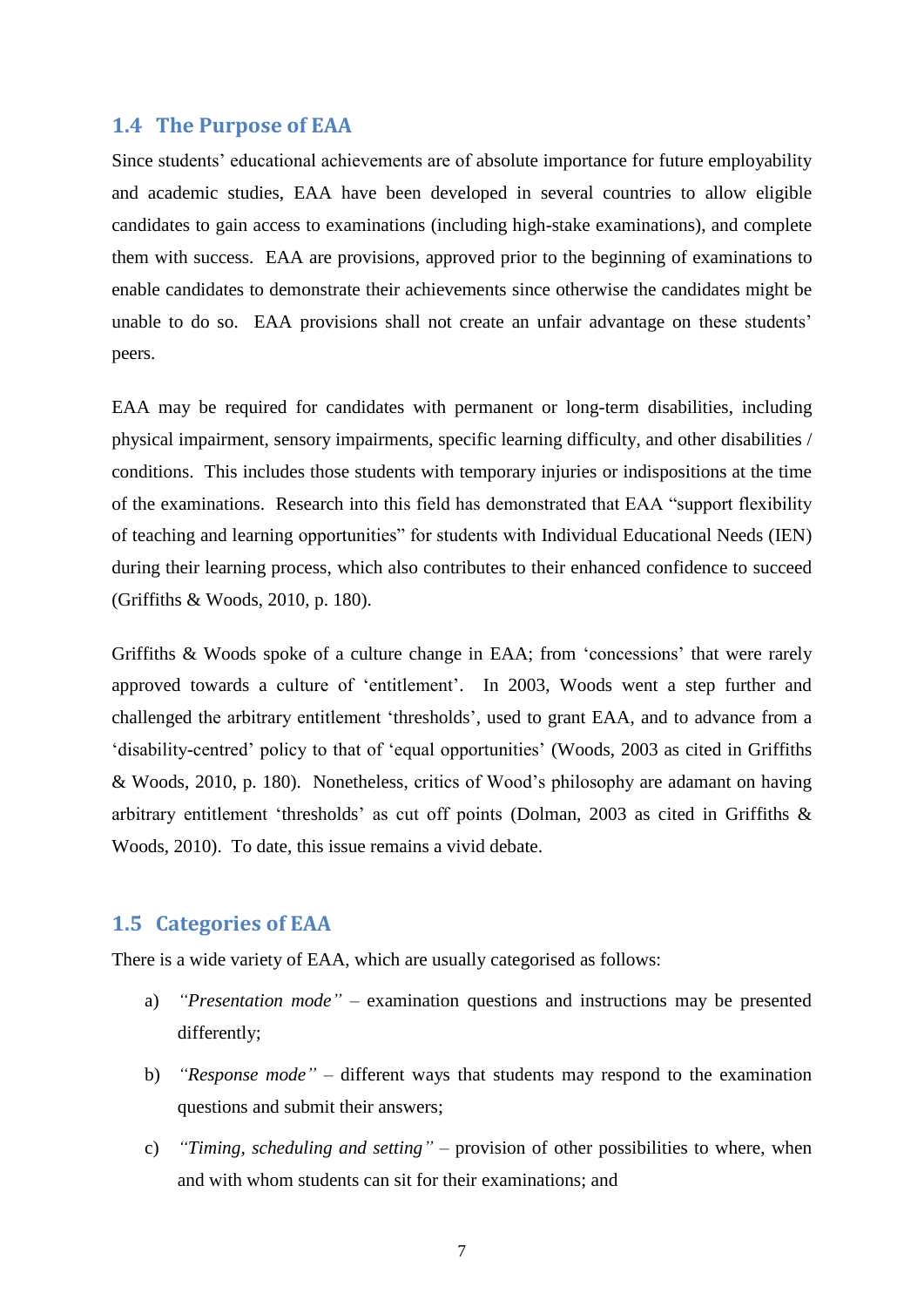d) *"Linguistically based"* – technology-based learning, providing alternative ways to design examinations and assess students who are either foreign or finding challenges in this area (Salend, 2008, p. 17).

EAA provide individual students with personalised ways of testing, based on their strengths, challenges and ways of learning. However, these accommodations should parallel teaching and learning accommodations regularly used in class by the student (Salend, 2008).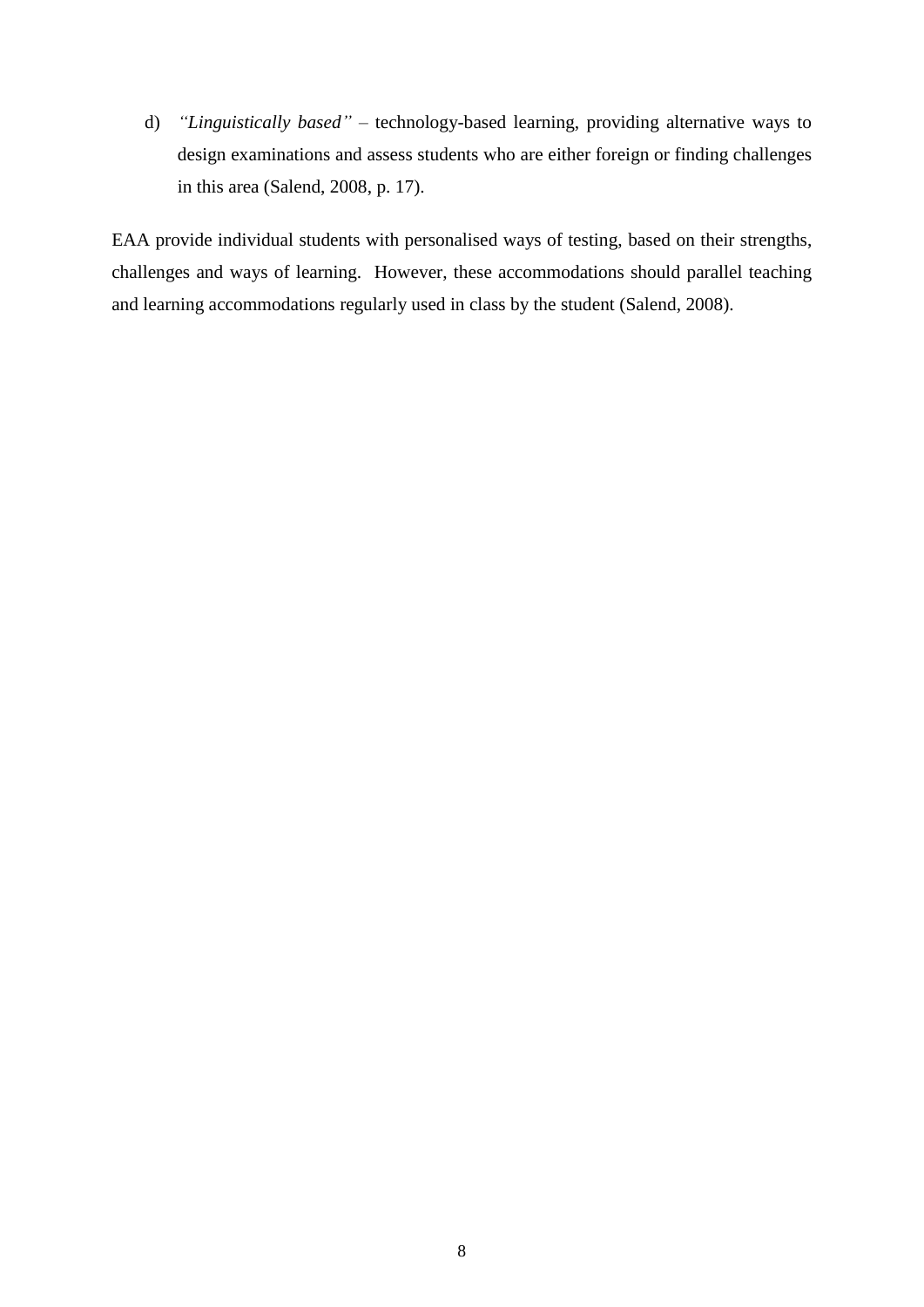# <span id="page-14-0"></span>**2 ANALYSIS OF FEEDBACK**

## <span id="page-14-1"></span>**2.1 State's Role and Obligations**

The importance of EAA has been expressed by a number of participants in various ways. For instance, it was opined by some that there should be no distinction between access to assessments and access to the education system. Other participants expressed similar views:

Access to education is undoubtedly the right of each and every student in Malta and Gozo and thus the obligation of the [S]tate to provide. When we speak of access to education, we also understand that a child must have access to assessment as part of his/her educational process. It is therefore clearly understood…that educators need to do their utmost to ensure that students do not have any obstacles in accessing education including assessment of their achievements, abilities, and skills.

On the same lines, others submitted that "[a]ccess arrangement is a supportive tool that enables such pupils to fare better, and to depict their actual ability / potential…access arrangements are a fundamental right to those who genuinely need them."

The main impetus to this school of thought is that EAA should not be considered as a form of advantage over other candidates but are necessary to gain fair access. This can be achieved by the removal of all the barriers; at the same time upholding the validity of the examinations, without changing the construct being tested (Joint Council for Qualifications, 2012; Salend, 2008). This philosophy will ensure that the trust in the value of the exam certificate, which is required for further examinations and / or employment, is preserved.

## <span id="page-14-2"></span>**2.2 Current Strategies, Processes and Identified Shortcomings**

### <span id="page-14-3"></span>**2.2.1 Innovative use of different technologies**

At national level, the Directorate for Quality and Standards in Education (DQSE), within the Ministry for Education and Employment, is actively exploring the innovative use of different technologies to make possible the personalisation of assessment for learning. The DQSE is also exploring the possibility of expanding the use of the Virtual Learning Environment (*e.g*. Fronter) and, if this is not possible, utilising European Union (EU) funding so that a Content Management System can be developed. It was explained that the Content Management System would allow teachers to download items to build graded assessment / examination papers and modules for specific subjects, according to the ability levels of individual students in the classroom. It is planned that initially, this would be available to the primary level but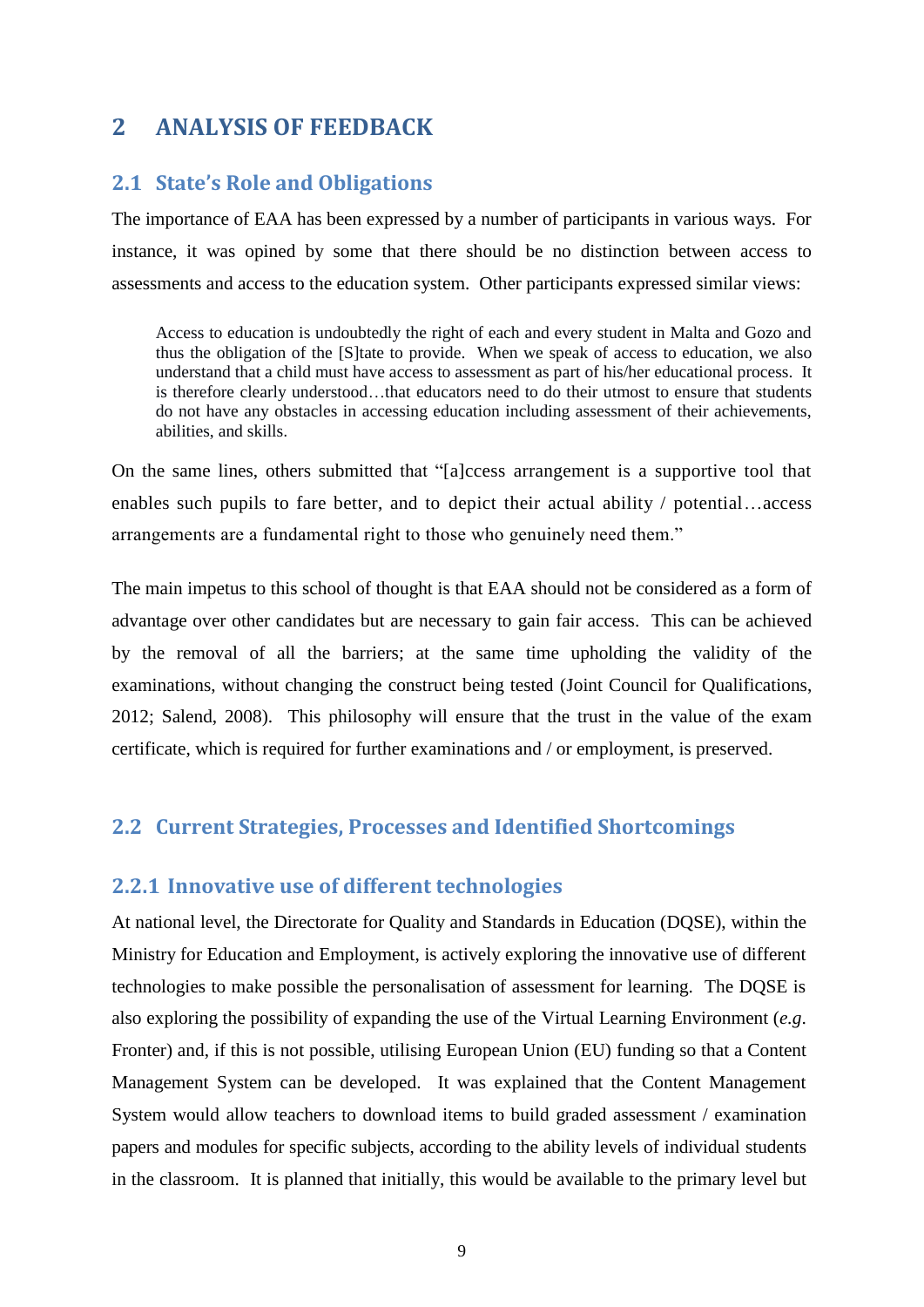would be extended to the secondary level.

The DQSE is also undertaking a small scale pilot project that provides test items on a compact disc for English, Maltese, and Maths at Checklist 1 Level for primary school teachers in Years 4 to 6. This provides teachers with the possibility to devise customised mid-yearly and annual examination papers for learners who are still mastering basic skills challenges.

Participants have identified a number of strategies and provided some detail on available EAA at primary, secondary, and tertiary levels. They have also highlighted several issues, which have the potential of hindering the full benefits of EAA.

## <span id="page-15-0"></span>**2.2.2 Primary schools (including benchmark examinations)**

Until recently, students would not have been granted EAA for Benchmark examinations (except for Maths rubrics) even though they would have been assessed either by a psychologist, Specific Learning Difficulties (SpLD) specialists at the Dyslexia Unit, or other professionals and found eligible to have a reader. Since the last Benchmark sessions, an electronic reader has also been provided to eligible students for both Maltese and English Comprehensions and the text were read twice. In addition, the text was projected on an interactive board / whiteboard and the words being read were highlighted. Transcription of illegible words was also provided.

It was evident that these changes were welcomed by a number of primary schools<sup>4</sup>. This was expressed by a number of participants; however, they still expressed concern on a number of issues as follows:

- although an electronic reader eases the demand on primary schools, transcription of illegible words is provided by the teacher in class, who also invigilates at the same time;
- students eligible for a reader and who are not used to electronic readers, may find it difficult to comprehend and follow directions, thus the need to practice with an electronic reader from Year 4;
- $\bullet$  the electronic reader pace might not be in synchronisation with that of the candidate;

<u>.</u>

<sup>4</sup> The analysis of the data sets revealed only one instance where two primary schools expressed their reservations, claiming that although EAA would be endorsed on the results, offering EAA in the Benchmark examinations would render "these examinations no longer a benchmark."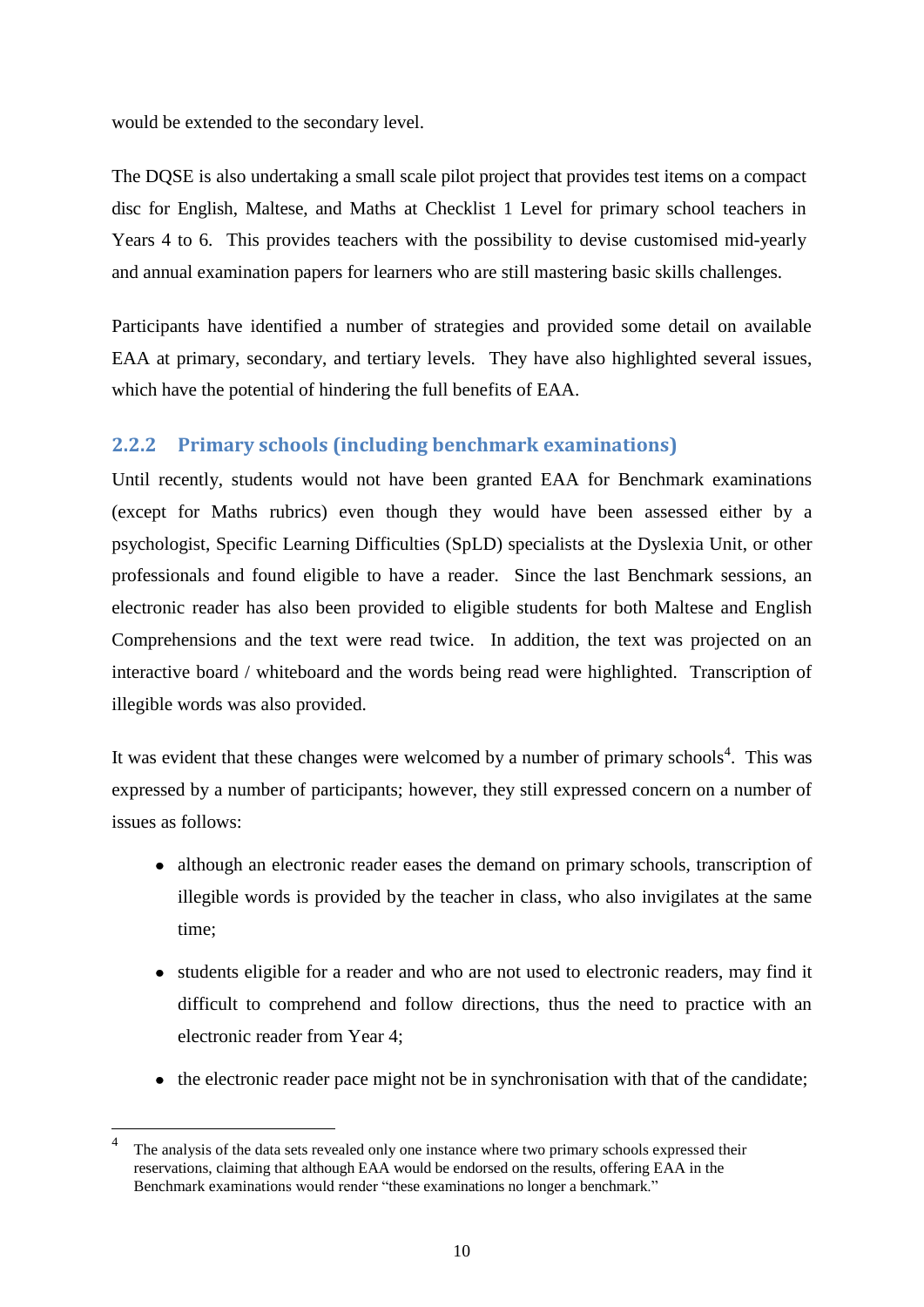- the accent of the reader may confuse the students;
- since the arrangements are being given for the reading comprehension, the whole point of reading with understanding might be completely lost;
- since candidates eligible for an electronic reader are given an additional 30 minutes extra time, this may cause organisational difficulties for the school, given that the Benchmark examination is held during normal school days; and
- the availability of EAA may encourage parents to seek psychological assessments for their children, since "they will believe that their marks will improve with such help." This will lead to an extremely time consuming paperwork exercise for schools, School Psychological Services (SPS) and SpLD.

## <span id="page-16-0"></span>**2.2.3 Secondary school examinations**

The scenario in the secondary school setting is quite different. Students with a psychological report (either from SPS or private psychologist), SpLD or other professionals may be eligible for EAA, during the mid-yearly and annual examinations. Respondents have indicated that:

- the different array of levels or tracks;
- the logistics; and
- the amount of human resources required for EAA

may pose a number of problems.

The issues of concern raised by the participating local secondary schools were:

- whereas secondary schools provide readers for language examinations (usually for Forms 1 and 2), this provision is not provided by several schools for Forms 3 to 5 since the University of Malta"s ACCESS-Disability Support Committee (ADSC) does not grant a reader for language examinations during Secondary Education Certificate (SEC). In particular, reference was made to the lack of guidelines on which parts of the exam paper had to be read, during which subjects, and for which Forms;
- Form 2 students following the Core Competences Support Programme for Maths, Maltese and / or English have to sit for levels 5-6-7 annual examination papers, which is way beyond their abilities;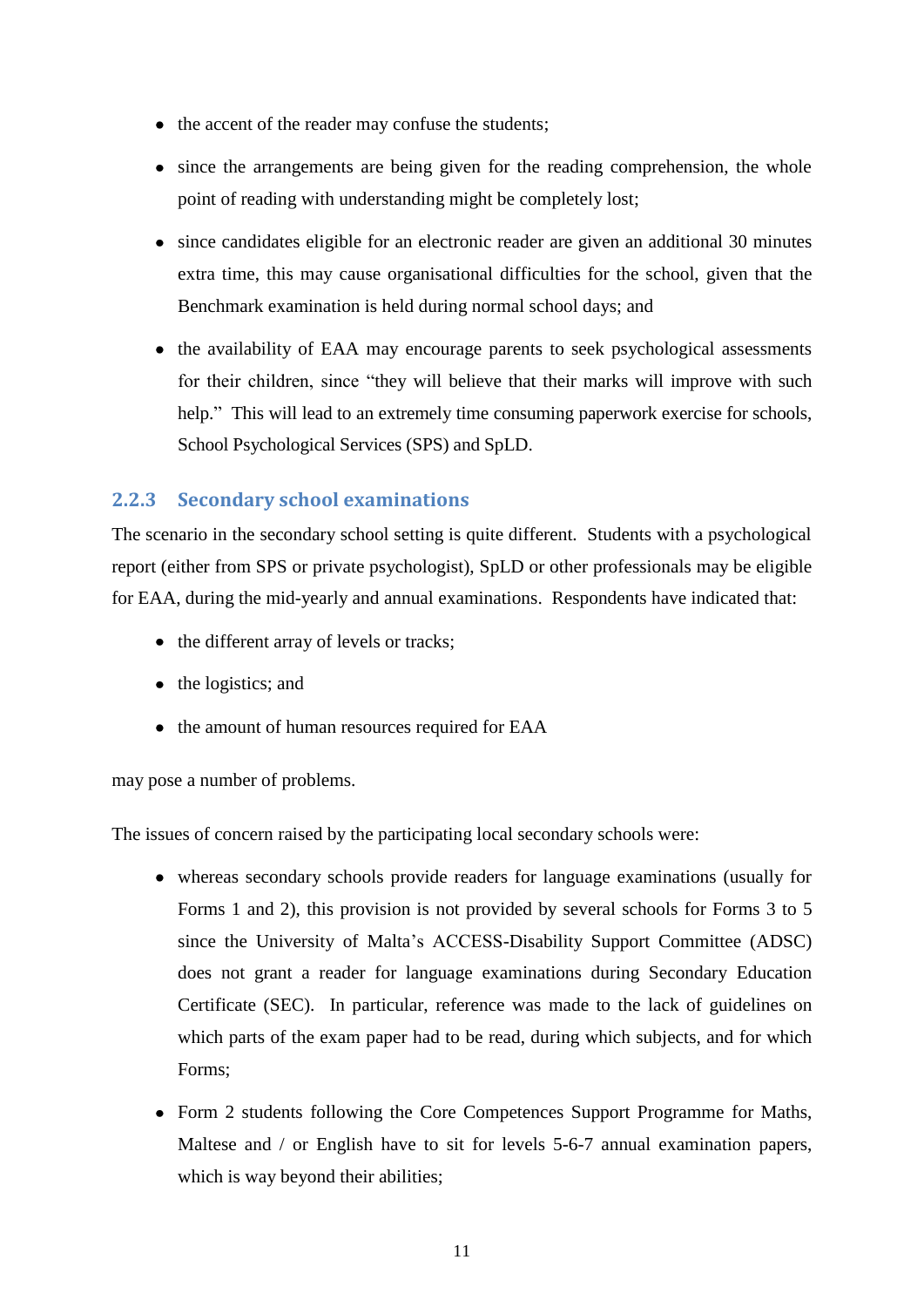- the veracity of certain private psychologist reports; several schools claimed that a number of private psychologist reports were evidently written just for the student to be granted EAA. One particular school remarked that "some psychological reports are more and more resembling shopping lists in which psychologists tend to list as much arrangements as possible, as long as the paying parent is happy";
- granting extra time to eligible candidates could logistically pose several difficulties the candidate and the invigilator would have to refrain from taking the short break available between the first and second examination sessions. Moreover, extra time cannot be granted during the second session as this will compromise school transport;
- logistical problems emerging with the different levels / tracks for the listening comprehension for eligible candidates with EAA;
- students eligible for *reader all* are only being granted *reader on request* due to the number of different tracks / levels, making it logistically challenging to separate students into different classes, due to space constraints;
- whilst submitting that EAA may help eligible candidates to complete the examination paper and boost their self-esteem, the lack of statistical studies on the benefits (or otherwise) of giving a reader to students with dyslexia, compromises the ability to assess the actual EAA effectiveness;
- due to the different levels / tracks, students have to be assigned different classes during examination sessions. Experience shows that until the class is located, certain students may be subjected to increased tension;
- lack of guidelines on the marking of papers where *transcription of illegible words* would have been granted to the candidates;
- prompting students with Attention Deficit Hyperactivity Disorder (ADHD) may help them remain focused during examinations; however, this does not address similar situations in their adult lives;
- results achieved in examinations where EAA would have been granted may not reflect the actual ability of these students; and
- students benefitting from *full-time one-to-one* (FT 1-1) support of an Learning Support Assistant (LSA) are sometimes excused from attending school to stay at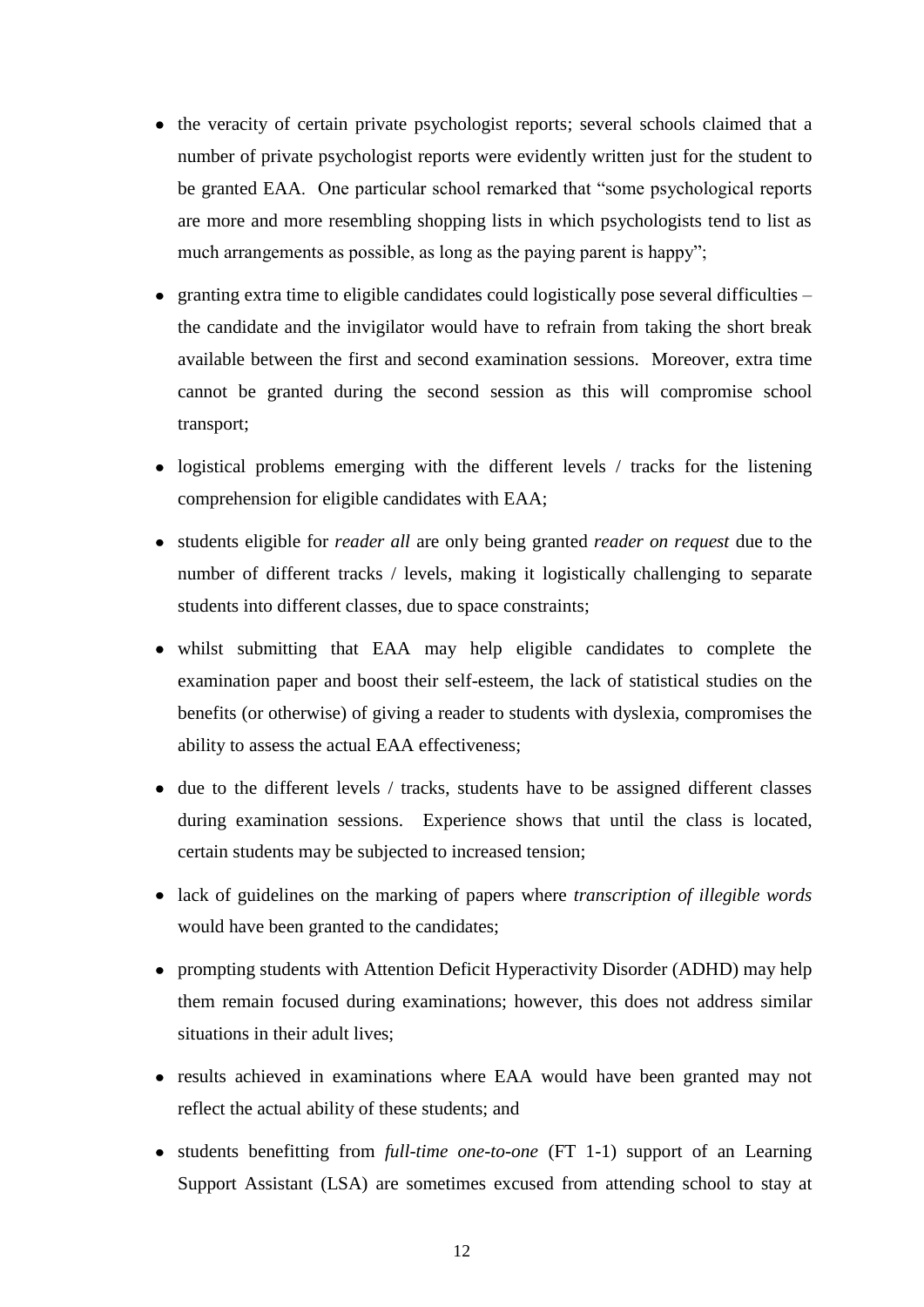home during the examinations period so that the LSA can support other students eligible for EAA.

#### <span id="page-18-0"></span>**2.2.4 Post secondary and tertiary level**

A number of respondents were concerned on what they claimed to be the ADSC"s rigid approach on the Matriculation and Secondary Education Certificate (MATSEC) EAA, claiming that it is also affecting the secondary school sector. The reason for this mainly lies on the fact that for instance, since students with dyslexia are not granted a reader by the ADSC for their SEC language examinations (University of Malta, 2011) (even if this is recommended by a dyslexia specialist or an educational psychologist), most secondary schools refrain from granting a reader for mid-yearly and annual language examinations from Form 3 onwards. The aim is to avoid the students getting used to an EAA, which will not be available during MATSEC examinations.

Enlarged papers are only granted by the ADSC for students with visual impairment. However, several secondary school students with dyslexia feel more comfortable working with enlarged handouts or examinations papers. Nonetheless, most secondary schools discourage the use of enlarged papers from Form 3 onwards given that, as indicated above, the ADSC will only grant this accommodation for students with visual impairment. The feedback received from secondary schools and parents reflected concerns and frustration on the decisions taken by the ADSC for MATSEC examinations:

Secondary school is offering help, yet then it stops *(parent)*;

Professionals recommend *e.g.* reader, scribe or font. MATSEC answers that they cannot provide. It is a one size fits all situation for MATSEC *(parent)*;

[The] University board is being too rigid and they need to acknowledge the need for access arrangements. It needs to be more humane and accept the difficulties these families face. There are challenges for the families that have students with dyslexia. Students are being frustrated and demotivated *(parent)*;

University needs to think about access during university examinations *(academic)*;

…as long as students are attending school, the school is bound to give them all the necessary help for them to improve their ability to read, speak and write the language… we can never ignore our role to prepare our students for the MATSEC examinations where certain access arrangements are not provided *(secondary school)*.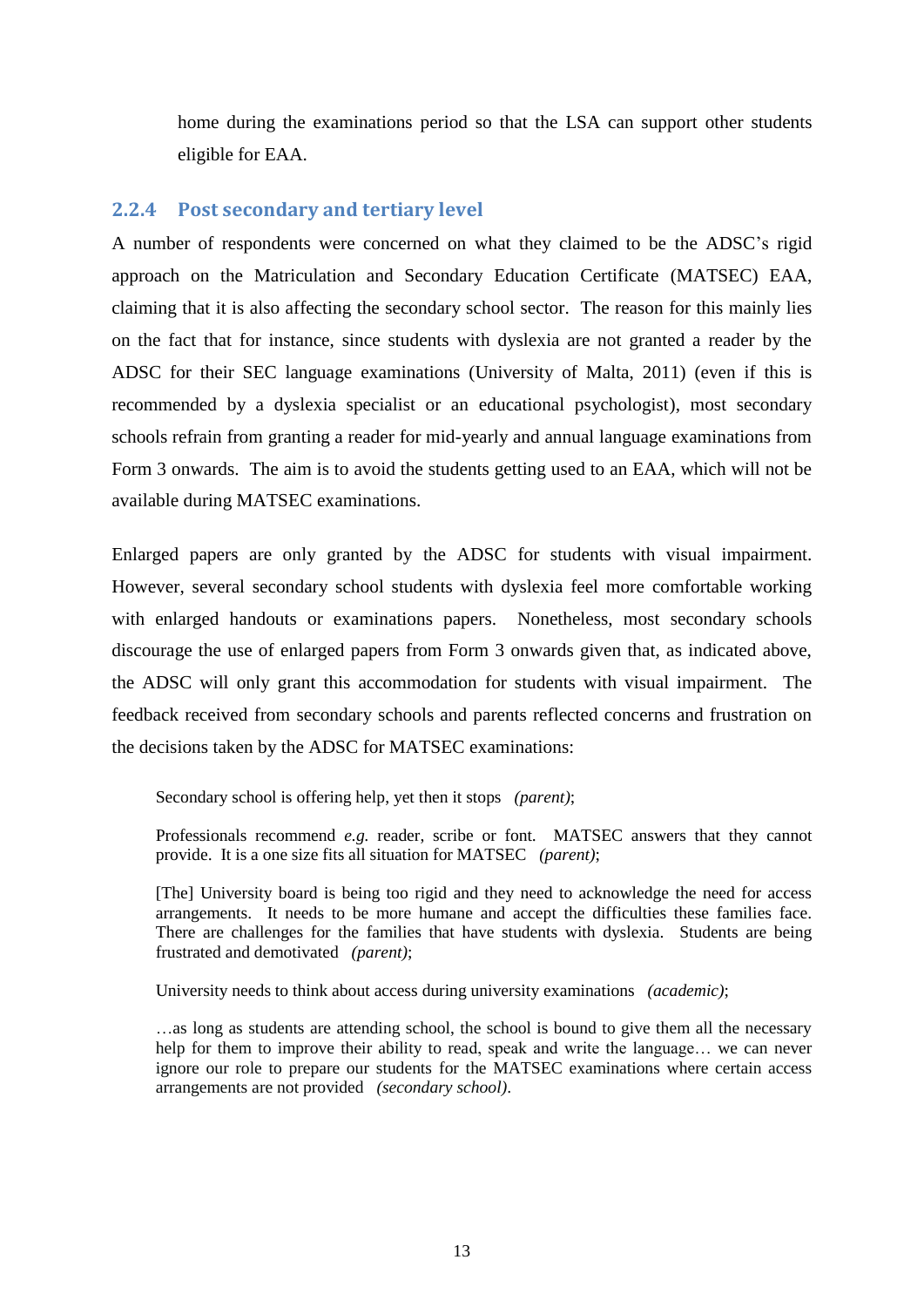Others remarked that:

- the ADSC Board allows limited modified EAA:
- certain EAA, such as a reader, are not granted for eligible candidates during language matriculation examinations since students "[should] have already acquired the skills and competencies certified at SEC level";
- appointed personnel during examinations may go against the regulations and help candidates by reading the paper for them. In such circumstances, the students would have passed the exam on the basis of the help given, rather than on their own merits;
- one respondent believes that the ADSC "seems to still link the ability to read and write with intelligences and cannot seem to understand that there are other media to circumvent this difficulty and that such students can perform as well as other literate students. Further… …there is still no ruling at the University of Malta that one has to know how to read and write to be at university"; and
- the ADSC does not accept SpLD and other learning disability (LD) specialists' reports, unless the psychological report includes an Intelligence Quotient (IQ) profile. This is viewed by some as unnecessary for diagnosing dyslexia, and a financial burden on the State. Moreover, this does not seem to acknowledge that "…SpLD professionals at the SpLD Unit and elsewhere are trained / professionally competent enough to know when to refer to psychologists if the problem is more than dyslexia."

In its feedback, the ADSC clearly indicated from the onset that it remains committed to:

ensur[e] the removal of all barriers that hinder candidates from accessing national examinations. It is also committed to offer this possibility with fairness to all students with any form of disability or other difficulty, and also at the same time upholding the validity of such examinations and people's trust in the value of the certification they provide to all who achieve.

This commitment is the rationale behind the Guidelines to MATSEC Exam Access Arrangements (2011) (University of Malta, 2011).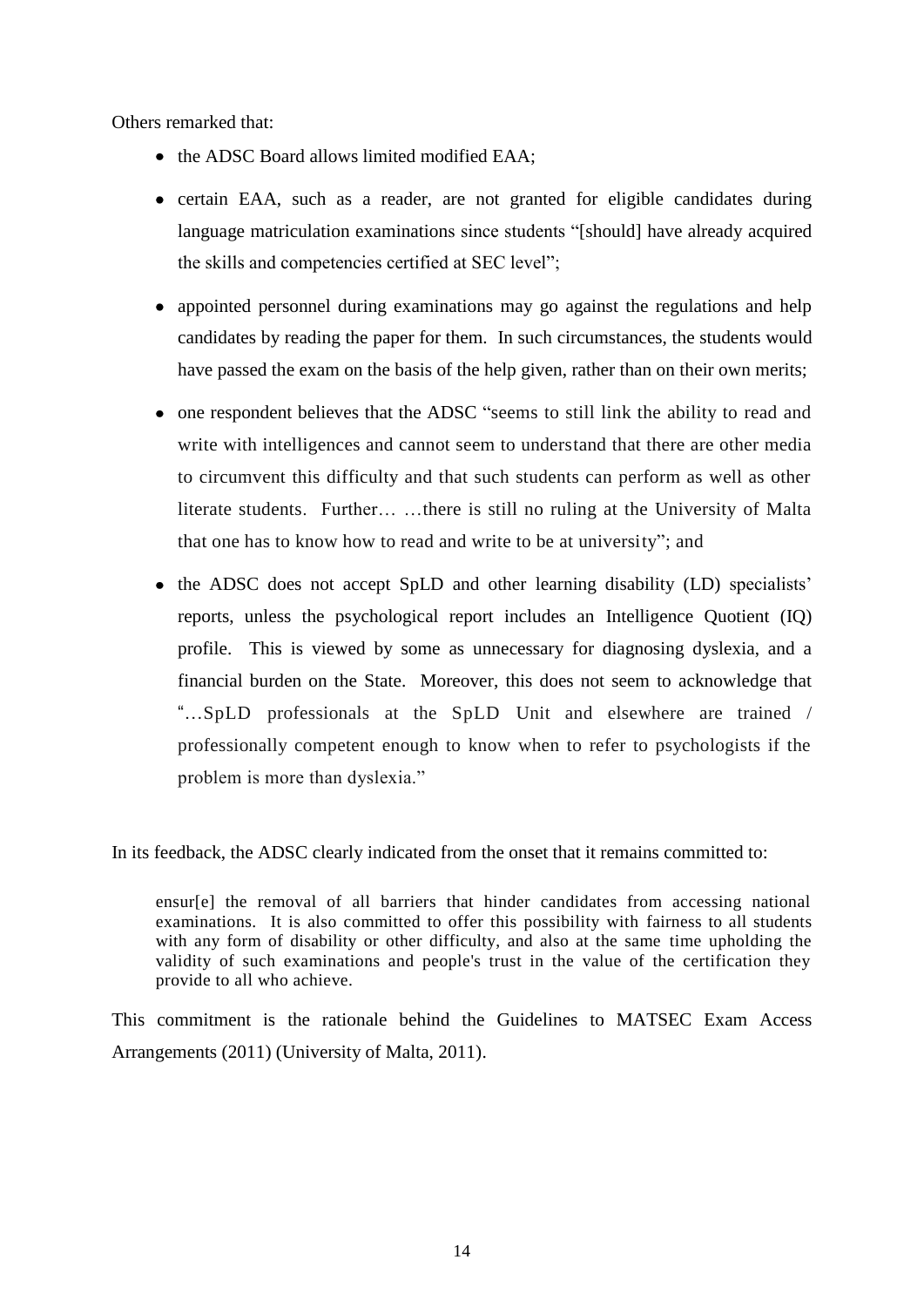The ADSC acknowledges that there is room for improvement for SEC / Matriculation Certificate examinations and at University levels<sup>5</sup> and this can be achieved by means of regular revisions of these guidelines $<sup>6</sup>$ .</sup>

## <span id="page-20-0"></span>**2.3 The Impact of the EAA Process on Schools**

The data sets revealed that the EAA process may impact primary and secondary schools alike. Moreover, a number of identified factors were common to the primary and secondary school settings. The identified factors are listed below.

### <span id="page-20-1"></span>**2.3.1 Primary schools**

1

- 60% of the services offered by Peripatetic and Support teachers are suspended during mid-yearly and annual examinations to enable the deployment of these teachers to perform EAA duties. These duties cannot be performed by the LSAs since supply does not meet demand. This problem becomes more complex whenever members of staff report sick on examination days;
- during Benchmark examinations, the other year group classes continue with their lessons and therefore the school environment may be distracting for the students sitting for the examinations;
- to make informed decisions, Benchmark EAA requires time-consuming meetings with parents, teachers, LSAs and INCOs; and
- EAA may be quite problematic if staff resources are limited.

<sup>5</sup> The ADSC recommendations submitted as part of the consultation process launched by the Ministry for Education and Employment will be addressed further below in this report. The ADSC has just published a new updated set of guidelines on the processing of applications for students who request EAA at tertiary level (University of Malta, 2013b).

<sup>6</sup> It has to be noted that Letter Circular CMeLD 230/2013 dated 14 June 2013 (Update of the Guidelines for SEC / Matriculation Certificate Access Arrangements – Request for Suggestions) was sent to all Heads of Secondary Schools (State and Non-State) and Sections. The Letter Circular carries an invitation by the MATSEC Support Unit for the submission of modifications in the existing Guidelines. The submission deadline was 28 June 2013. Moreover, the ADSC has updated the guidelines for dyspraxia, following consultations with Occupational Therapists (OTs). These amendments should have been published online as from September 2013.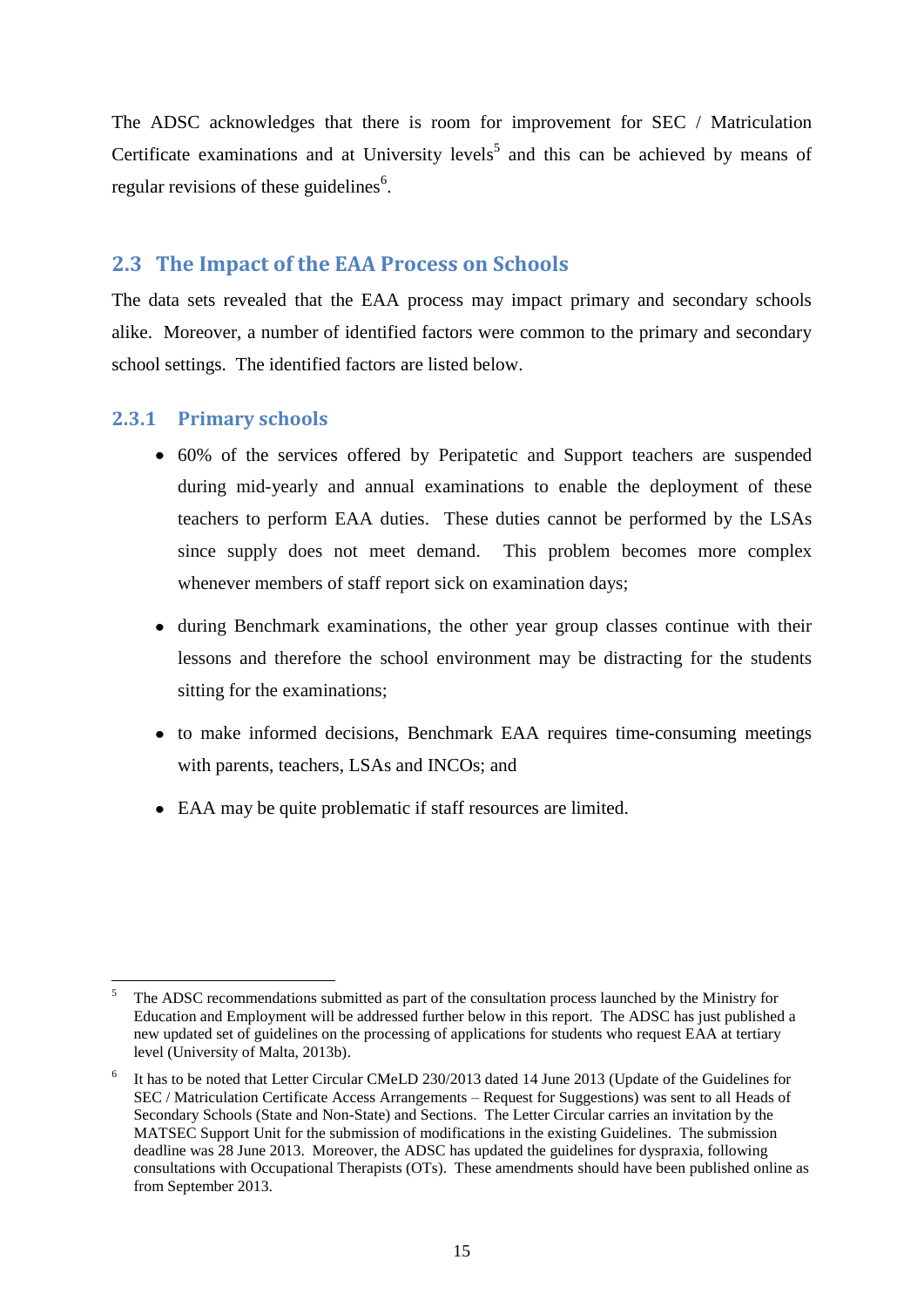## <span id="page-21-0"></span>**2.3.2 Secondary schools**

- the demand for EAA, during the mid-yearly examinations, is approximately 12% higher than the demand during the annual examinations period (Form 5 students would not sit for the latter examinations);
- EAA for the different levels / tracks / schemes in core subjects has become a substantial task;
- due to limited resources in a number of secondary schools, students who have no statement but have a psychological report, may either not be given EAA or EAA is restricted to a few subjects; and
- extra time is not granted during mid-yearly and annual examinations since candidates and invigilators would have no break between the examinations.

## <span id="page-21-1"></span>**2.3.3 Primary and secondary schools**

- in general, EAA requires human resource capacity building but current supply does not meet demand;
- challenges on human resource management;
- logistical organisational challenges<sup>7</sup> within the school set-up. Catering for the students' personalised needs<sup>8</sup> during examinations has become a mammoth task;
- it is a common practice for students who are usually supported by a *full-time one-toone* LSA to be excused from their mid-yearly and annual examinations so that their LSAs are deployed elsewhere to provide EAA for other students. The strategy is considered to be very important to the extent that students with a statement, who attend school during exam days, are seen as an additional burden<sup>9</sup>;
- eligible candidates for EAA, with different levels / tracks / schemes are placed in groups (due to lack of space and resources) to meet at least some of their needs such

<sup>&</sup>lt;u>.</u> Data sets revealed that there are instances where human resources and logistical challenges may be interrelated. For instance, there are a number of schools allocating a quiet room in corridors. Furthermore, this necessitates the deployment of an LSA and an invigilator with the candidate.

EAA are provided to eligible students with either an SpLD or SPS report, private psychologist (usually clinical rather than educational psychologist) or other professionals" recommendations.

<sup>9</sup> In actual fact, this is counterproductive to the concept of inclusion. Encouraging students with a statement to attend school during exam days and personalise their learning should be part of the school"s inclusion policy, rather than a burden. It has to be stated that attending school, irrespective of whether or not this is done during exam days, is a fundamental right of every student.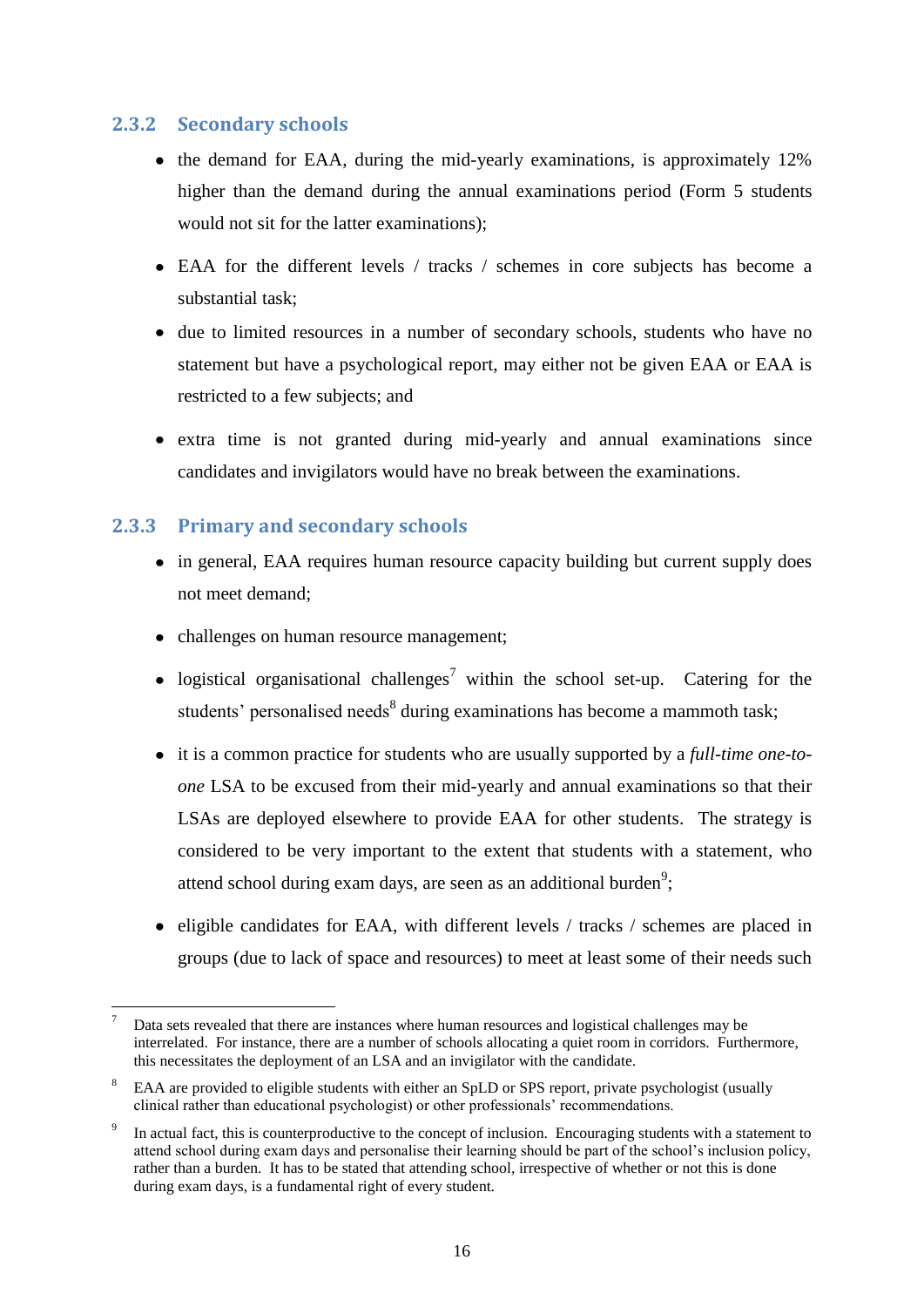as *reader on request* instead of *reader all*. At times, this may also go against the accommodations that these students may need,  $e.g.$  a quiet room<sup>10</sup>;

- parents and guardians frequently apply pressure for EAA by submitting psychological reports and making several telephone calls during the weeks preceding to the examinations;
- in all schools, SMTs, Inclusive Education Coordinators (INCO), teachers performing INCO duties<sup>11</sup>, and occasionally Guidance Teachers fill in the required paper work to apply for Benchmark or Secondary Education Certificate (SEC) EAA. This is a time consuming exercise, especially for SEC EAA applications. The INCO and teachers performing INCO duties spend considerable time filling in the applications, including those without a statement of needs, tracking the required documents, meeting with SPS and SpLD personnel, and phoning up parents and other professionals to fill in the requested documentation. This hinders the INCO and the teachers performing INCO duties from conducting the much required observations and support in class to students with IEN, for a number of months, until the applications are completed $^{12}$ ;
- the overwhelming increase in EAA every year (mainly Benchmark and even more SEC applications) is posing financial implications if one had to consider the time consuming applications, assessments and logistics involved; and
- EAA may be so complicated, especially in large schools, that the School Management Team (SMT) is facing problems due to lack of trained personnel in the field. There are also increased levels of administrative and logistical complexities during examinations which reach unsustainable levels;

1

<sup>&</sup>lt;sup>10</sup> A particular school explained the challenges it finds to allocate students during examinations and to grant EAA because the school does not have a hall.

<sup>&</sup>lt;sup>11</sup> This report makes a distinction between INCO and teachers performing INCO duties. Whereas almost all primary schools are supported by INCOs, secondary schools are supported by teachers performing INCO duties.

 $12$  In secondary schools, the filling of SEC applications (which in a significant number of schools is mainly being carried out by the teachers performing INCO duties) may span from February to May, with just about time to tackle day-to-day activities at school.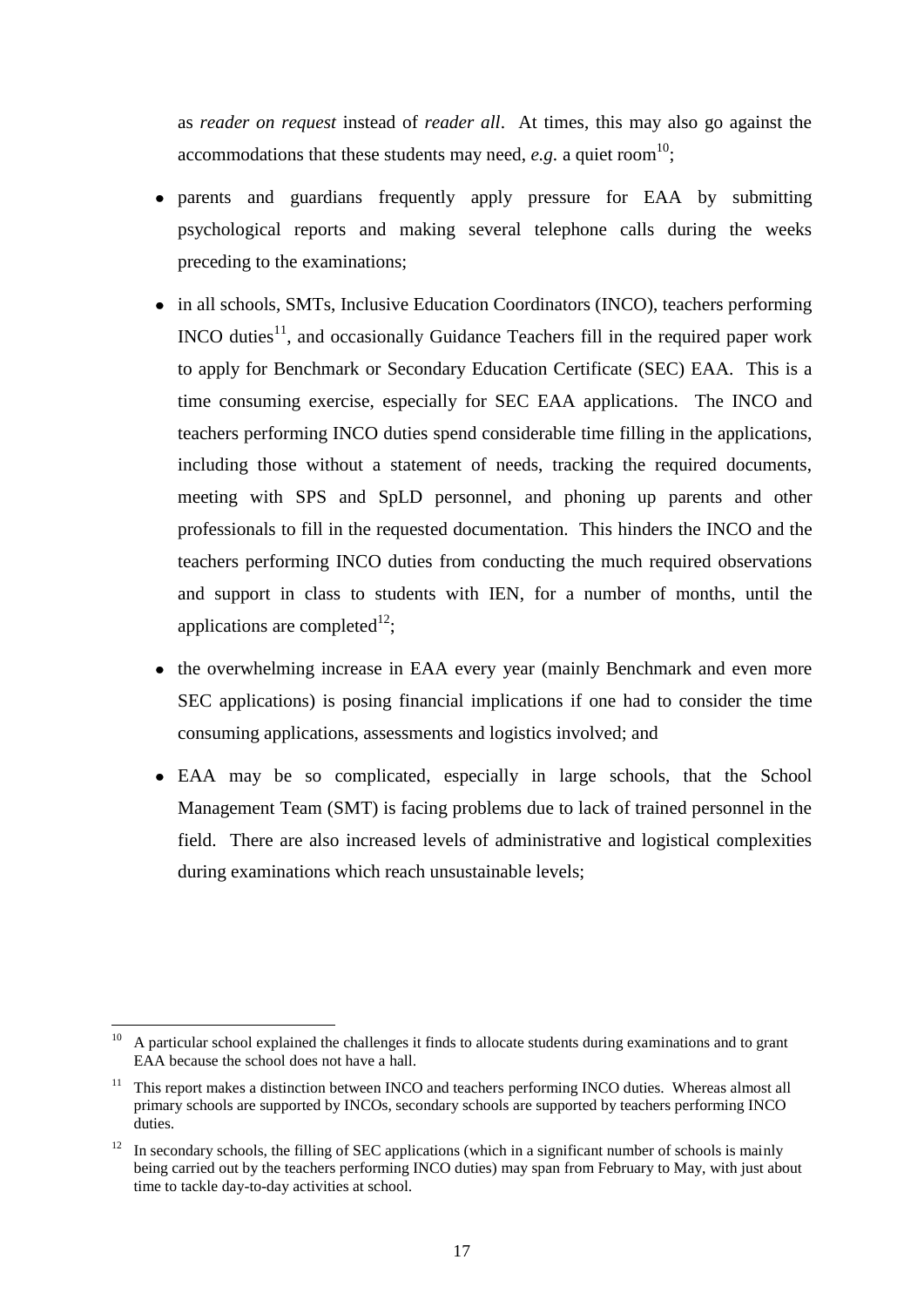#### <span id="page-23-0"></span>**2.4 Impact of EAA on SPS**

As already indicated, SPS is particularly sensitive to the EAA. SPS is involved in both Benchmark and SEC EAA. However, the workload experienced by SPS has been mostly attributed to SEC EAA. Due to the ever increasing number of applications for SEC EAA, the majority of referrals received at SPS relate to learning difficulties in literacy or attention.

These applications run in parallel to the number of referrals relating to a psycho-social nature, which psychologists at SPS receive from their assigned College. Processing these referrals involves a considerable amount of time due to the intense intervention and constant support of the psychologists. However, SPS has to dedicate considerable time to assess and write reports due to the influx of referrals for EAA. In fact, the assessment and report writing are envisaged to take almost 12 hours per student (Table 1).

| <i><b>Assessment</b></i>              | <b>Number of hours</b> |
|---------------------------------------|------------------------|
| Parent and student interview          | 1                      |
| Psychometric testing                  | 4                      |
| Analysis and scoring                  | 1                      |
| Report writing                        | 3                      |
| Supervision and re-drafting of report | 1                      |
| <b>Additional assessment (ADHD)</b>   |                        |
| Psychometric testing                  | 0.5                    |
| <b>Rating Scale</b>                   | 0.5                    |
| Scoring and analysis                  | 0.5                    |

**Table 1: Breakdown of time taken for assessment and report writing**

It has to be pointed out that the additional time for setting and re-scheduling of appointments, liaison with school personnel, co-ordinating joint referrals with SpLD, photocopying the required documents, informing parents of the recommendations and subsequent paperwork for submitting to ADSC have not been included in Table 1. This is compounded further during instances when applications are not received on time by SPS.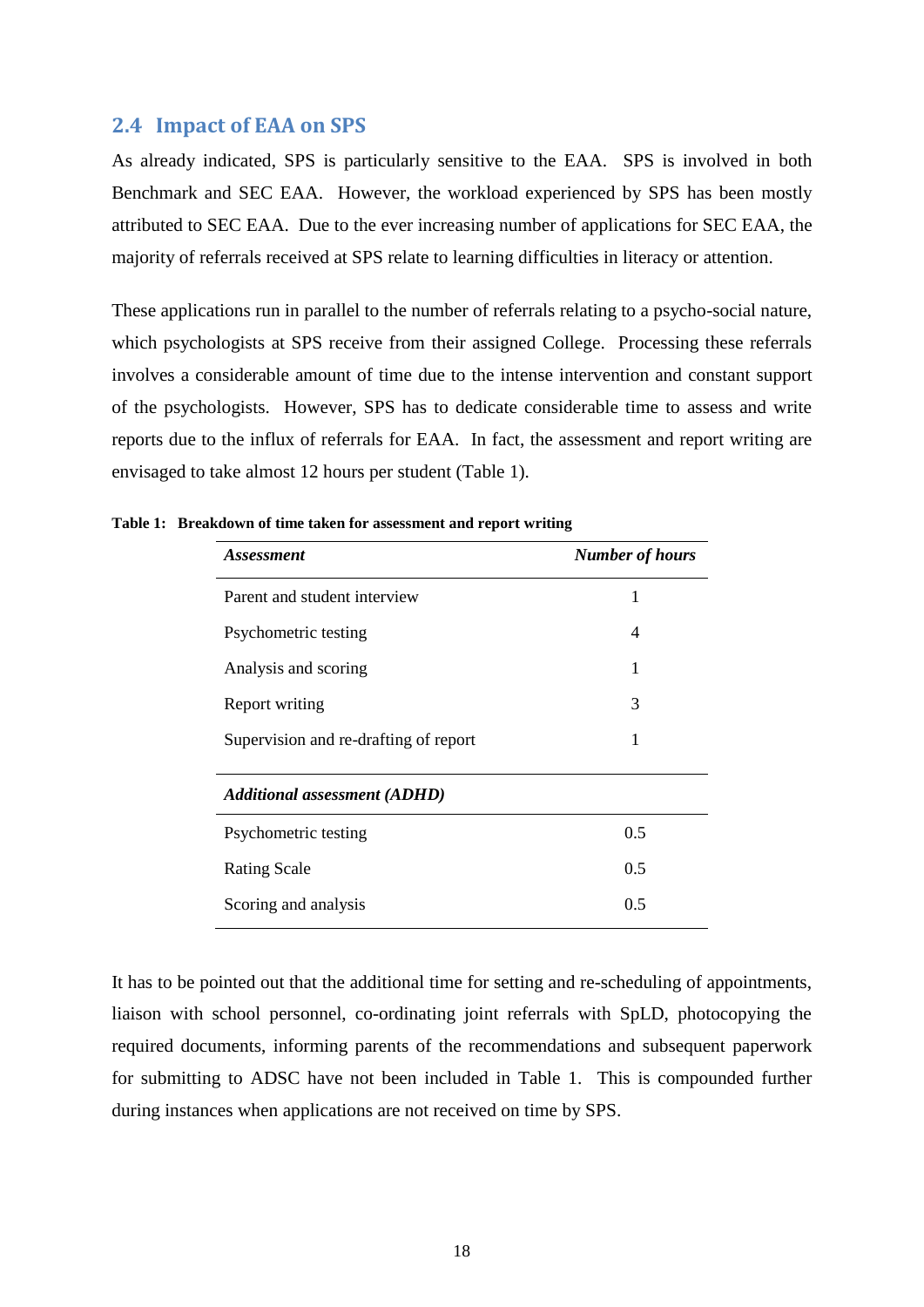The assessments carried out by SPS take place mainly over the summer months, which also brings along inevitable delays, namely reduced working hours of staff and students on holidays. Consequently, parents may find it difficult to accompany their children either due to vacations or distant summer / holiday residencies. Moreover, if psycho-social issues requiring therapeutic interventions emerge during SEC assessments, SPS personnel will have to address these emerging needs, over and above the SEC assessment exercise.

In particular, for SPS to accommodate and process this influx of SEC applications, interventions (for either assessments or reviews with assigned College students and their families) are allocated a lower priority and even put on hold. In addition, SPS staff has to refrain from initiating interventions with new referrals between the months of May to mid-November, during which, processing and assessments of SEC EAA are taking place. This contributes to the ever increasing accumulation of referrals in an already lengthy waiting list.

One respondent has indicated that since SPS has limited time available for interventions and ongoing therapeutic sessions with students, families and schools, the subsequent need for SPS' intervention towards the end of secondary school is significant because SPS staff is hindered from making early intervention and prevention at a school level.

Another participant raised very important issues relating to the SEC EAA, labelling the process as a time consuming exercise for schools and Student Services Department. This point warrants further discussion. The participant explained that psychologists at SPS are trained to carry out psychological assessments and measure a range of children's abilities whilst the specialist teachers at SpLD carry out literacy assessments. The MATSEC Access Guidelines (University of Malta, 2011) state that most applicants for EAA require a psychological assessment, even if the presenting need relates exclusively to dyslexia.

It is believed that the ADSC is adamant on this requirement because it is held that presenting conditions may mask other co-morbid conditions and a more thorough psychological assessment would uncover these. Therefore, SEC applicants with dyslexia who do not have a psychological report would still require a referral to SPS. In parallel, with the SpLD literacy tests, SPS carries out the psychological assessment and the reports have to be presented jointly to the ADSC.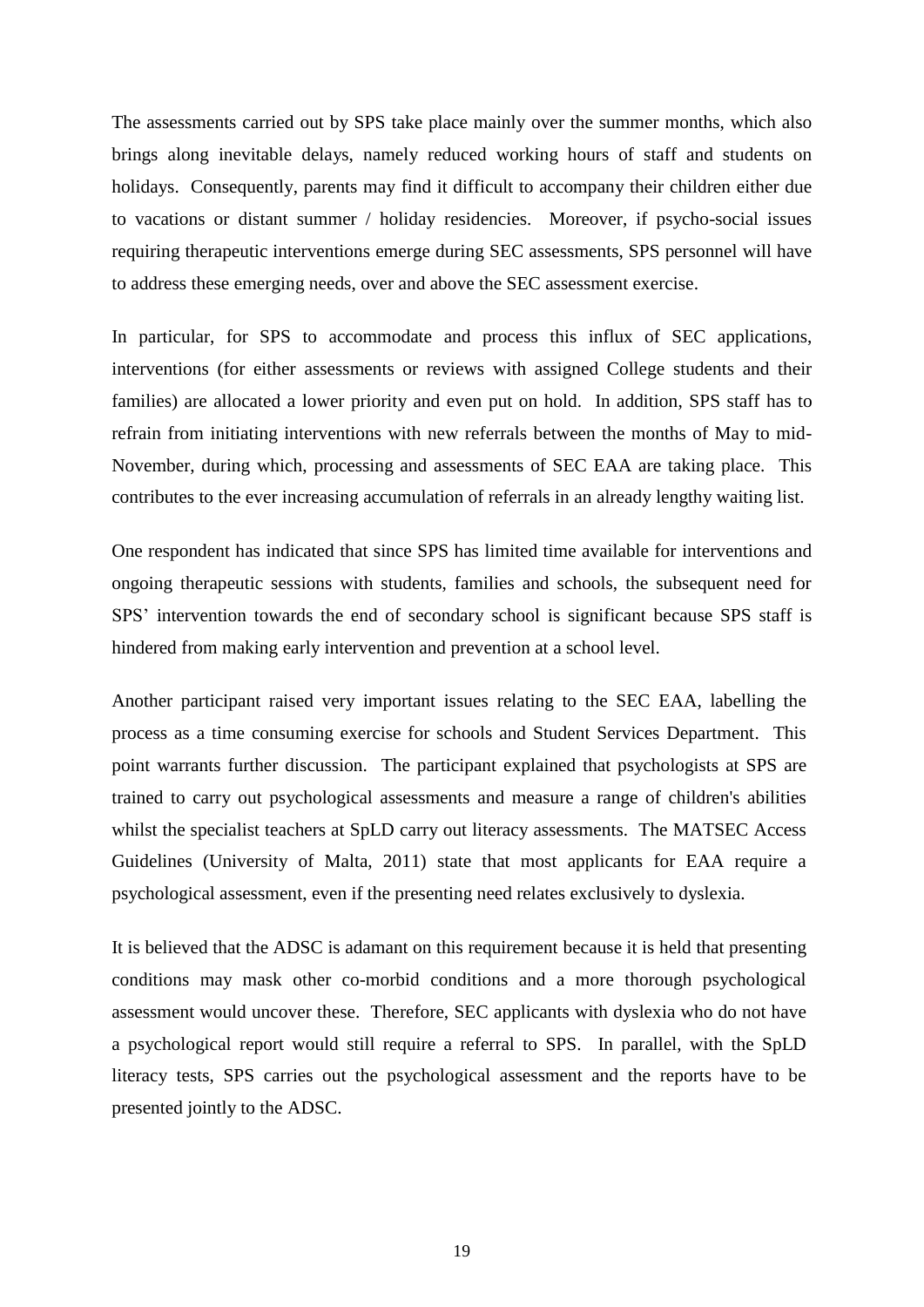In the past, a discrepancy between a child's IQ and performance in literacy and other academic subjects was necessary to identify dyslexia. Recently, the criteria have been amended making it is necessary to assess the full profile of the student. The identification of IQ does not determine diagnosis anymore (British Institute of Learning Disabilities, n.d.). This would mean that the specialist teachers at SpLD would be able to carry out the literacy tests and limit the psychological assessments referrals to SPS only in absolute necessary cases, rather than for each and every student. Although this will not influence the number of assessments carried out by SpLD, it will definitely save on time-consuming meetings, liaising time between SPS and SpLD, and reduce the unnecessary workload on SPS.

The participant has expressed two concerns with respect to dyslexia:

- 1. The SpLD team has highly trained personnel with extensive experience and expertise in identifying dyslexia and, where necessary, they do refer students for further assessment. Students with dyslexia are normally diagnosed either at midprimary or secondary level and are then followed closely. Therefore, a psychological assessment for students with dyslexia is unnecessary if the presenting difficulties are clearly related to literacy and do not include co-morbid difficulties. (Co-morbid difficulties can be identified during the assessment sessions and from feedback sessions with parents and teachers);
- 2. The time consuming psychological assessment is to satisfy SEC requirements (and has no practical teaching / learning application). The process is time consuming for educational psychologists; should it be carried out when the student is younger, it would positively impact the student"s educational outcome. However, psychological assessment of students after Form  $4^{13}$  is not leading to actual educational benefits or recommendations at secondary school level. This does not reflect the recommendations made by Woods (2007), who points out that EAA are not solely for assessments but also to support the student"s teaching and learning, thereby enhancing their self-confidence.

1

<sup>13</sup> Occasionally, assessments by the SpLD and the SPS are carried out with Form 3 students who would be turning 16 by the end of the calendar year in which the examinations are held.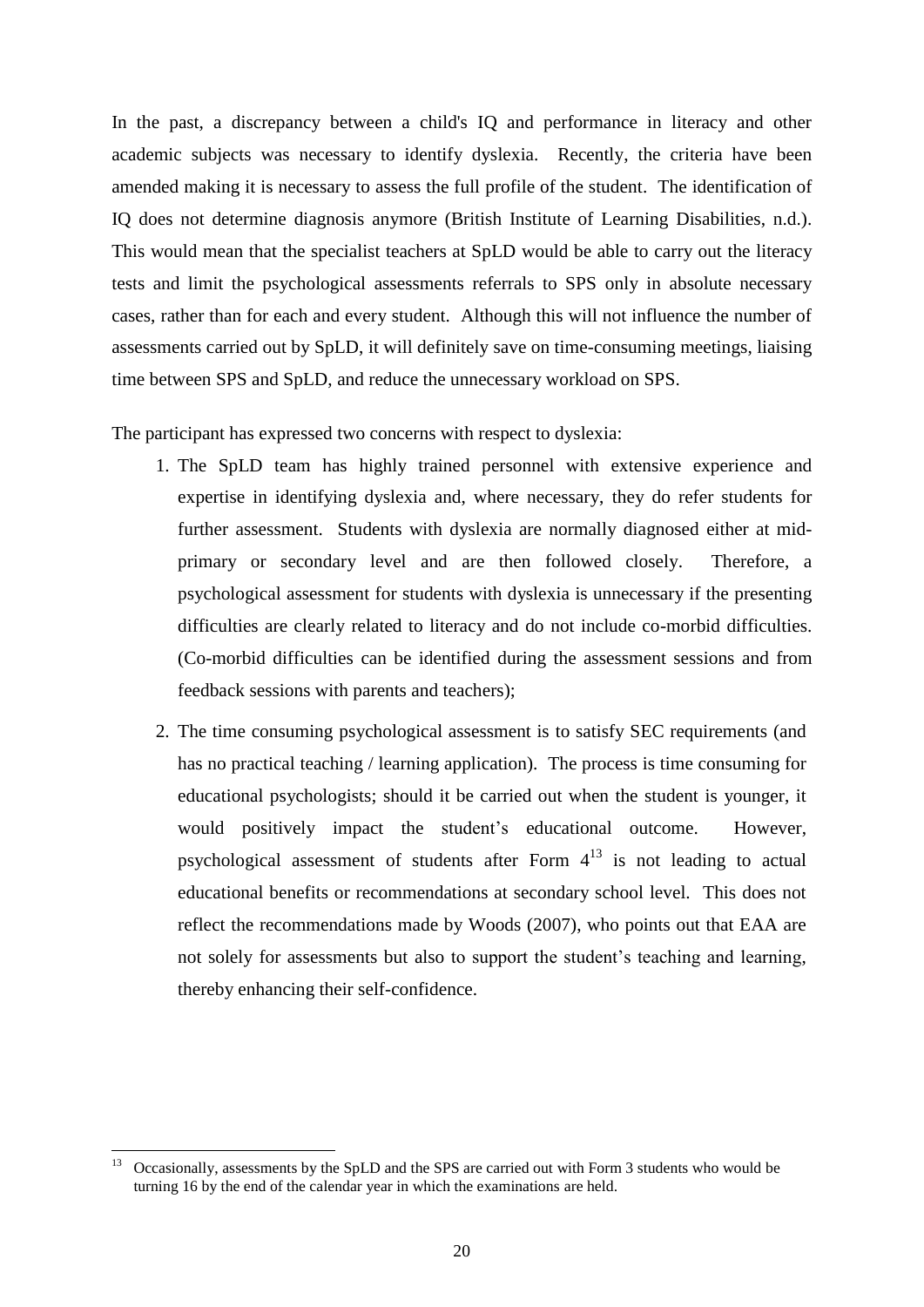# <span id="page-26-0"></span>**2.5 Participants' Opposing Views on EAA**

The data revealed a small number of participants who seemed to be sceptical on EAA. All the identified views are reproduced in this section. It has been observed that these views were only received from the primary and secondary school sectors<sup>14</sup>.

…pupils who fall in the spectrum of Autism and / or Asperger Syndrome, amongst others, need further assistance during examinations. In order to include such pupils fully during examinations, one needs to provide 1:1 support... in some cases, these pupils should be exempted from summative assessment examinations and a formative assessment by the class teacher should be provided instead $15$ .

Certain requested requirements are not feasible. If a child is assigned a *reader,* he / she is to be provided with a separate room with two adults<sup>16</sup>.

Some children who are allotted a scribe have to share with other pupils. Because of lack of space, these are generally put with pupils who are allotted a reader only'. This causes distractions and creates lack of concentration on the most needy<sup>17</sup>.

…other pupils with Access Arrangements have to be placed in a group of five or six. Pupils neither benefit nor perform well in a group which consists of more than two or three…having a large group means that sometimes troublesome children are placed with timid children<sup>18</sup>.

For the pupils to do well, the pupils need to be allotted the same person throughout the whole examination process<sup>19</sup>.

Access arrangement in Secondary Schools is a very complex issue and takes up a lot of energy and is a waste of human resources<sup>20</sup>.

<sup>17</sup> Schools may require national guidelines to eradicate certain misconceptions; having a scribe warrants that candidates are in a room on their own since their answers to the scribe may be overheard by other students. In addition, the reader should only be given to eligible candidates rather than to all students.

<sup>18</sup> It has to be made very clear that EAA are not given on a personal level and there is nothing wrong for eligible candidates to be in class with their peers who have / do not have EAA. On the other hand, the allocation of classrooms should also be up to the professional judgement of the SMT / INCO / teachers performing INCO duties.

<sup>19</sup> Students should be allotted the same person as much as possible during examinations (imperative for students with autism). However, it should also be made very clear that students need to learn how to work with different teachers and LSAs throughout the scholastic year to enhance their autonomy.

 $14$ These views are discussed in the footnotes below.

<sup>&</sup>lt;sup>15</sup> Students with ASD or Asperger do not necessarily require further assistance during exams. EAA in schools should be given on a personal level as recommended by professional and based on strengths and interests. Giving them FT 1-1 support is a further strain on resources. Summative assessments should be kept to a minimum to all students and formative assessments used regularly. In this way, all students are given the opportunity to improve on their academic work.

<sup>&</sup>lt;sup>16</sup> If a quiet room is suggested in EAA, this does not necessarily mean that the student stays on his / her own with two adults; the school can include more students in the classroom (on a case-by-case basis) to make effective use of the available human resources.

<sup>20</sup> This is a misconception. Irrespective of the complexity or perceived complexity, students have a right for EAA and should not be regarded as a waste of resources.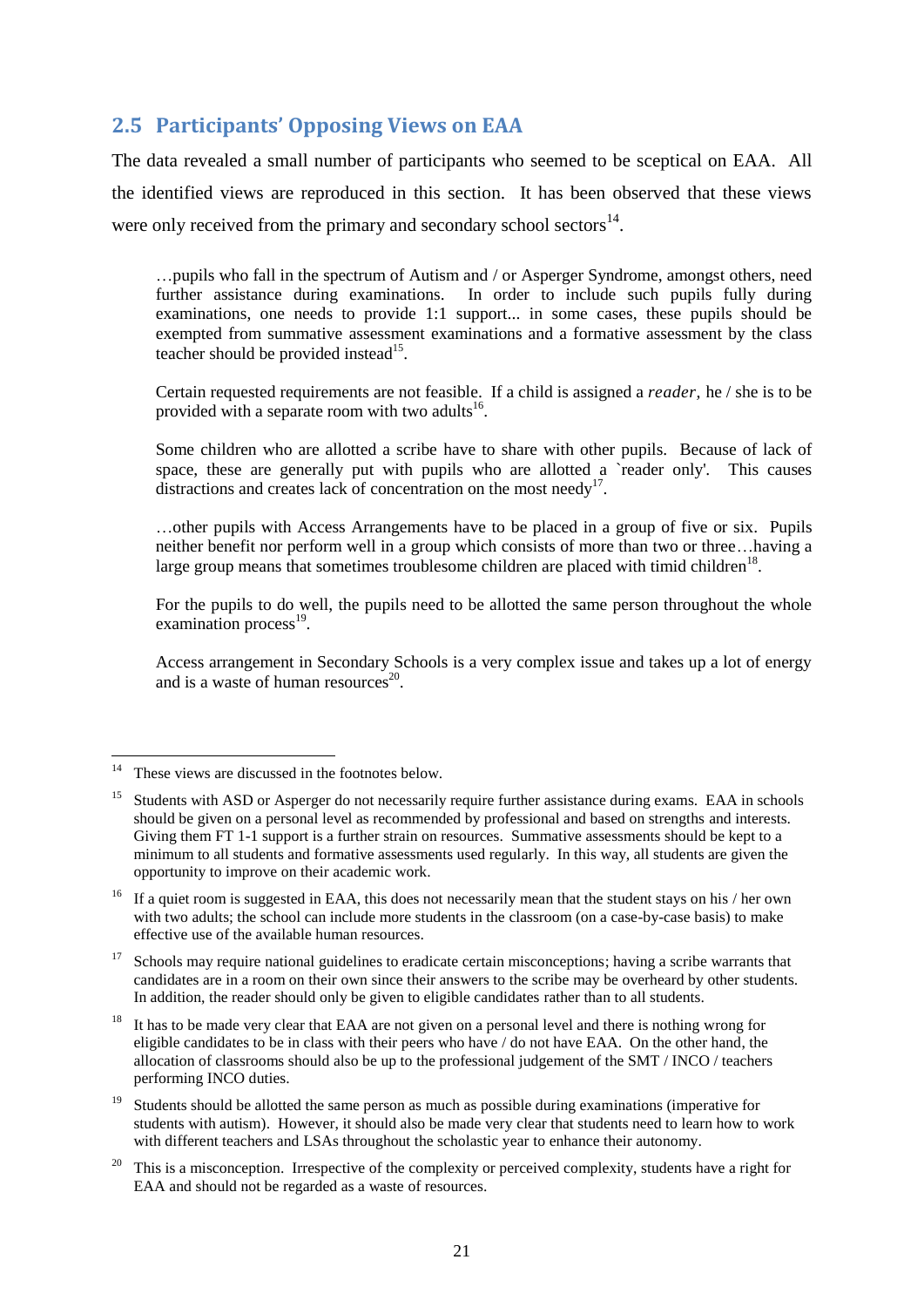Children who for some learning, physical or psychological difficulties would be hard for them to access the paper, alternative tools might be sought…but not access arrangements which actually defy the proper testing $^{21}$ .

Providing a reader during benchmark examinations in the reading comprehension section is extremely problematic. A benchmark exam is meant to measure attainment against a given standard. Our aim at this stage, in our students' development, is to help them acquire independence and autonomy in every possible manner even in the case where learning difficulties exist. However, once students start to depend on another individual to access information it becomes even more improbable that they will ever overcome the challenge to acquire reading skills.

 $21\,$ <sup>21</sup> This comment and the one which follows are discussed in more detail in this report, in sub-section 3.1.1 [Concept of EAA among teaching professionals.](#page-34-2)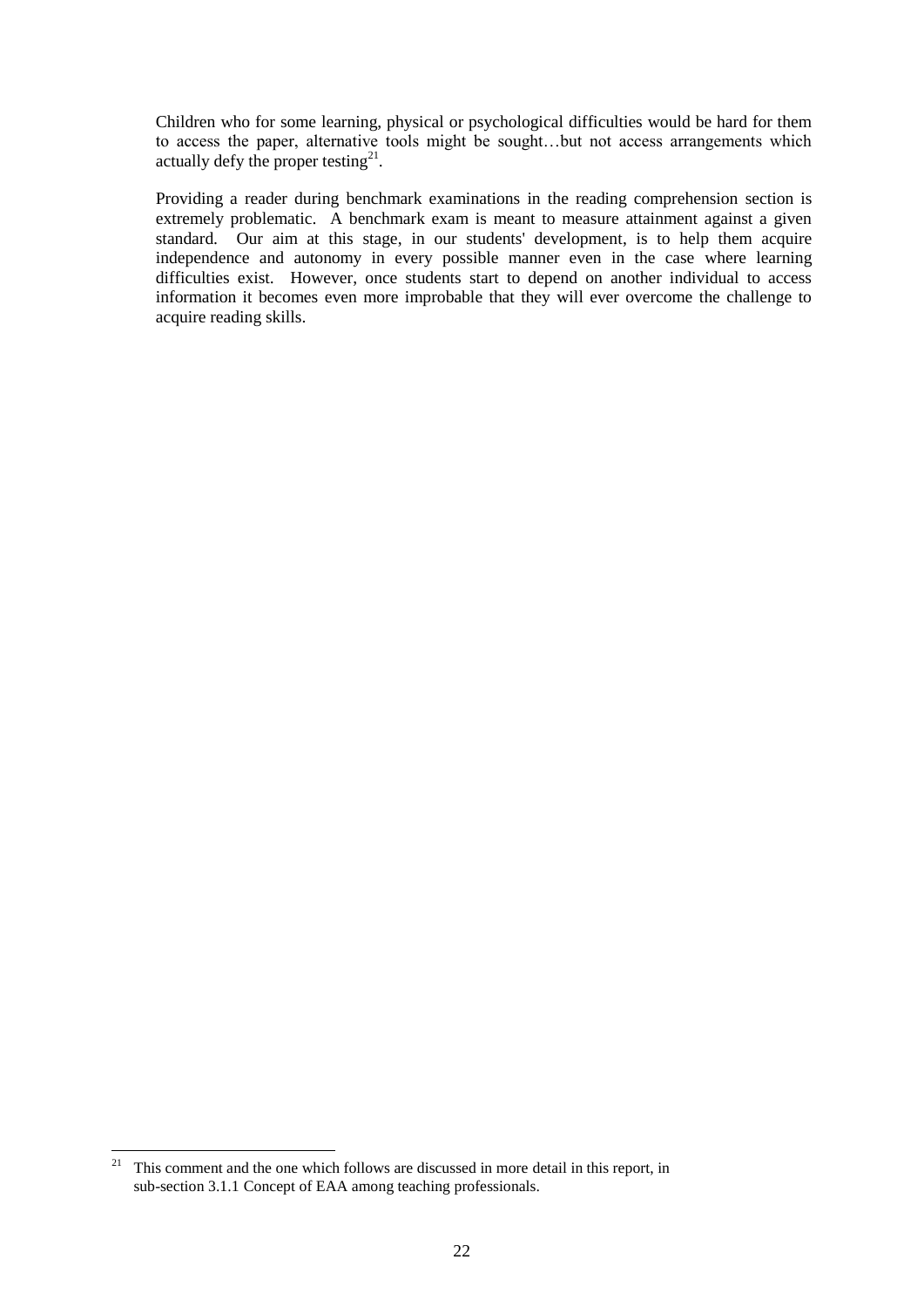# <span id="page-28-0"></span>**2.6 Recommendations Proposed by the Participants**

Students eligible for EAA can be very bright, yet may have a low reading age. They may even have the potential to enrol at University or Malta College of Arts, Science & Technology (MCAST), subject that they are given the necessary support and the appropriate and timely interventions which are to be ensured at a very young age. The importance of EAA was expressed by the considerable number of recommendations that were proposed by the participants.

Following the data coding, identified recommendations were clustered into six themes<sup>22</sup>:

- 1. Human Resources (capacity building and adjustments of roles);
- 2. Teaching and Learning;
- 3. Additional Support to Students;
- 4. Premises and Logistics;
- 5. EAA Workflow; and
- 6. MATSEC, SEC and University.

### *1 Human Resources (capacity building and adjustments of roles)*

- .1 Suspending services provided by Peripatetic / Support teachers during examination sessions;
- .2 Assigning a number of Peripatetic staff to one school for EAA purposes only to ensure consistency of support with specific students;
- .3 Temporarily suspending LSA support in lower levels of primary years during examination sessions;
- .4 Requesting lower primary pupils not to attend school during examinations;
- .5 Hiring of people who can provide EAA (retired teachers);
- .6 Extensive training for teachers in formative assessment procedures;
- .7 Providing training to teaching staff on dyscalculia and other conditions;

<sup>1</sup> <sup>22</sup> Whilst recommendations have been clustered, they are being faithfully reported as submitted by the participants. To this extent, a small number of recommendations may be contradictory to each other.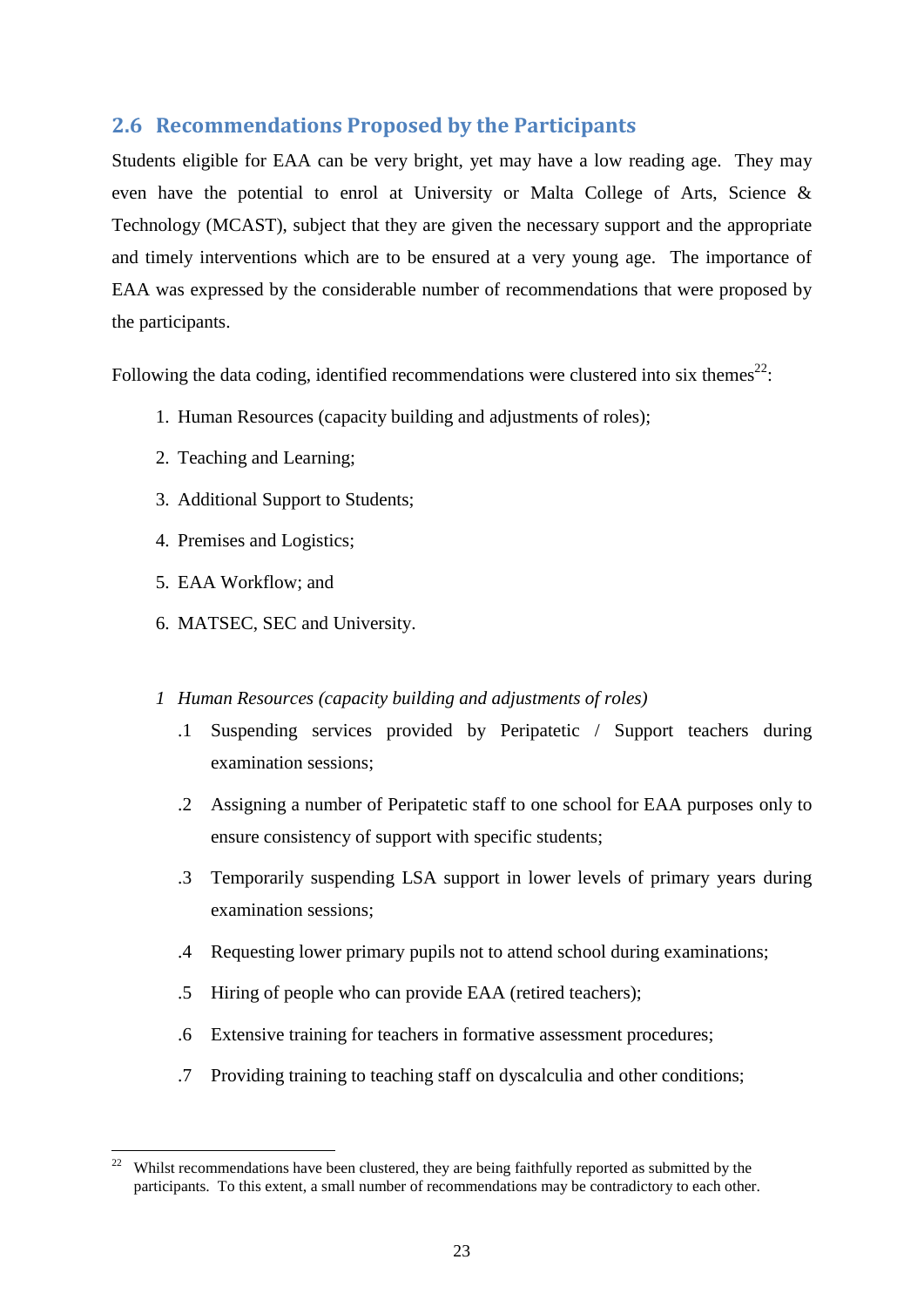- .8 Providing INCO and teachers performing INCO duties support to SMT, teachers, Guidance Teachers, LSAs and invigilators on EAA;
- .9 Delegating ownership of students' assessments to SpLD and  $SPS^{23}$ ;
- .10 Ensuring the appointment of dyslexia experts on all Boards relating to EAA.
- *2. Teaching and Learning*
	- .1 Moving towards formative assessment rather than summative (end of year);
	- .2 Establishing procedures to identify students requiring EAA at an early stage;
	- .3 Developing of Departmental guidelines on  $EAA^{24}$ ;
	- .4 Developing of procedures to determine whether students with IEN should sit for examinations or undergo assessments only;
	- .5 Developing of procedures to ensure that EAA are more specific and students become less dependent on support;
	- .6 Omitting details of EAA from the students' profiles;
	- .7 Refraining from comprehension reading in Benchmark examinations (except for rubrics) given that reading is a skill under test;
	- .8 Refraining from providing EAA in Benchmark examinations across the board;
	- .9 Adopting a two tier Benchmark assessment for lower ability students;
	- .10 Providing a graded Benchmark exam paper to cater for high ability students;
	- .11 Providing adapted annual examination papers for all subjects by EAU;
	- .12 Providing examination papers in Maltese and English in non-language examinations;
	- .13 Providing examination papers in electronic format and / or coloured paper and / or particular fonts / enlarged print;

<sup>23</sup> Several respondents have expressed concern on the veracity of assessments provided by private psychologists.

<sup>24</sup> This supports recommendations made by several colleges to ensure that staff members are provided with guidelines on how to address parental pressures – be it on the provision of EAA when they are not necessary. In addition, guidelines should provide clear guidelines on important factors such as the allocation of resources and logistical arrangements.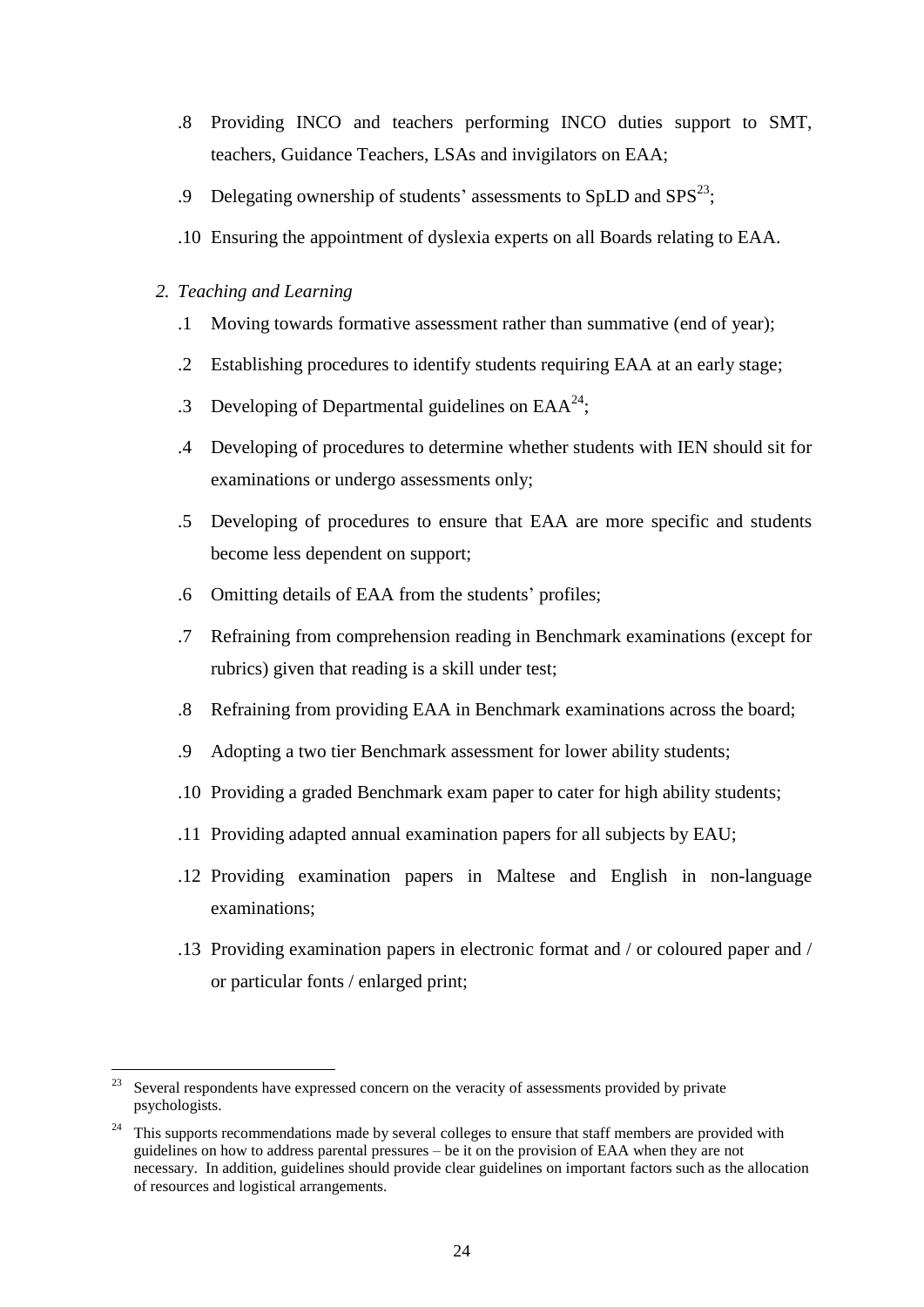- .14 Refraining from requesting students with IEN to stay at home during examinations;
- *3. Additional Support to Students*
	- .1 Providing awareness and guidance to parents on different levels of teaching and implications;
	- .2 Encouraging parental involvement to reinforce school support.
	- .3 Providing scribe (amanuensis) or word processor for students with dyslexia and who have writing difficulties;
	- .4 Providing a wider range of assessment modalities<sup>25</sup>;
	- .5 Extending the allocation of extra time to all students in all examinations;
	- .6 Providing a reader when required, including English and Maltese comprehension tests for eligible students;
	- .7 Providing guidance and training to eligible students on the use of EAA.
- *4. Premises and Logistics*
	- .1 Allocation of separate rooms for students with EAA;
	- .2 Allocation of same rooms as peers for students with EAA, but seated at the back;
	- .3 Limiting school populations to manageable numbers;
	- .4 Sharing of resources between schools of the same college *e.g.* use of school hall for a particular EAA.
- *5. EAA workflow*

Procedures should be streamlined to ensure that:

- .1 The EAU and the ADSC work in tandem in order to achieve a smooth transition of EAA throughout the students' school years; and
- .2 That schools become more autonomous, hence enabling them to cater for the students' IEN more efficiently.

<sup>&</sup>lt;u>.</u> <sup>25</sup> Various modalities were mentioned, namely computer use, oral exams, specialised software (*e.g.* text-tospeech and speech-to-text), laptops, Braille writers, video magnifiers, low vision aids, and overlays, recording of examination papers in MPEG-2 Audio Layer-3 (MP3) format.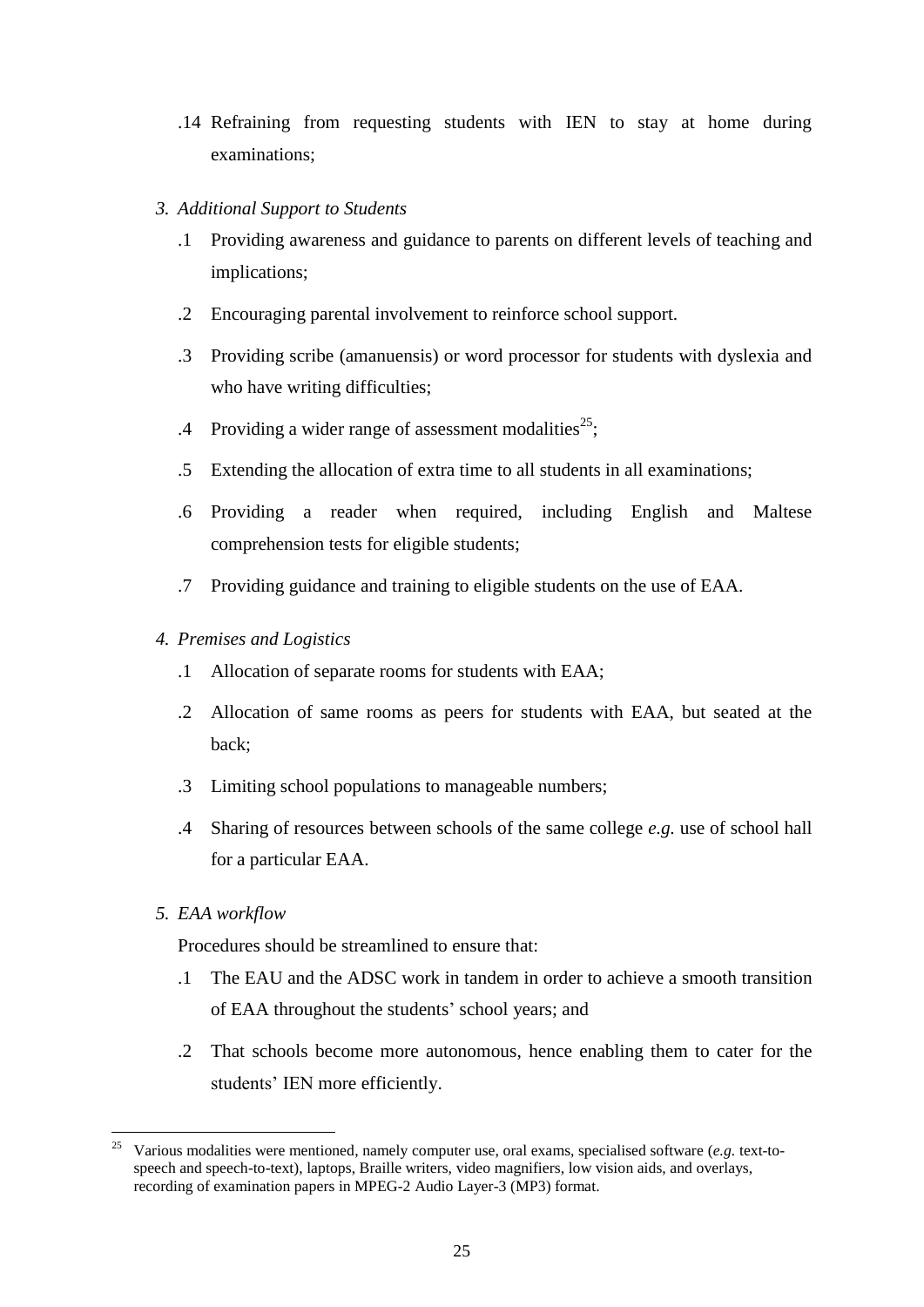#### *6. SEC, Matriculation and University examinations*

- .1 Continuous revisions of guidelines for SEC, MATSEC and University;
- .2 Providing examinations for oral / aural competencies separate from those for reading / writing competencies in Maltese and English;
- .3 Holding consultation meetings with the ADSC on separate assessment of skills for vocational courses;
- .4 Providing examinations papers, in Maltese and English, for non-language examinations;
- .5 Promoting the use of word processors for all students but disabling spell and grammar checks and predictive software;
- .6 Exploring ways and means to provide different levels of examination for students with lower ability after completing their secondary schooling;
- .7 Holding discussions with university students who require EAA in order to give them an opportunity to voice their concerns and provide crucial feedback;
- .8 Providing amanuensis to students with writing difficulties;
- .9 Limiting the assessments carried out by SpLD and / or SPS specifically to the EAA to be granted for the student;
- .10 Referral to SPS for psychometric assessments should only be recommended either in cases of evidence or suspicion of co-morbidity or complex difficulties.

In addition to the contributions received by the Ministry for Education and Employment, other consultations were held with a number of stakeholders, including Dr Susan Tresman, during the month of June 2013. These recommendations where also grouped in three of the clusters mentioned above.

- *1. Human Resources (capacity building and adjustments of roles)*
	- .11 Increasing the level of training for teachers on students with IEN during the undergraduate course whilst introducing specialised modules as in continuing education, *e.g.* teaching students with dyslexia, ADHD, autism, *etc.*;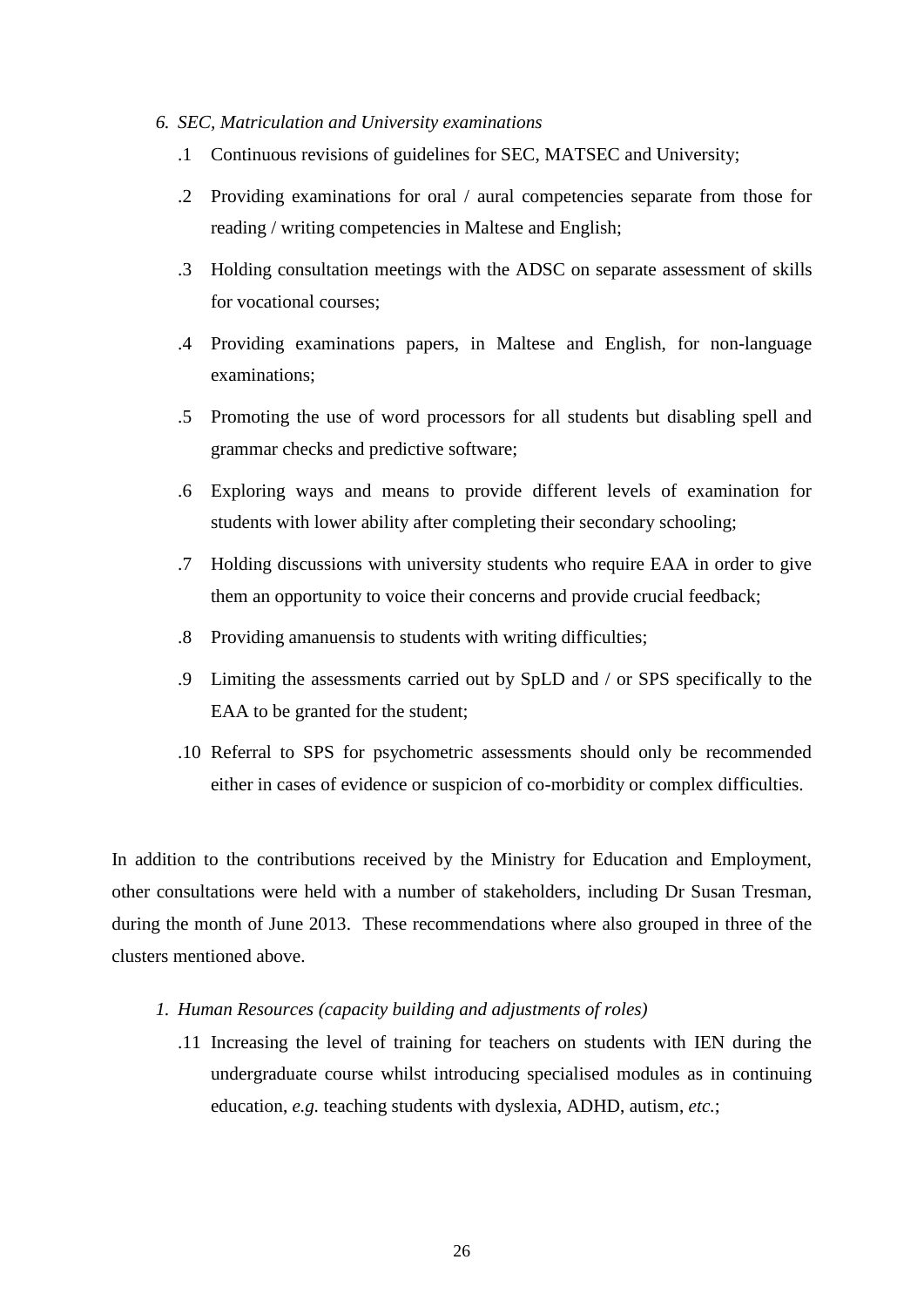#### *2. Teaching and Learning*

- .15 Applying multisensory teaching methods (which will benefit all students);
- .16 Influencing a culture that all students belong to the teacher. This may need to be complemented by a revision of the Education Act to ensure that all students have a right to education and the need to be catered for.
- *6. SEC, Matriculation and University examinations*
	- .11 Since all resources are tied up to multiple decision-taking, but only granting a limited number of EAA, the Ministry needs to accurately establish the actual level of resources engaged in the process to submit recommendations to the ADSC. Subsequently, a quantification of the total cost of all professionals involved (*e.g*. staff at the SpLD, the SPS, teachers performing INCO duties and SMT, members of the ADSC Panel, cost of private reports, OTs' reports, *etc.*) needs to be carried out, leading to a cost-benefit analysis exercise in order to determine an effective way forward with no detriment to the students or their families;
	- .12 Decentralising decisions on EAA from the ADSC to Heads of Schools and teachers performing INCO duties (United Kingdom (UK) model) with the support and advice of the relevant professionals and specialised teachers;
	- .13 Adopting the procedure implemented during the Benchmark exam and allocate extra time to all students sitting for the SEC exam. This may be reinforced by conducting a pilot study amongst Form 4 students sitting for core subject examinations and hence determine:
		- the percentage of students who finish at least 15 minutes before the allotted exam time;
		- the percentage of students who utilise the entire allocated exam time; and
		- consolidate or otherwise available ADSC data on the utilisation of extra time during SEC examinations.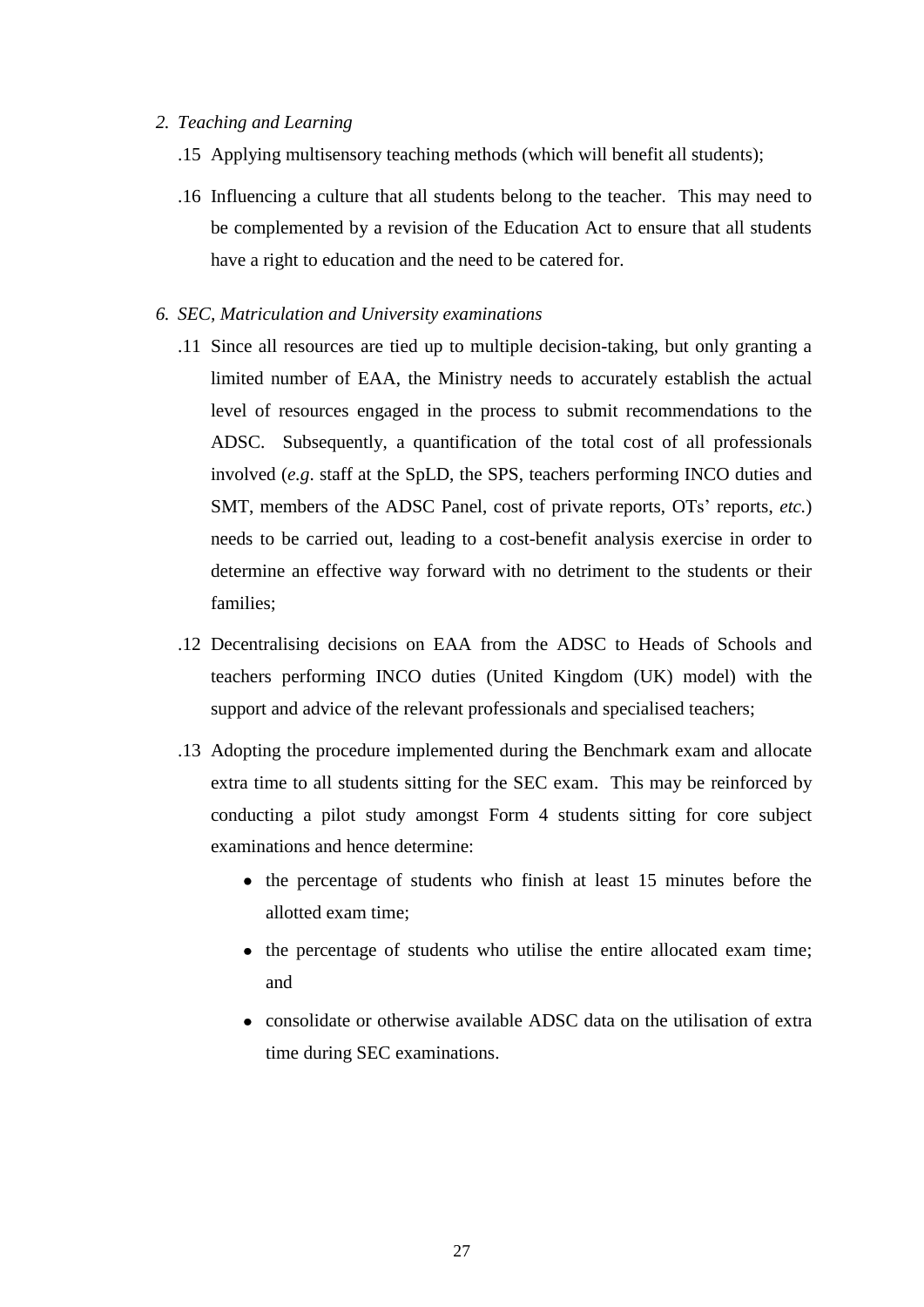- .14 Analyse data in order to:
	- determine the number of students (namely with dyslexia) who pass the SEC examination;
	- establish the percentage of students with dyslexia who pursue further studies;
	- identify why 70% of the students sitting for the SEC examinations (*e.g.* in May 2011) do not use the allocated extra time<sup>26</sup>;
- .15 Considering the EAA policy and procedure adopted by foreign universities<sup>27</sup>;
- .16 Minimise on bureaucracy, which is resource hungry and contributes to extra financial burdens (which may be directed elsewhere<sup>28</sup>), jeopardising support from the SPS, the SpLD and teachers performing INCO duties to these students;
- .17 Extend support to students with IEN (including students with dyslexia) at tertiary level (considering also the use of specific computer software and use of word processor during their learning process and examinations).

<sup>1</sup> <sup>26</sup> The study would determine whether this high percentage was the result of the students' low reading age, which would then necessitate alternative accommodation, such as a reader.

 $27$  For instance, Cambridge University has a relatively relaxed approach to award the accommodation of extra time (requiring only a teacher specialist qualification to provide a report, which would have been compiled at any time throughout the secondary school years).

<sup>&</sup>lt;sup>28</sup> Students with dyslexia can make significant improvement in literacy with appropriate resources and support. Moreover, resources may be redirected and more specialist teachers employed in each college to support students with dyslexia.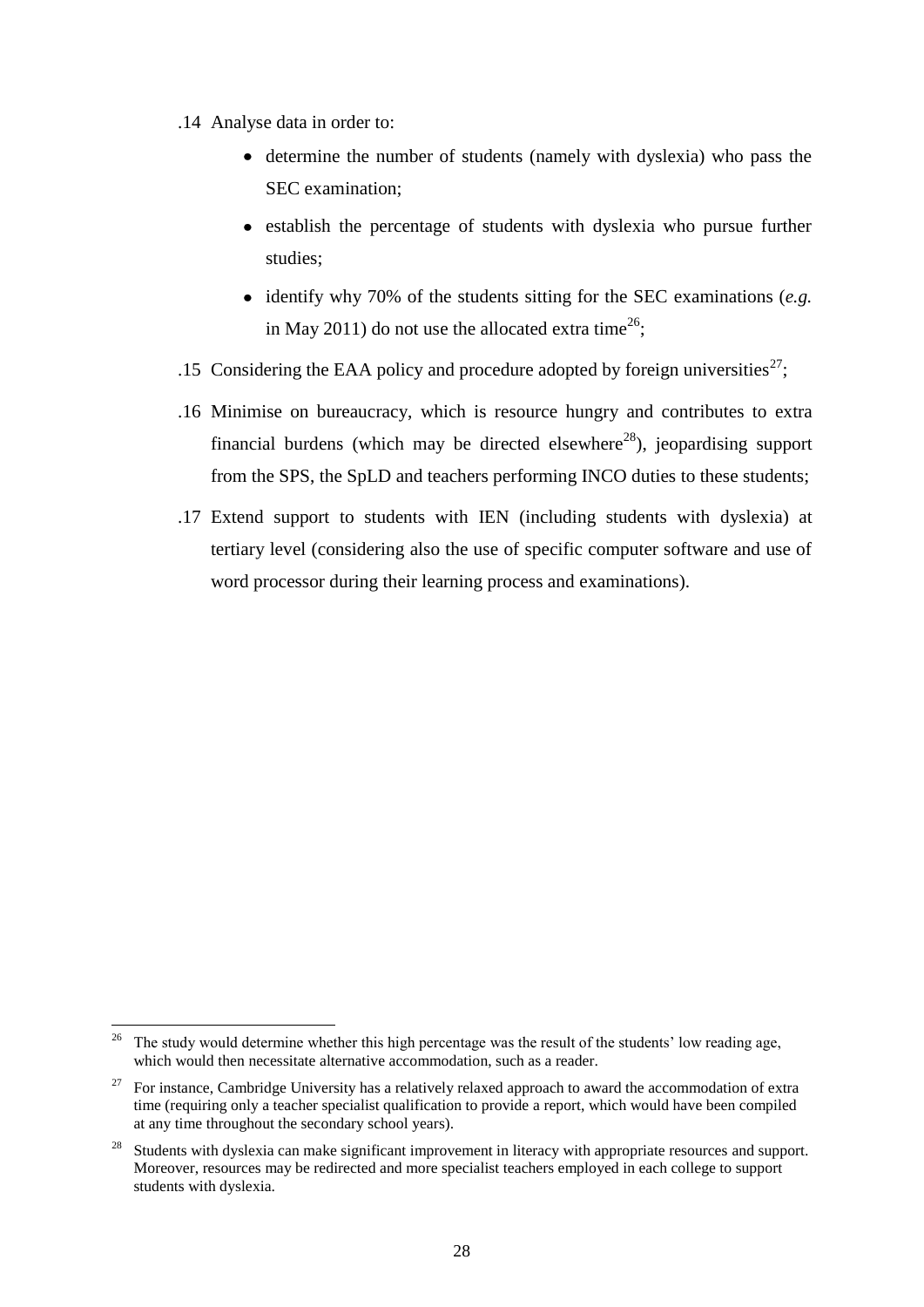# <span id="page-34-0"></span>**3 DISCUSSION**

The submissions presented in the previous sections will be discussed by focusing on EAA in both primary and secondary schools and on EAA in MATSEC and University level.

## <span id="page-34-1"></span>**3.1 EAA in Primary and Secondary State Schools**

Whilst data seems to indicate a patchwork of EAA in several State schools, there are also several common challenging factors, namely the:

- process;
- logistics; and
- human resources required to grant EAA to eligible students.

These factors are all related to the increase of applicants for EAA.

### <span id="page-34-2"></span>**3.1.1 Concept of EAA among teaching professionals**

A minority of school staff members was still of the opinion that EAA provide an unfair disadvantage, claiming that the award representing the standards of attainment in that examination would be lowered and that the prospective school / training centre / employer could be misled on the students" capabilities. Therefore, a balance needs to be reached between "feasibility" and "fairness" (Woods, 2007, p. 94) so as to ensure the validity and reliability of the examination.

Part III, regulation 7(5)(b) of The Equal Opportunities (Persons Disability) Act (CAP 413) (2000) specifically refers to the right of people with disability to access examinations and pursue their studies by

…appropriately adjusting or modifying examinations, training materials or policies, providing qualified readers or interpreters, and making any other similar alterations for a person with a disability.

There needs to be a culture change amongst the teaching professionals that traditional exam formats have to give way to "valid testing accommodations" specifically designed for the student to access the exam without altering the "nature of the test" (Salend, 2008, p. 16). Salend further explains that access to examinations should be based on the student"s qualities, strength and challenges and the EAA should parallel the teaching and learning in class. As a matter of fact, he cites several authors who subscribe to the view that changes in the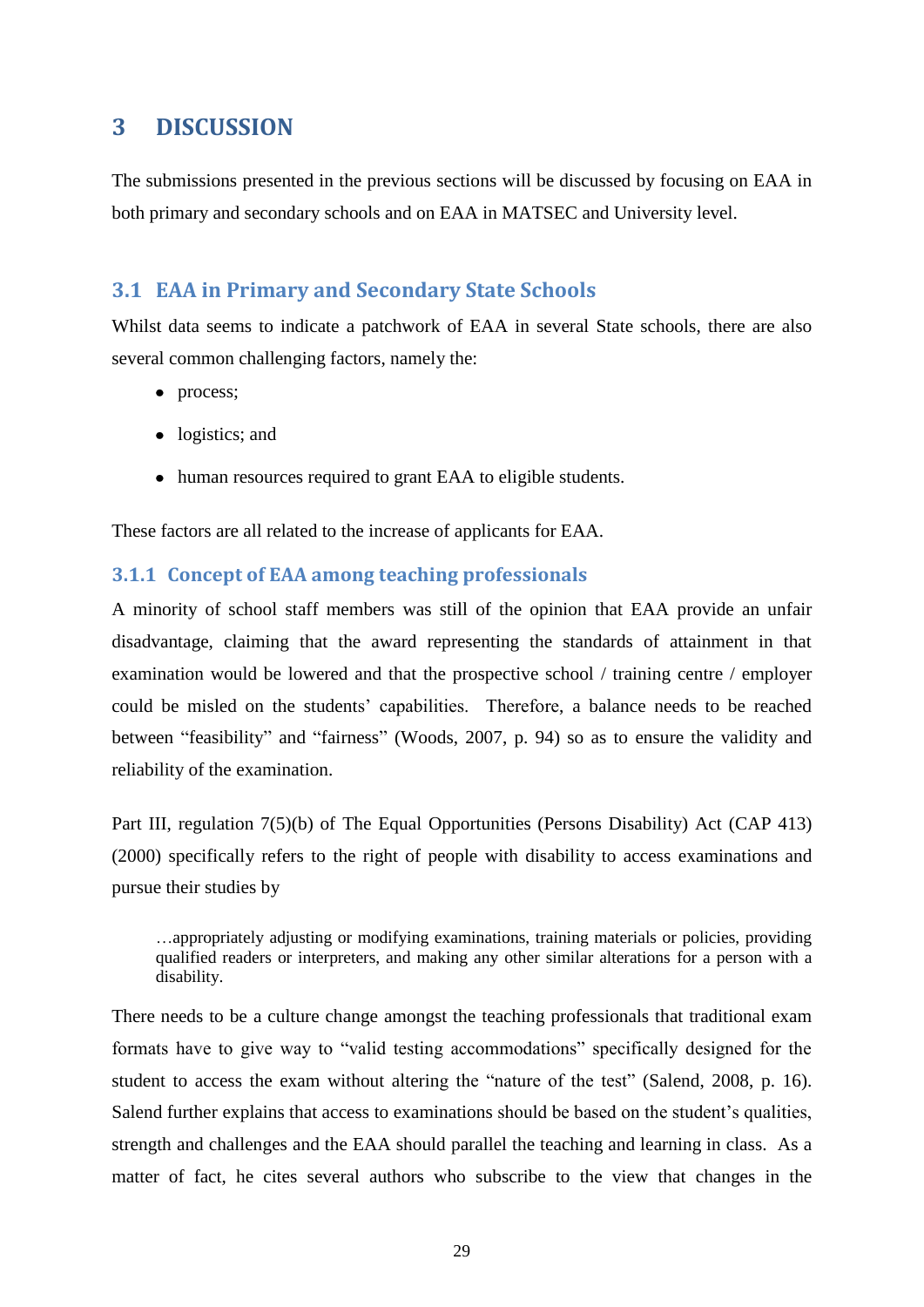examination process, environment, equipment and / or technology used for specific students to gain access to examinations do not change the nature of the test in question or the objectives being tested but solely overcome the barrier set by the disability.

As indicated in section 2.5 of this report, a number of teaching professionals still oppose and perceive EAA as "actually defy(ing) the proper testing." Teaching professionals need to acknowledge that the "intention behind many access arrangements is to meet the particular needs of the candidate without affecting the integrity of the assessment" (Joint Council for Qualifications, 2012). In fact, EAA should give the necessary assistance to the students to access an examination. However, EAA should not be granted if it alters the understanding, demonstration of knowledge or the performance of the skills that are being assessed by the examinations.

Readers during examinations also aroused conflicting views within the teaching profession. The matter was raised by a participant who gave feedback on the reader for Benchmark examinations. He described the reader as

extremely problematic…[o]ur aim at this stage in our students' development is to help them acquire independence and autonomy. However, once students start to depend on another individual to access information it becomes even more improbable that they will ever overcome the challenge to acquire reading skill.

"Independence and autonomy" may be achieved during the teaching and learning process throughout the whole scholastic year but it is unjust for these students to be denied access to any examination. It has to be highlighted to all teaching professionals that EAA are not exclusively for assessment purposes; this has to be reflected in the teaching and learning for these students (Woods, 2007). Therefore, rather than depending on others to access information, the use of, for instance, computer software for these students in their daily lives should be encouraged further so that they become autonomous learners<sup>29</sup>. This 'personalised' learning could potentially motivate the eligible students to pursue their studies further, rather than drop out of school because of numerous barriers that they would have encountered during their school years.

Keeping in mind that examinations demonstrate the mastery of academic content and / or measure content skills, as already highlighted, EAA are an integral part of the teaching and

<u>.</u>

<sup>29</sup> A pilot project is already being carried out by the SpLD, with primary and secondary school students with dyslexia, on the effectiveness of different types of software (speech-to-text and text-to-speech) to be possibly implemented on a national scale.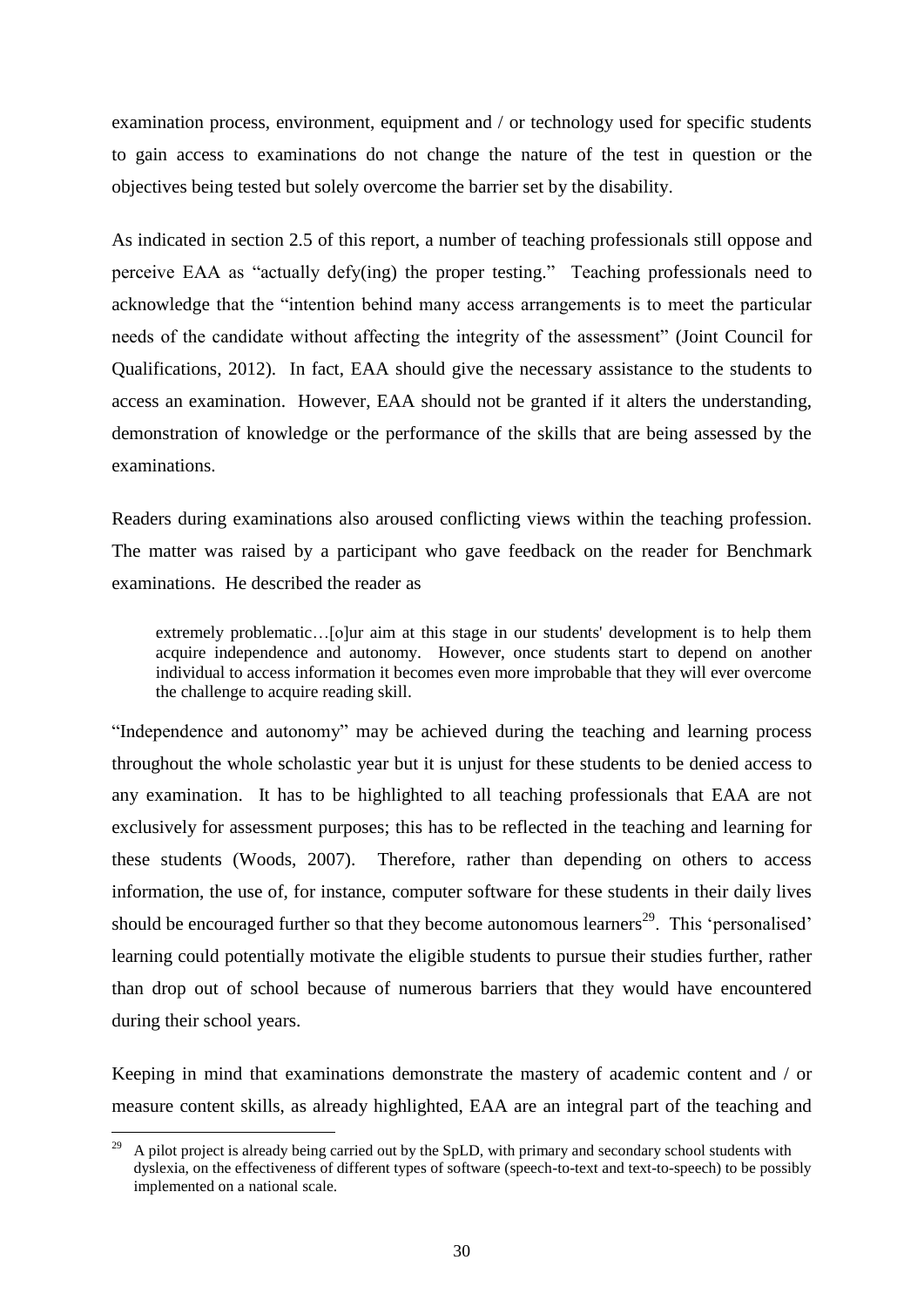learning process. Therefore, it is imperative that eligible students become familiar with the granted EAA as soon as they acquire them, so that they can actually become trained on how to utilise them. In addition, an evaluation of the process, logistics and whether or not EAA were appropriate, effective, just and beneficial for specific students should be carried out after each examination session.

#### <span id="page-36-0"></span>**3.1.2 The process, logistics and human resources required for EAA**

Several colleges have pointed out in their feedback that there is an increase in eligible candidates for EAA, every year. This is presenting a challenge on the process and the logistics of the examinations, and causing a strain on the available human resources.

Several respondents in the teaching profession suggested the need of clear national guidelines on EAA so that these may help to make use of the best possible resources available at school, especially human resources. As discussed earlier, EAA are part of the learning process and should be granted by the school as soon as they are required, with relevant assessments and support from the educational psychologists and / or dyslexia specialist. To some extent, this may reduce the strain on the process since the continuous support by the College Services and the evaluation of EAA given during tests / examinations would be an on-going process.

When one considers the time consuming logistics required for EAA, the idea of doing away with the mid-yearly examinations and the (unnecessary) burden on both teachers and students to make it to the "race for examinations" should be considered in depth. The actual preparation and revision for the mid-yearly examinations, and subsequently the examinations *per se* in addition to the class correction of the paper that most teachers carry out, may easily take *circa* a month from effective teaching and learning.

As one of the respondents has succinctly discussed, this precious time can be utilised more effectively by replacing the mid-yearly examinations (except for Form 5 students) with formative assessments. This would entail, however, training sessions for teachers $30$  on this effective way of assessing students and obtaining feedback on the development of their skills, ways to improve, and how to proceed (University of Oregon, n.d.). This allows more preparation for the summative assessments at the end of the year. Therefore, the SMT can focus more on the process and logistics. Moreover, human resources can be managed better

1

 $30$  Training for teachers on formative assessments should take place in small groups, and subject based if possible.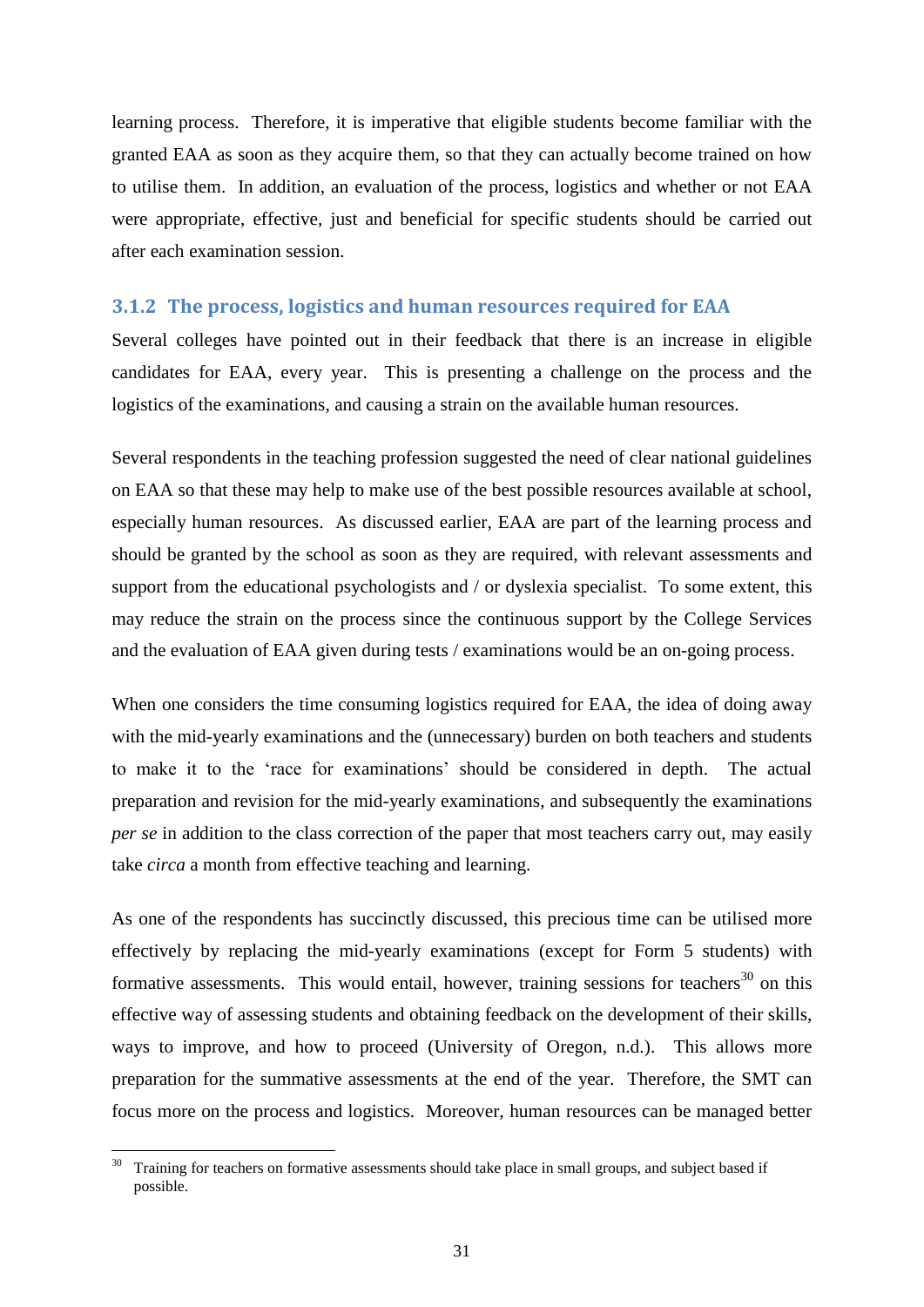for effective EAA to be granted to eligible candidates. This might require other logistical modifications, *inter alia*:

- spreading the annual examinations over a longer period of time;
- listening comprehension for the different language subjects will have to be carried out in the days preceding the examinations<sup>31</sup>; and
- altering the time of the school day perhaps to accommodate extra time.

These strategies can alleviate the issue of limited human resources because they enable better management, without the need to have FT 1-1 students staying at home – an issue which was highlighted by several respondents.

The participants from secondary schools commented on the logistical implications of levels / tracks (core subjects) when it comes to examinations. There have been suggestions from the participants that the different track exam papers should be available in different colours to minimise the possibility of errors, which have occurred during examinations. Occasionally, this has led to students being given incorrect tracks / levels by the invigilators.

Several participants have suggested that the EAU should also prepare adapted annual examination papers for non-core subjects from Forms 1 to 5 and made available for students with IEN. Extending the preparation of adapted annual examination papers for non-core subjects will address what seems to be a custom of exempting some students with IEN from mid-yearly and annual examinations (because there are currently no alternative examinations for non-core subjects). It will also ensure that the education system remains accountable for these students (Dempsey & Davies, 2013).

However, standardising the adapted annual examination papers for non-core subjects (by having the EAU prepare the examination papers) is debatable for at least two main reasons. Tasking the EAU to prepare adapted annual examination papers for non-core subjects (Forms 1 to 5) would entail an overwhelming logistical exercise which will burden the EAU. Then, adapted non-core subject examination papers should be prepared at school by subject teachers

<sup>1</sup> <sup>31</sup> This procedure has already been adopted in Church schools and may therefore be considered for State schools as well.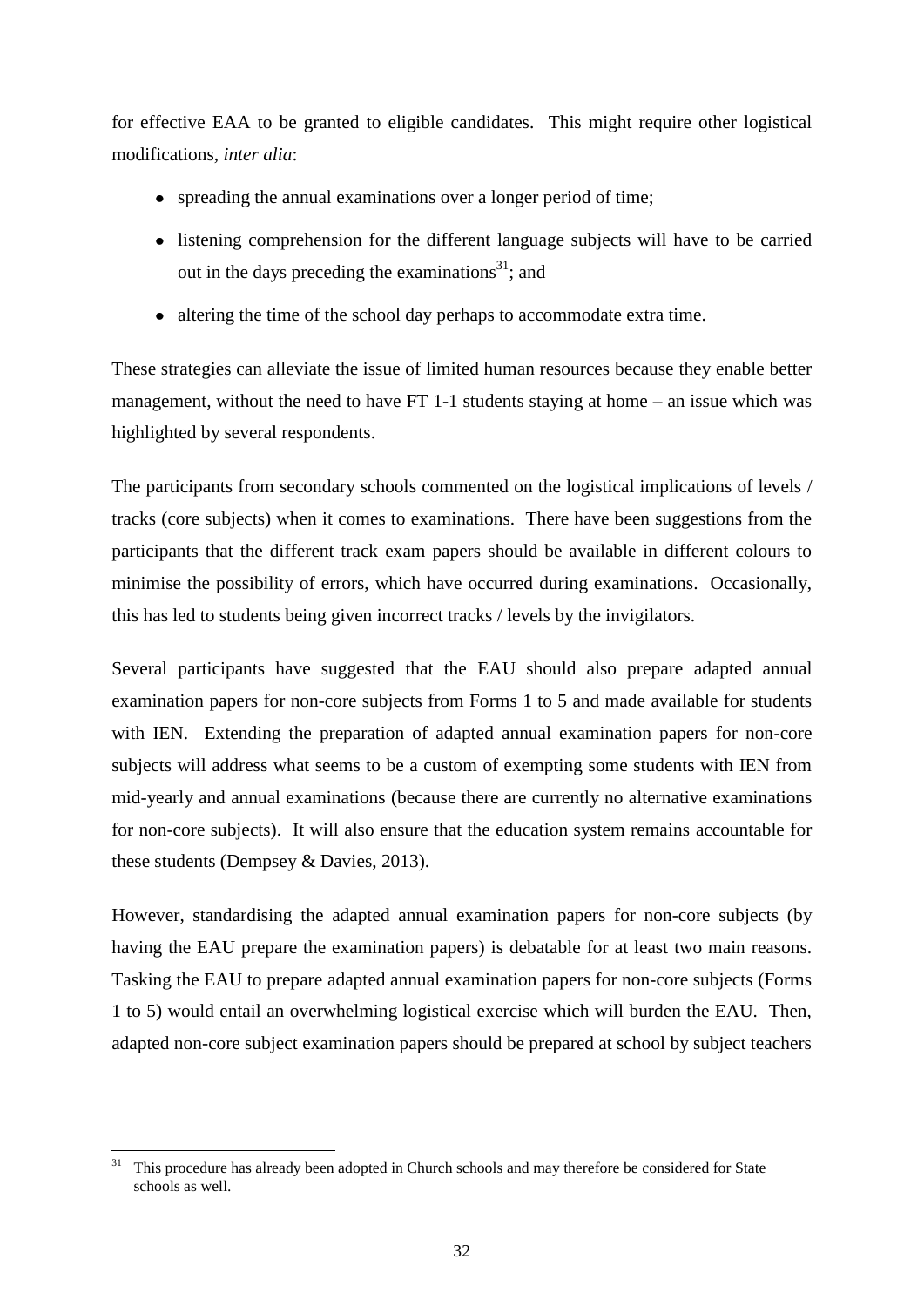in liaison with the student's  $LSA^{32}$ . This would promote autonomous schools that are able to specifically cater for students with IEN and monitor closely the progress being made and that Individual Education Programme / Plan (IEP) goals are being met.

#### <span id="page-38-0"></span>**3.1.3 Universal design of exam papers**

The need of adopting a continuation in the EAA offered to eligible students throughout their schooling years (primary and secondary) is imperative. In addition, examinations also have to be designed in a way that they are accessible as practicable as possible to as many students as possible, including those with different abilities (Maxwell, 2013).

Thurlow (2010) cites several authors who have discussed the principles of universal design and the importance of adopting these principles when designing assessments on a large scale *e.g.* in national examinations. These principles will ensure that the examinations "produce fair and equitable measures of what all students know and are able to do" (Johnstone, 2003 as cited in Thurlow, 2010, p. 121).

Universally designed examinations help improve assessing students with IEN, where there are evident barriers to obtain an exact way of measuring their performance. In fact, examinations that have been well designed in both *content* (subject matter) and *design* (organisation and arrangement of information and images) can be accessed by everybody; poorly designed examinations are disadvantageous for everyone (Thompson, Thurlow, Quenemoen, & Lehr, 2002).

## <span id="page-38-1"></span>**3.2 MATSEC and University Examinations**

1

The ADSC Guidelines (University of Malta, 2011, p. 12) are clear that,

[a]ccess arrangements are intended to provide candidates with the necessary assistance to access MATSEC examinations. Access arrangements cannot be granted if the assessment criteria are compromised or if they directly affect performance in the skills that are being examined. Candidates must be able to demonstrate the knowledge, understanding, and skills that form part of the assessment criteria for that particular examination.

<sup>32</sup> This practice is already carried out in certain colleges (secondary). However, the preparation of the adapted examination papers is mainly being carried out by the LSAs and the teacher only reviews the final version of the adapted examination paper. Moreover, adapted examination papers can be also provided to students who have similar needs but do not benefit from the support of an LSA.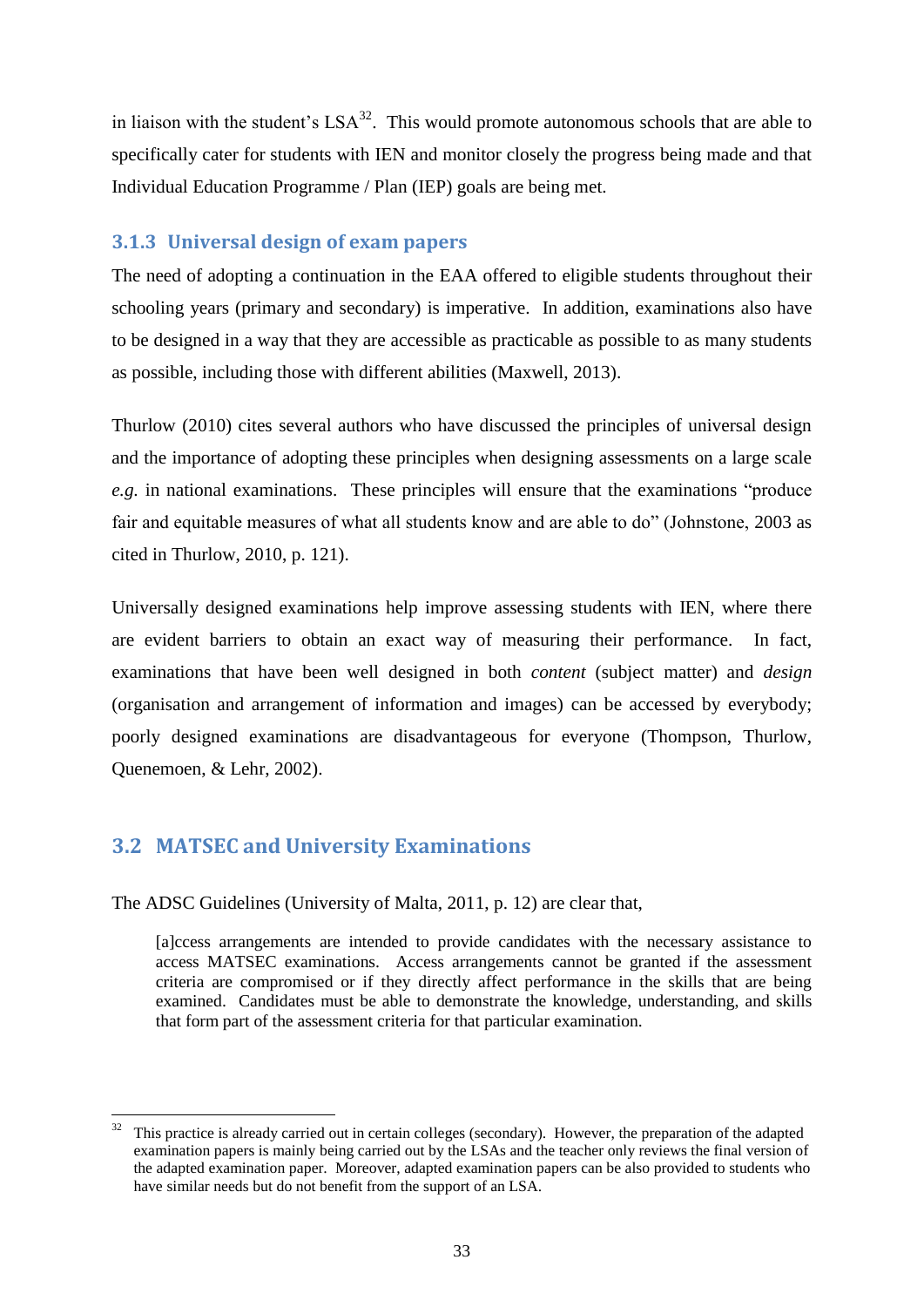The MATSEC Board and ADSC also recognise their responsibility to ensure that whilst granting EAA, the validity and reliability of examinations shall not be compromised.

## <span id="page-39-0"></span>**3.2.1 Feedback by the ADSC**

In principle, the feedback submitted by the ADSC has yielded interesting recommendations although several of them are still under consultation with the MATSEC Board.

The ADSC recommended that oral / aural competencies separate from those for reading / writing competencies in Maltese and English could possibly be available up to secondary level. However, this requires further consultations so that this separate assessment of skill can be carried out in parallel with SEC examinations. It was also stated that "ultimately the two examinations (*i.e.* oral / aural and reading / writing) would not be considered equivalent in standard" but may be purposeful for a number of courses *e.g.* vocational courses.

It was also suggested that SEC non-language examination papers will be available in Maltese and English. Although it may be expected that most students would prefer to use their native language to express themselves better during an examination, the increasing number of students from different cultural backgrounds or students with IEN, such as autism, would prefer to opt for an English version of the examination.

Although EAA are granted to eligible candidates, a number of students still fail the examination, irrespective of the EAA. The ADSC suggests "a dignified examination level that allows them to show their learning also at the end of secondary education in a way that they can use it for further education or employment." This concept of basic and functional (adapted) examination papers for students with a lower ability should ideally be in continuation with the secondary school, as has already been discussed. With the recommended implementation of the Core Curriculum Framework as from the scholastic year 2013-2014, certain standardisation of curriculum content could be established $33$ .

<sup>&</sup>lt;u>.</u> <sup>33</sup> A way for students following the Core Curriculum Framework to exhibit their learning progress is to have formative assessments carried out from Forms 3 to 5, in addition to an adapted examination paper *e.g.* in core subjects.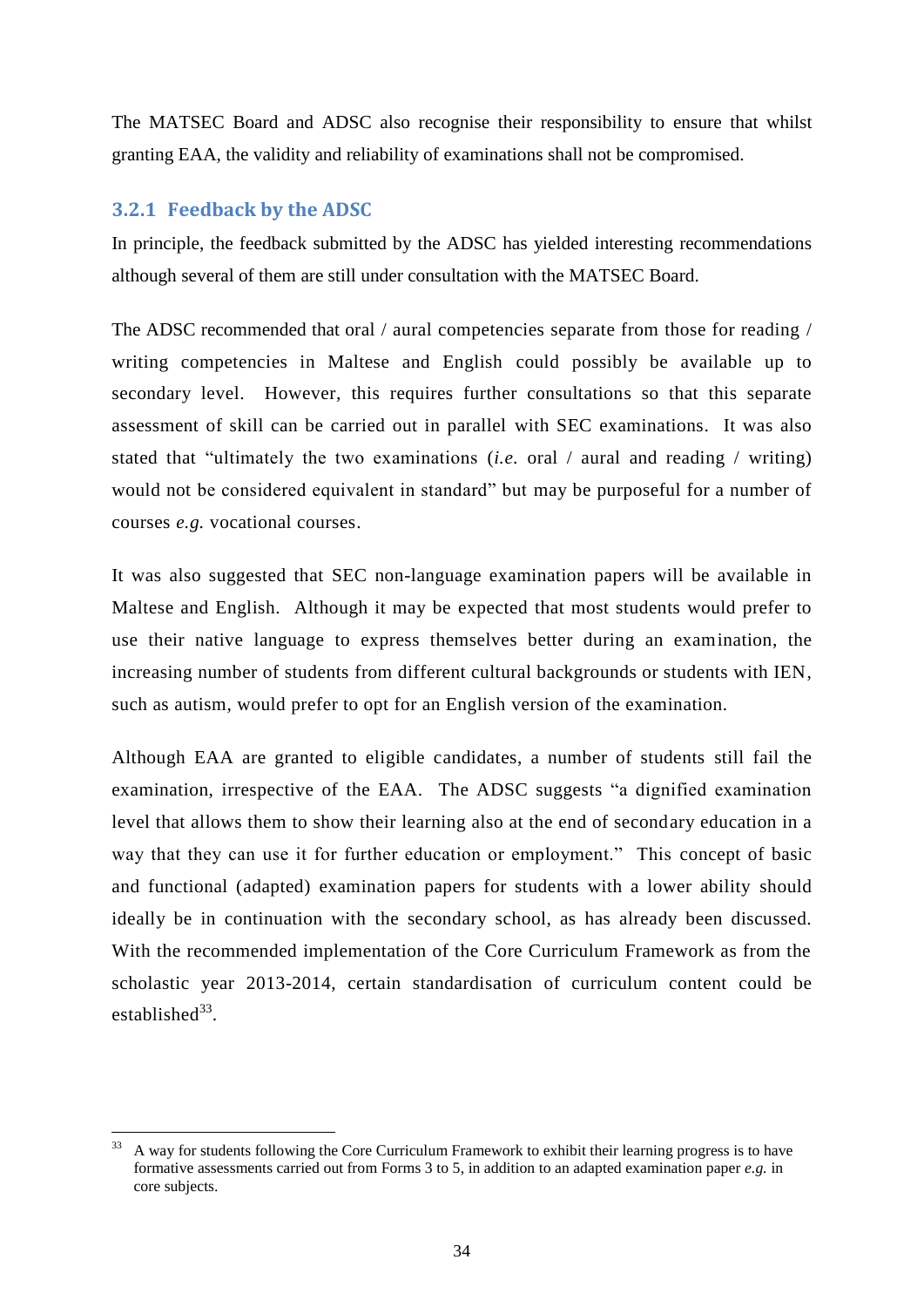#### <span id="page-40-0"></span>**3.2.2 Application of EAA to the ADSC**

The overwhelming increase of applications requesting EAA has been confirmed by all stakeholders; the ADSC received 90 SEC applications for EAA in 2002 and 496 in 2012 (University of Malta, 2013a). This report has already highlighted the time and projected financial implications that MATSEC EAA applications are presenting to all those involved $34$ .

Feedback received by the Ministry for Education and Employment, from participants working in the education sector, specifically remarked the substantial workload inflicted by SEC EAA application process on the SPS. The majority of referrals, which the SPS receives for SEC EAA, relates to learning difficulties in literacy and attention. The ADSC claims that out of the 496 applications for EAA received in 2012, 158 were requests by students with dyslexia, 90 applications by students with Attention Deficit Disorder (ADD) / ADHD and dyslexia and 92 applicants with ADD / ADHD. It is not uncommon that students with dyslexia, which make the majority of MATSEC applicants for EAA, are assessed by the SpLD and have a specialist report. However, the majority of these students do not have an educational psychologist report. In this respect, the MATSEC Guidelines (University of Malta, 2011, p. 52) require that:

requests for access arrangements for candidates with SpLD must be accompanied by at least one full and detailed psycho-educational assessment by a warranted psychologist as well as an updated literacy assessment by an educational psychologist or specialist teacher.

The MATSEC Guidelines (University of Malta, 2011, pp. 27-28) tabulates the main professionals who are required to compile a report for the students with dyslexia. The Guidelines specify that in these cases, either psychologists or educational psychologists are the main professionals, and dyslexia / literacy specialists are assigned as the supporting professionals. Research shows that there is a perception amongst several educational professionals that psychometric evidence undermines all other sources of information especially when it comes to high-stake examination EAA. Others claim that psychometric tests can be very subjective (Brinckerhoff & Banerjee, 2007). More specifically, some refer to dyslexia as a "latent variable that is imperfectly measured by varying attempts to

 $34$ <sup>34</sup> Most of the personnel involved during MATSEC EAA applications are SMT members, teachers performing INCO duties, and at times Guidance Teachers for paperwork, the SpLD and the SPS for assessments and subsequent paperwork and meetings with the parents. The ADSC Board Members acknowledged that the increase in MATSEC applications is presenting logistical and financial implications (University of Malta, 2011).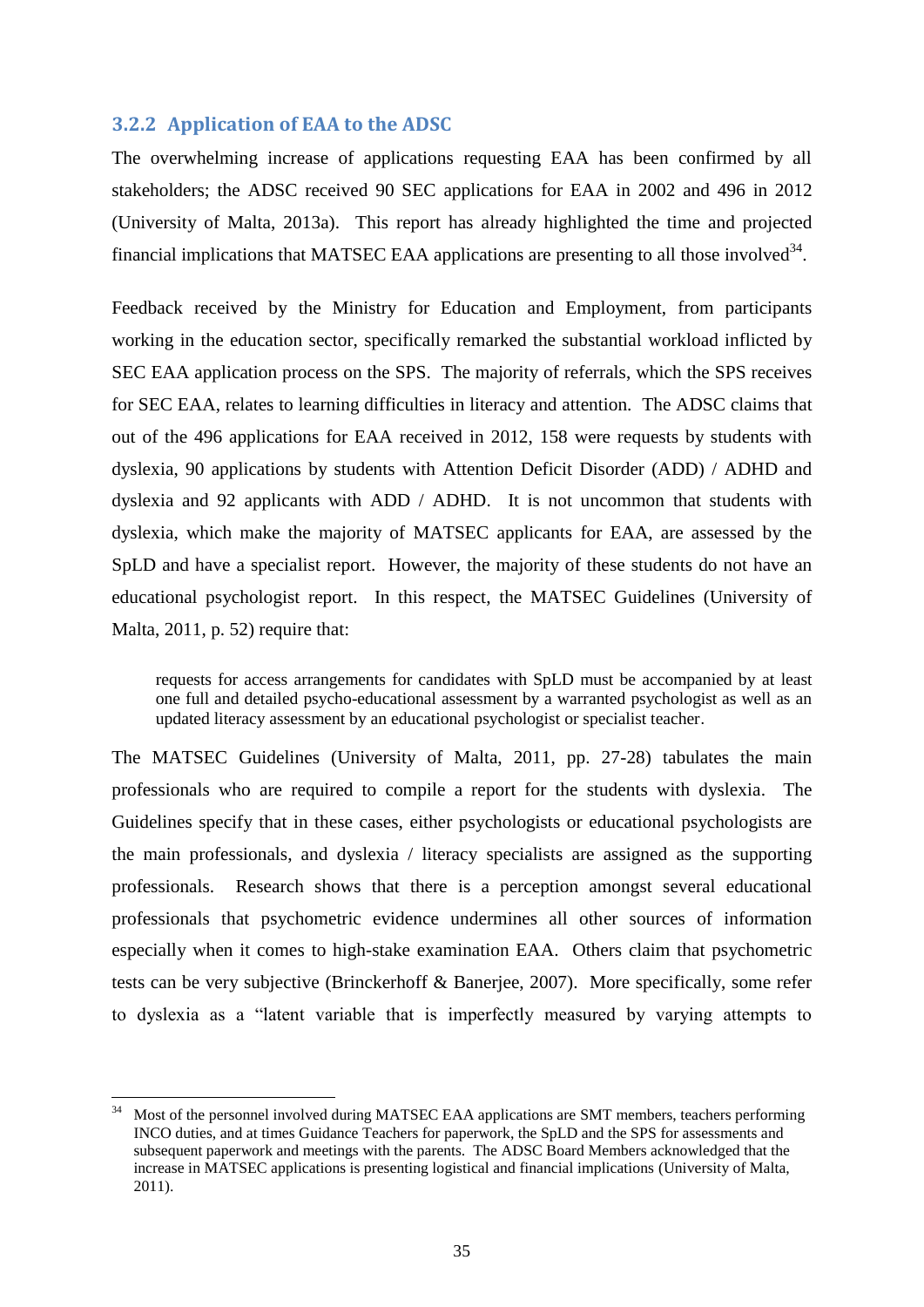operationalise *unexpected underachievement* (Francis *et al* as cited in Brinckerhoff & Banerjee, 2007, p. 249).

The ADSC claims that its request for a psychological report for most of the candidates with impairment applying for EAA (even if the presenting condition relates exclusively to dyslexia) is that the presenting conditions may mask other co-morbid conditions. The ADSC claims that a thorough psychological assessment would uncover these conditions However, as already explained elsewhere in this report, this assessment is only carried out at the end of Form 4 and there are concerns as to whether or not this is actually leading to any educational improvement. Moreover, the personnel at SpLD are highly trained and qualified<sup>35</sup> and should there be any need of referring a student, they always work closely with the SPS.

It is interesting to remark that whilst the ADSC requires psychometric assessments for students with dyslexia to be granted EAA during SEC examinations, top foreign universities do not request psychometric assessments as part of the EAA requirements for undergraduate students (Table 2).

| University                                                      | <b>Qualified personnel</b><br>conducting<br>assessment                                                                                                    | <b>Online address</b>                                                        |
|-----------------------------------------------------------------|-----------------------------------------------------------------------------------------------------------------------------------------------------------|------------------------------------------------------------------------------|
| University of<br>Cambridge                                      | Educational<br>psychologist or<br>Specialist teacher                                                                                                      | http://www.admin.cam.ac.uk/univ/disability/students/<br>exam.html            |
| Harvard<br>University<br>Division of<br>Continuing<br>Education | Clinical or<br>educational<br>psychologists,<br>neuropsychologists,<br>learning disabilities<br>specialist and<br>medical doctors<br>trained in the field | http://www.extension.harvard.edu/sites/default/files/e<br><u>xt lgld.pdf</u> |
| The University of<br>Oxford                                     | Psychologist or<br>specialist teacher                                                                                                                     | http://www.ox.ac.uk/students/shw/das/examinations/                           |

**Table 2: Personnel conducting assessment for EAA during undergraduate courses in foreign universities**

 $35$ Most of the personnel at the SpLD have just read a Master's degree in the subject matter and are awaiting the final results.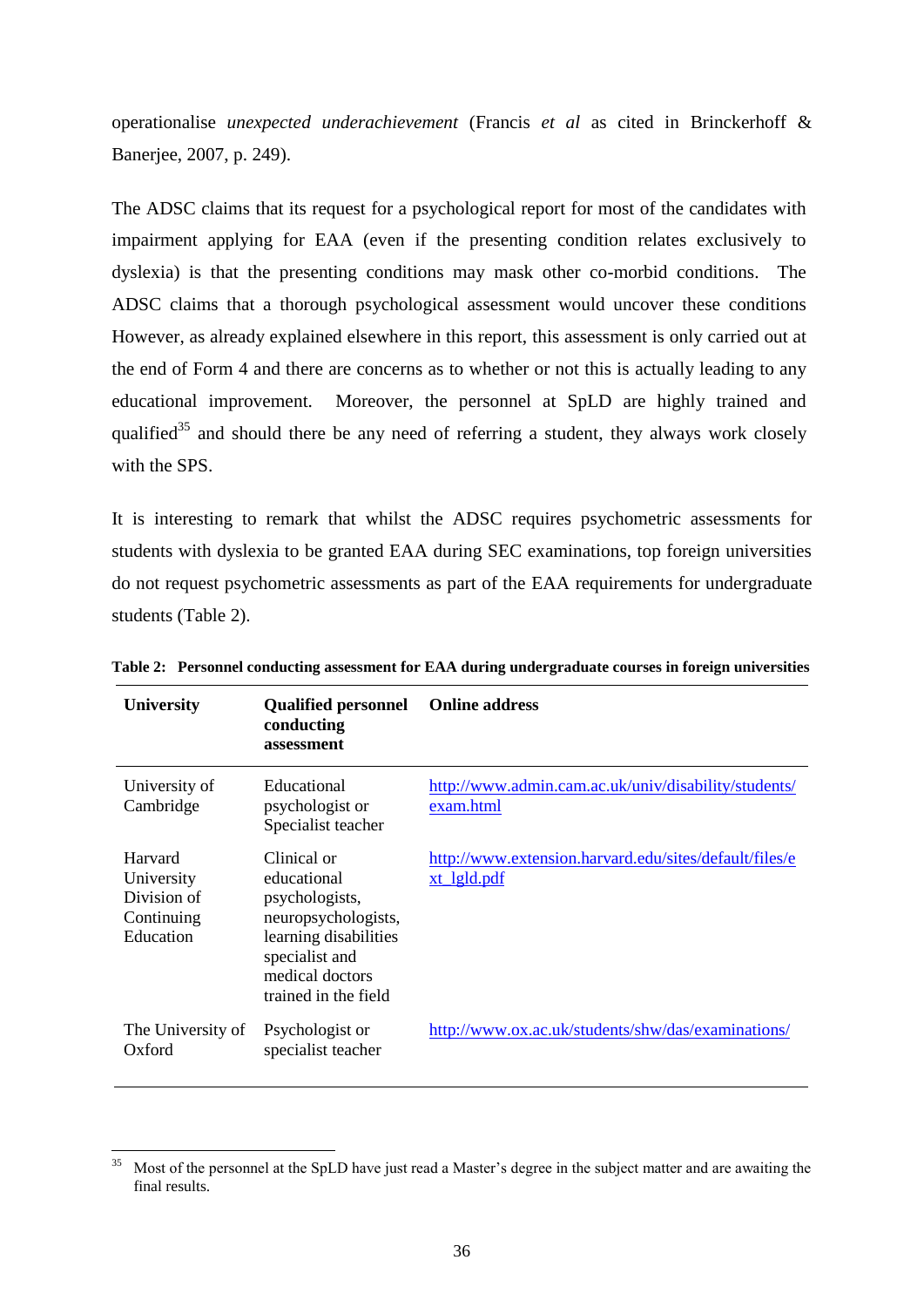Although Section A of the MATSEC EAA application has been recently revised, it is believed that it is still time consuming, should be more concise, and an online version made available.

#### <span id="page-42-0"></span>**3.2.3 EAA granted by the ADSC**

1

The received data sets focused on the lack of provision of readers for students with dyslexia in SEC language examinations. It has already been explained that this is also affecting secondary school provision of EAA during school examinations since it is argued that students need to be prepared for their MATSEC examinations. Hence, a number of schools refrain from granting a reader to eligible candidates, usually from Form 3 onwards.

The MATSEC Guidelines (University of Malta, 2011, pp. 12-13) specify that:

…even candidates with dyslexia whose reading age is below 10 years and would (in nonlanguage subjects) qualify for a reader, cannot have the paper read to them during a language examination<sup>36</sup>. In such assessment, reading and writing the language is a skill that the candidates must demonstrate.

In 2011, 36.14% of the requests received by the ADSC for SEC EAA referred to students with specific learning difficulty / dyslexia and ADD / ADHD /  $SpLD$  / Dyslexia<sup>37</sup> (University of Malta, 2013a). The ADSC records also indicate that during the same year, only 30.2% of the eligible candidates used the granted extra time (University of Malta, 2013a). However, there are no records available, which would indicate what fraction of the 30.2% captures students with specific learning difficulty / dyslexia and / or ADD / ADHD / SpLD / Dyslexia.

In the UK, the majority of requests for EAA in General Certificate of Secondary Education (GCSE) examinations are received from students with dyslexia. Furthermore, the most frequent of the UK requests is for a reader. For these students to access high-stake examinations, they require a certain level of reading accuracy, speed, and comprehension.

<sup>&</sup>lt;sup>36</sup> Letter Circular CMeLD 230/2013 dated 14 June 2013 puts forward a newly recommended procedure, which entails that candidates with a score either below 11.00 years on the locally standardised English reading Comprehension test or below 10 years on the Neale Analysis of Reading Ability (NARA) II Accuracy Scale, a reader is granted. However, this does not apply for language examinations.

 $37$  The number of students with specific learning difficulty / dyslexia and ADD / ADHD / SpLD / Dyslexia increased to 50% in 2012.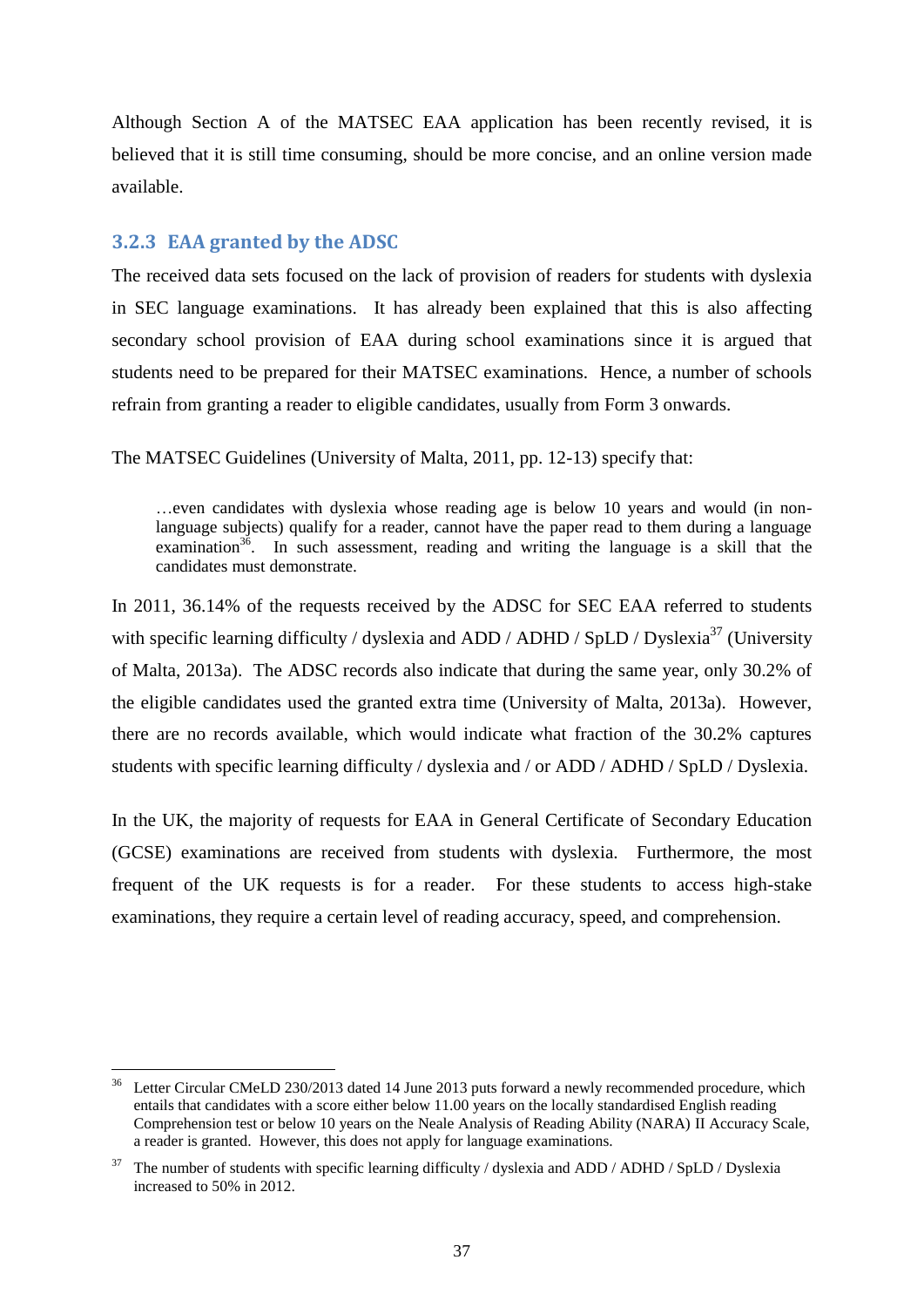For this reason, students may undergo several assessments and their below average performance in one or more of these reading skills makes them eligible for a reader during examinations<sup>38</sup>.

The lack of application of several assessments in Malta is not the only issue. Woods (2004) reported a study by Sawyer, Ferguson, Hayward and Cunningham et al, whereby it was concluded that many GCSE papers had parts of texts, which corresponded to a readability age of 15 years and even 17 years. This readability age is beyond the cut-off age of 11.00 years (Standardized English Reading Comprehension Test). There are no known studies of the readability level of SEC papers.

Thus, on the basis of lack of assessment and data on the readability levels of SEC papers, it may be concluded that students with dyslexia may be at a disadvantage with their "non disabled" peers and that granting extra time to students with reading difficulties does not offer the same opportunity as having a reader (Griffiths & Woods, 2010). This may also explain the 30.2% figure mentioned above, although the ADSC seems to attribute this figure to the students' lack of preparation for the examinations. A reader would be crucial because the process of decoding text would not impede the higher order reading skills as in comprehension (Woods, 2004).

Although the ADSC insists that students have to demonstrate that they can read and write a language, at least one foreign examination board (whose guidelines were consulted and adopted by the ADSC)<sup>39</sup> grants a computer reader / reader for GCSE and General Certificate of Education (GCE) "in papers (or sections of papers) testing reading….since it allows the candidate to independently meet the requirements of the reading standards" (Joint Council for Qualifications, 2012, p. 15).

The ADSC feedback on EAA made reference to the above document; however, the document was considered to have "unclear and contradictory documentation" with respect to readers in language examination papers, by the ADSC.

1

<sup>&</sup>lt;sup>38</sup> Notwithstanding these assessments, researchers view the cut-off points of student assessments' results as "arbitrary" and a number of the non-identified or "ineligible" students would also make fair use of the EAA provisions to demonstrate their attainment (Woods, 2007).

<sup>39</sup> MATSEC Guidelines were developed on the regulations and guidance of the UK Joint Council for Qualifications (September 2006 – August 2007). The UK Joint Council for Qualifications has revised the regulations and guidance (latest version dates September 2012 – August 2013).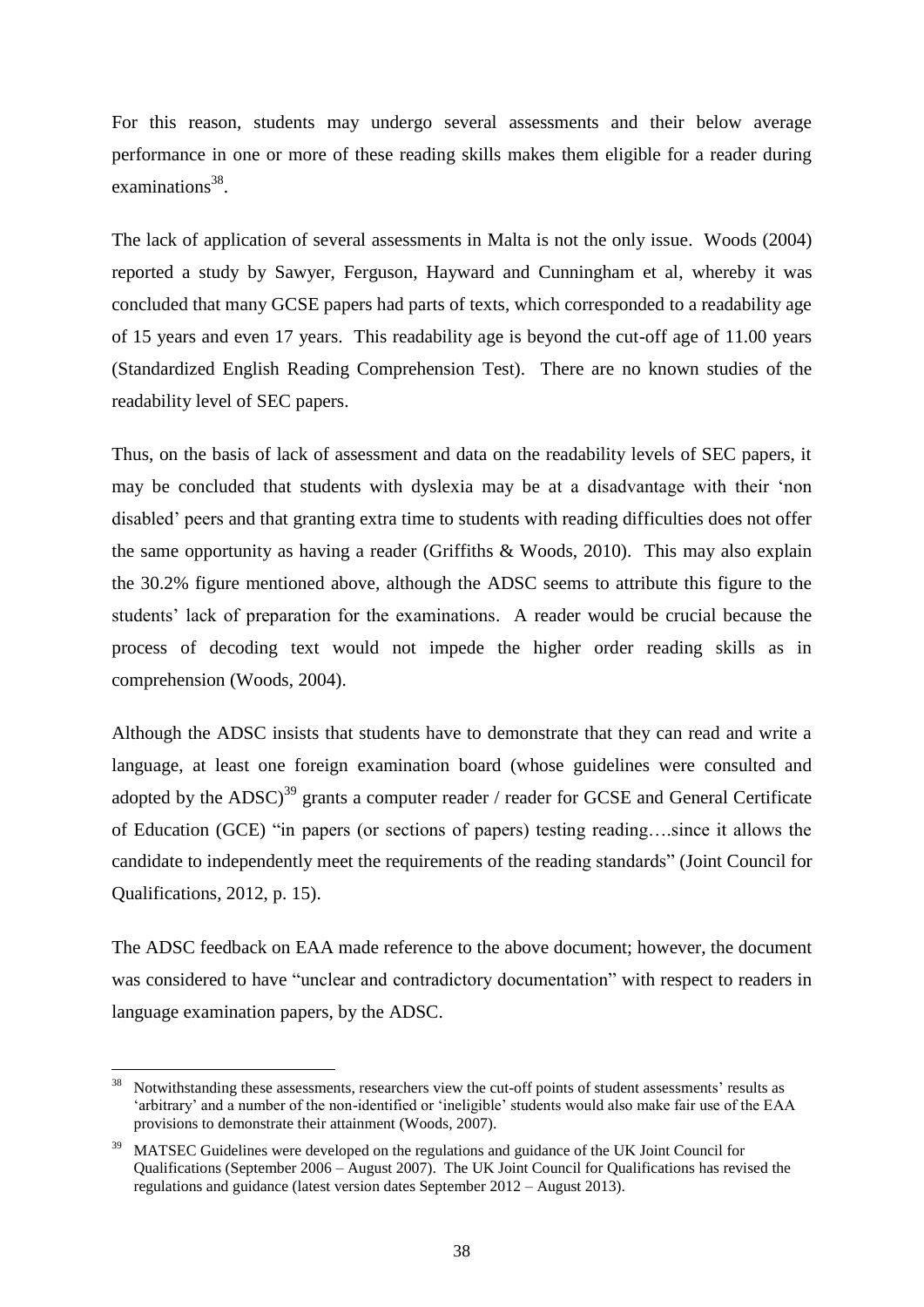Notwithstanding, The Joint Council for Qualifications (JCQ) (2012, p. 20) does give clear guidelines for GCSE English:

GCSE English assessment objectives show that learners must actually "read" and demonstrate understanding of the written language. This means taking meaning off the page from text or Braille, therefore, **a reader would not be permitted for components that assess reading**.

#### *N.B.:* **A** candidate may however use a computer reader in the section of the paper that **assesses reading since it allows the candidate to independently meet the requirements of the reading standards.**

It is understood that for a language examination, a computer reader, rather than a human reader, is allowed since the latter may carry a limitation during examinations *e.g.* tone of voice (Joint Council for Qualifications, 2012). The JCQ also grants a reader or a computer reader for Advanced Level (A Level) English (Joint Council for Qualifications, 2012). There have been several instances where Maltese students with dyslexia, eligible for a reader, have applied for their SEC English examination and were not granted a reader. However, they were granted a reader when they applied with Edexel.

Other EAA given by foreign universities (Durham University, n.d.; George Mason University, n.d.; The University of Vermont, n.d.; Trinity College Dublin, n.d.; University of Cambridge, n.d.; University of Oxford, n.d.; University of Stirling, n.d.) to students with learning difficulties are summarised in Table 3.

| <b>University</b>                 | <b>Exam modifications</b>                                                                                                                                                                                          | <b>Online address</b>                                                                        |
|-----------------------------------|--------------------------------------------------------------------------------------------------------------------------------------------------------------------------------------------------------------------|----------------------------------------------------------------------------------------------|
| George Mason<br>University        | Extra time, oral examinations, readers,<br>quiet environment, word processor.                                                                                                                                      | http://ods.gmu.edu/students/services.php                                                     |
| University of<br><b>Stirling</b>  | Exam papers in alternative format,<br>separate accommodations for<br>examinations, use of IT facilities for<br>examinations including voice activated<br>software for dictation, extra time and<br>respite breaks. | http://www.student-<br>support.stir.ac.uk/advice/disability/teaching<br>-learning/index.php/ |
| University of<br>Vermont          | Extra time, use of assistive equipment<br>(computer and appropriate reading and<br>writing software), reader, scribe, oral<br>examinations, enlarged print, private<br>room.                                       | http://www.uvm.edu/epc/?Page=AltTest.ht<br>ml                                                |
| <b>Ireland Trinity</b><br>College | Computer with assistive technology<br>software for reading and writing,<br>scribe, extra time, oral examinations.                                                                                                  | http://www.tcd.ie/disability/services/Exam<br>%20accommodations/index.php#reason             |

**Table 3: EAA granted by foreign universities at tertiary level**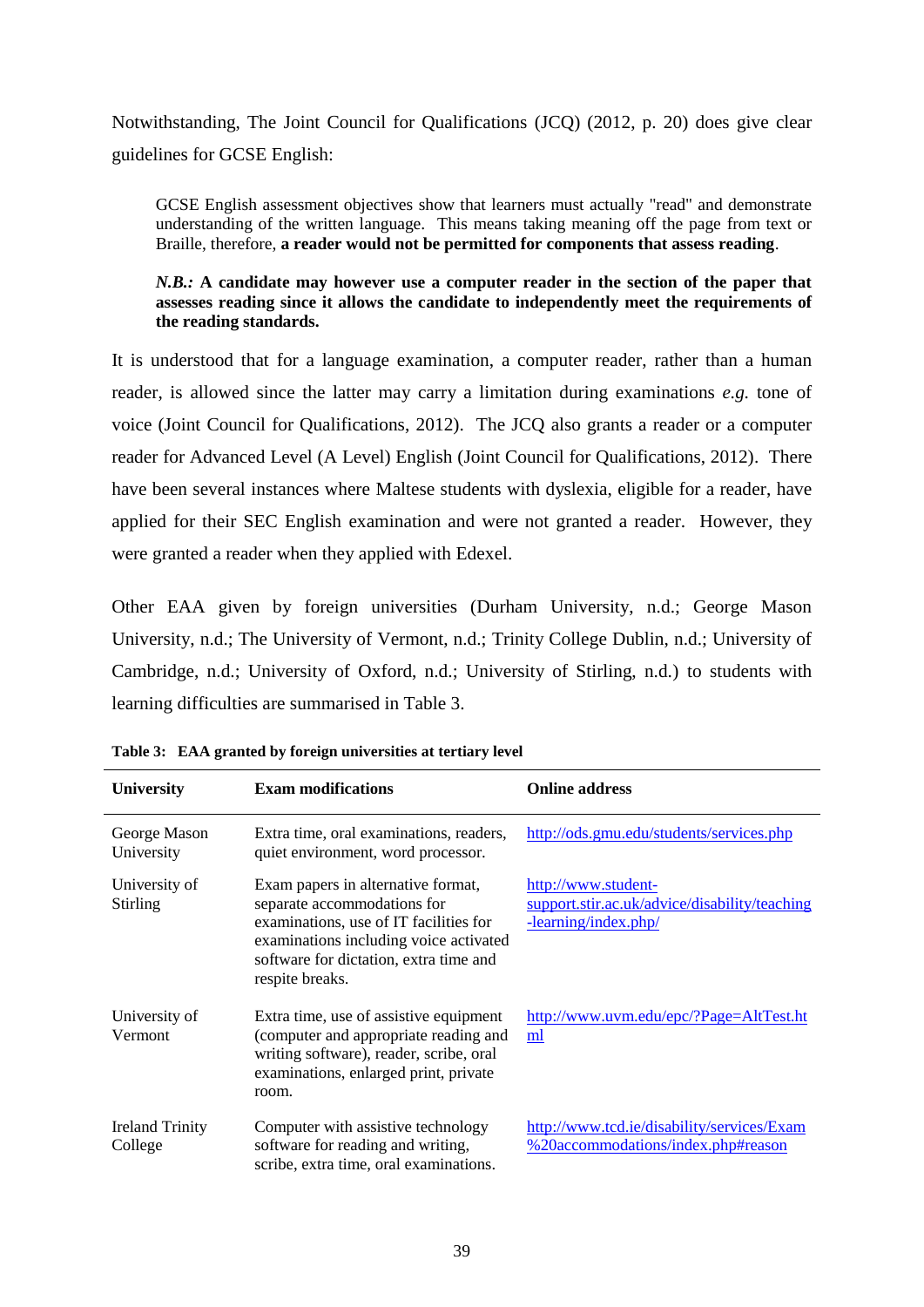| University of<br>Cambridge | Reader <sup>40</sup> , word processor, extra time,<br>scribe.                                                                                                         | http://www.admin.cam.ac.uk/univ/disabilit<br>y/students/exam.html         |
|----------------------------|-----------------------------------------------------------------------------------------------------------------------------------------------------------------------|---------------------------------------------------------------------------|
| University of<br>Oxford    | Extra time, word processor with<br>assistive software (read and write),<br>scribe, one exam per day.                                                                  | http://www.ox.ac.uk/students/shw/das/exa<br>minations                     |
| Durham<br>University       | Word processor with specialised<br>software (reading and writing),<br>enlarged papers, coloured filters for<br>reading, spell checker, scribe, reader,<br>quiet room. | http://www.dur.ac.uk/dussd/handbook/exa<br>marrangements/otherfacilities/ |

Several foreign universities facilitate the use of computer readers for students with dyslexia during their course of study and subsequently their examinations. Some even go a step further and suggest computer software that can be used for the student"s perusal.

On similar lines, the University of Malta gives an overview of the support that may be available to students and staff with a disability at the University (University of Malta, 2013b). Students are encouraged to become familiar with word processors to enhance their independence. A list of EAA is provided, including waiving of specific entry requirements, time extension for completing assessments or the course, and the use of additional resources. EAA for students with dyslexia, sitting for University examinations, will be given extra time in "severe dyslexia" (University of Malta, 2013b, p. 11) but not readers or scribes since "UoM requires that all students have acquired the skills of reading and writing"<sup>41</sup> (University of Malta, 2013b, p. 21). The use of word processors may be accepted as writing tools for students with severe disabilities including dyspraxia, however, spelling, grammar and other literacy checkers will be disabled during examinations.

Data indicates that UoM still expects prospective students to be literate even if some debate that proficiency may be expressed orally and not necessarily through written examinations. The ADSC still insists on proficiency in literacy and hence is not in a position to provide scribes and readers at tertiary level. Notwithstanding this, the ADSC encourages students to

1

<sup>&</sup>lt;sup>40</sup> The University of Cambridge does not allow readers for language exams.

 $41$  The UoM insists on students to acquire skills of reading and writing due to two main factors:

i. many mature students reading for a degree could not cope with the course in spite of their work experience and maturity; and

ii. some students would have passed the examination on the basis of irregular help received during the examination session rather than their own merits (*vide* sub-section 2.2.4 [Post secondary and tertiary](#page-18-0)  [level\)](#page-18-0).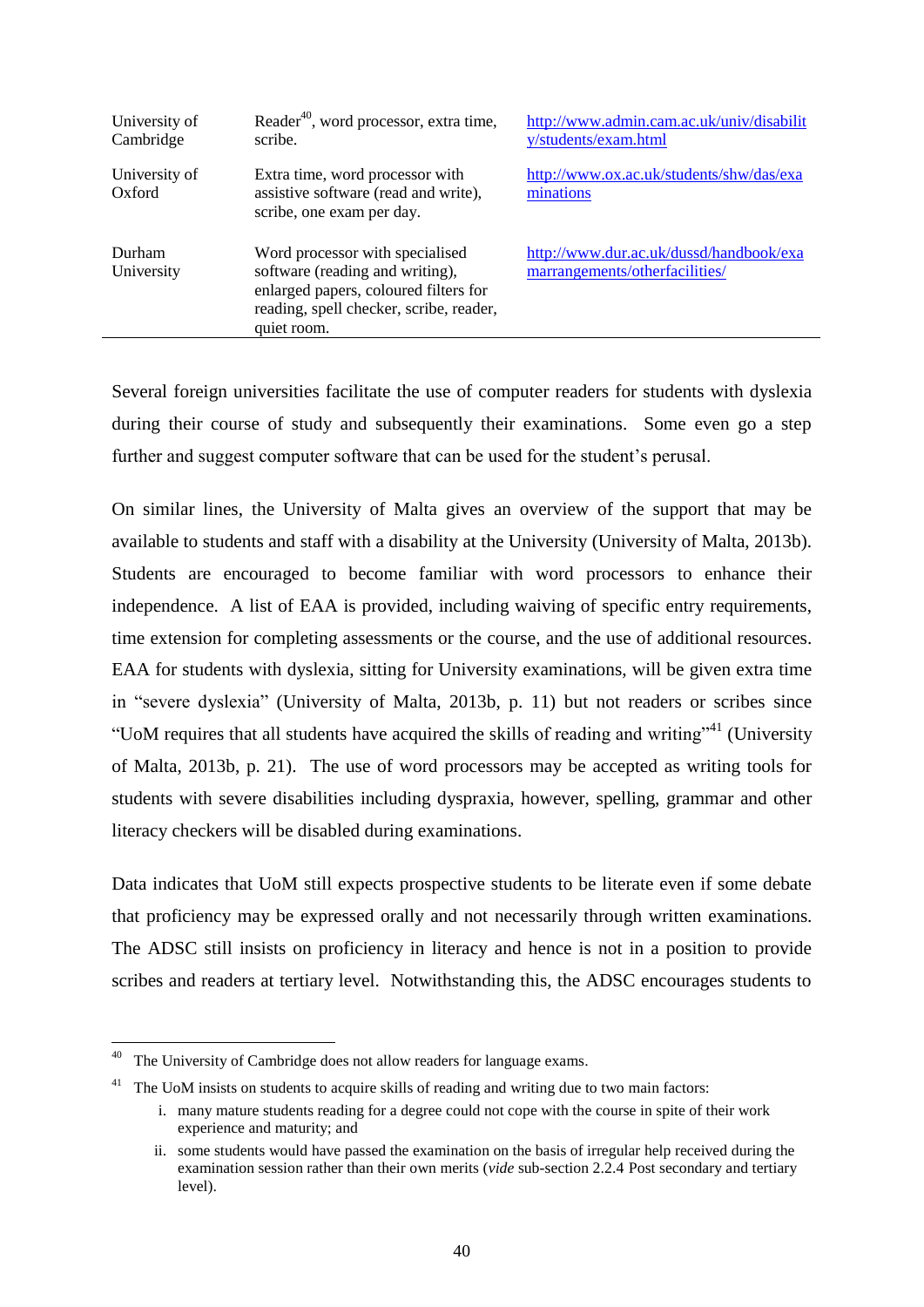develop strategies to become independent readers so that they will benefit from available technology after graduation. These two points seem to be conflicting.

When considering the EAA given by top foreign universities, one may be concerned that the University of Malta is at a disadvantage. Moreover, students may be discouraged from pursing their studies, potentially losing prospective human resources.

#### <span id="page-46-0"></span>**3.2.4 Concluding thoughts**

High-stake examinations play an important role in transition from schooling to further education, training, and employment. Therefore, EAA may help eligible candidates to pursue their studies / training or seek employment. Finding the most appropriate EAA, for each student, means that one has to have a certain degree of resilience rather than adopting a rigid application of the guidelines. This would depend on the candidate"s needs and feasibility without affecting the integrity of the exam. However, EAA must not mislead whoever consults or refers to the candidates' certificates (Directorate for Quality and Standards in Education, n.d.), whether it is for employment or to pursue their studies.

Testing has become "the centrepiece of accountability" (Brinckerhoff & Banerjee, 2007, p. 246) since it is an information tool to determine what skills the students would have acquired. Schools therefore need to develop good identification protocols and take the responsibility to select students eligible for EAA, based on recommendations from educational psychologists and SpLD specialists. Certain EAA, such as a reader, would require a professional recommendation by the school; however, extra time would not.

The setting up of a National Examinations Authority (NEA) should be considered, with the objective of alleviating the burden currently experienced by the ADSC as a result of the ever increasing number of applications. The objectives of the NEA should be to ensure that EAA are granted for the benefit of eligible students, monitoring the process, and take any necessary actions on the basis of reported evaluations. This would also include EAA for A Levels so that a streamlined approach to teaching, learning, and assessment is ensured throughout the students' academic years in the best interest of consistency.

Modifications in the MATSEC Guidelines on EAA may also need to be considered together with the inclusion of other EAA such as oral language modifiers, bilingual translation dictionaries (for foreign students), and the use of computer processors with specialised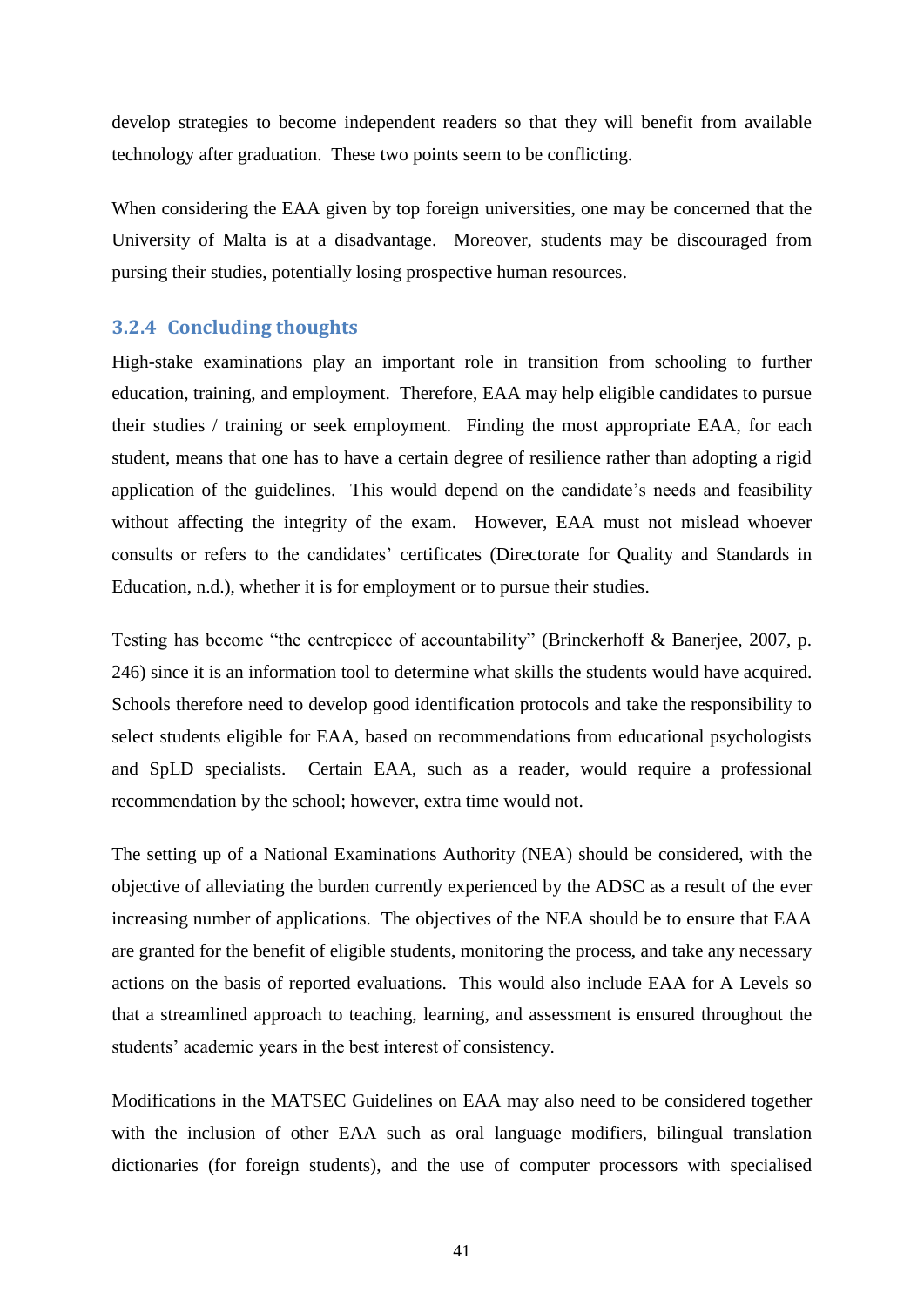software. The role of the NEA should also include auditing the whole EAA process, including the veracity of educational psychologist reports, which were referred to in this report on numerous occasions. A list of appointed educational psychologist could also be compiled and revised as necessary.

Schools need to take onus of suggesting EAA. Moreover, by reducing the current bureaucracy for granting EAA in late secondary schooling years, personnel from the SPS and the SpLD would be more available to give their recommendations and support in schools. In fact, this move is predicted to be in the right direction. If students are being supported throughout their learning, given the necessary EAA, and trained on how to use them, long term beneficial results should be expected (Griffiths & Woods, 2010). As suggested elsewhere in this report, if mid-yearly examinations are replaced with formative assessments, more attention can be given to the logistics required by the annual examinations and the training required by eligible candidates on the use of EAA.

Alternative forms of testing need to be considered. The majority of students spend between 31% to 60% of their school days exercising handwriting skills; however, students with dyslexia and dyspraxia encounter difficulties to write due to challenges in visual integration and motor information (Horne, Ferrier, Singleton, & Read, 2011). Nowadays students are proficient with keyboard use and if they practice, they can type faster than they can write. Several high-stake examinations are being driven to computer-based testing, described as the "next frontier", due to the increasing number of candidates' requests for EAA and the presenting complexities in disabilities (Brinckerhoff & Banerjee, 2007, p. 247).

Computers have been used during examinations in Denmark, for over a decade and in 2012 a pilot project was carried out in 14 colleges where internet was also used during examinations<sup>42</sup>. The Honourable Bertel Haarder, who served as Denmark's Education Minister, commented that "our examinations have to reflect daily life in the classroom and daily life in the classroom has to reflect life in society" (Association for Computing Machinery, 2010, p. 1). Although computer-based testing is more cost effective, there are other considerations, which affect the validity of the examination for students with IEN, rather than putting paper and pencil test on a computer. These may include issues of equity,

1

The objectives of these examinations were to locate and analyse information rather than encourage rote learning as is required by most high-stake examinations.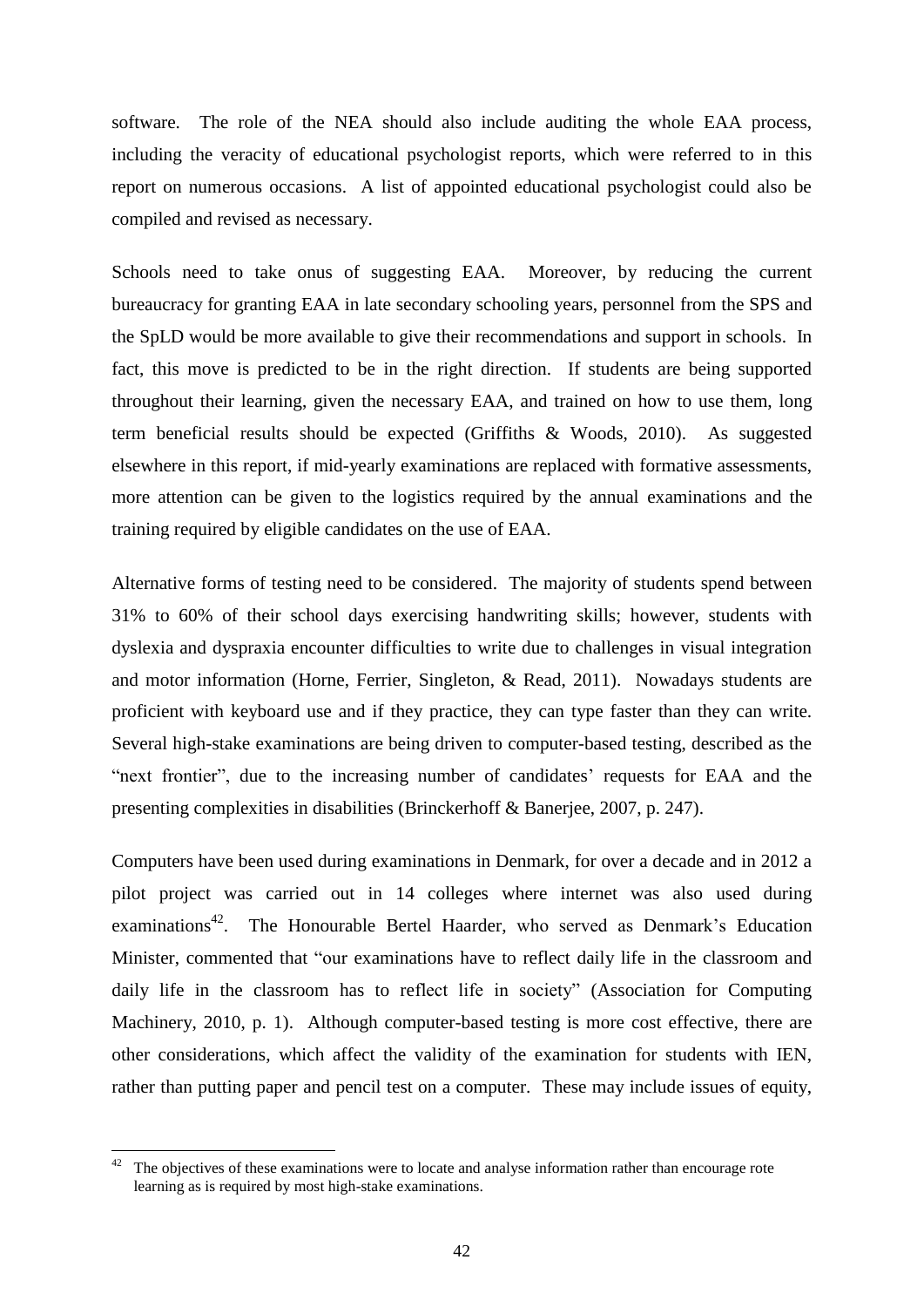lack of skills in technology and computer use, and securing online data (Thompson et al., 2002).

Further high level discussions are therefore required to outline the best way for students' IEN to be assessed in the most efficient manner, and determine the feasibility of granting the appropriate EAA to meet their needs, without compromising the assessment's objectives. The recommendations received during this consultation period should serve as a detailed framework to analyse and determine short, medium, and long term strategies and eventually achieve the above.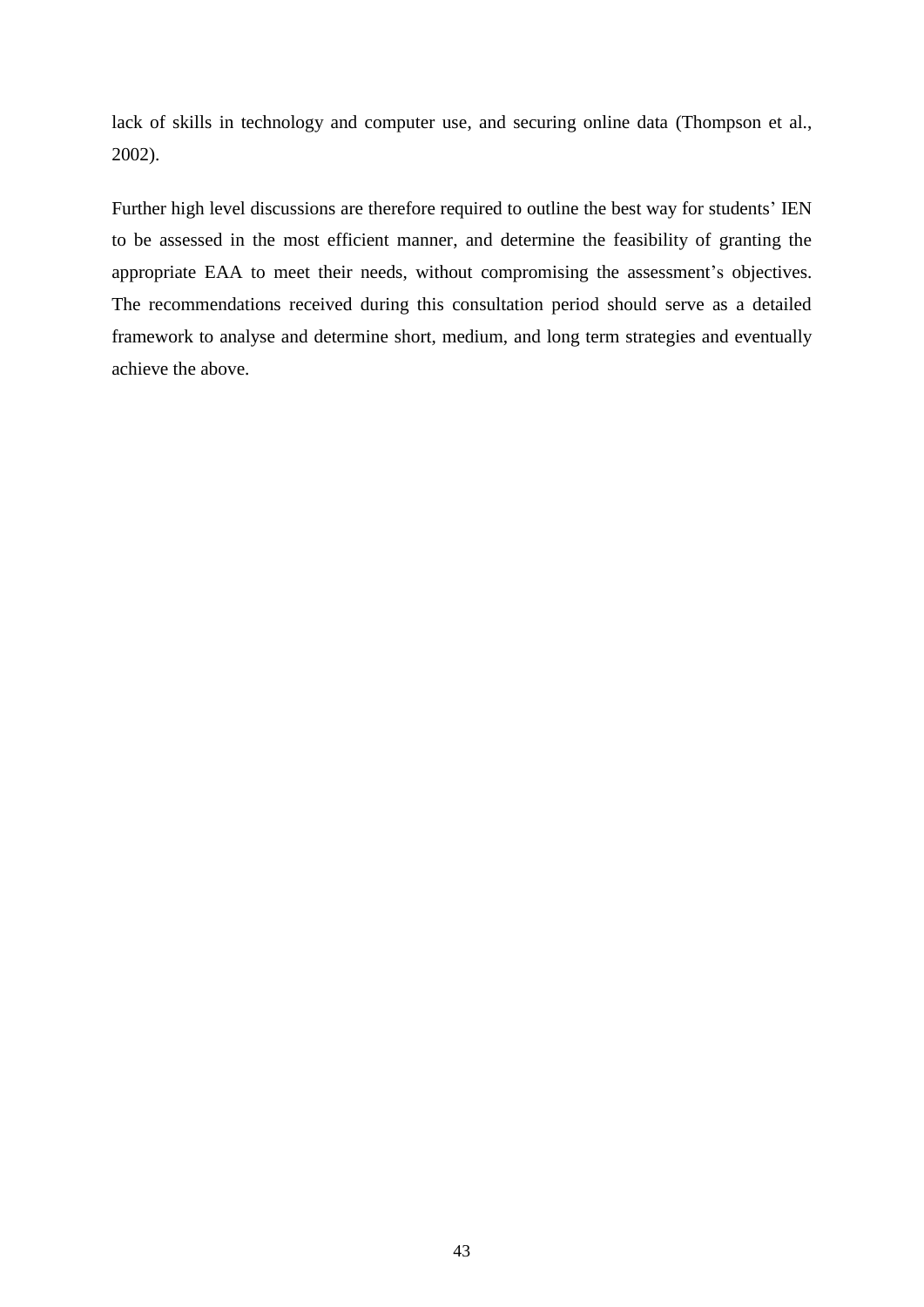## <span id="page-49-0"></span>**REFERENCES**

- Association for Computing Machinery. (2010). Web used for final exams in Denmark. *Communications of the ACM, 53*(1), 21.
- Brinckerhoff, L. C., & Banerjee, M. (2007). Misconceptions regarding accommodations on high-stakes tests: recommendations for preparing disability documentation for test takers with learning disabilities. *Learning Disability Research & Practice, 22*(4), 246- 255.
- British Institute of Learning Disabilities. (n.d.). Factsheet learning disabilities. Retrieved 16 March, 2011, from [http://www.bild.org.uk](http://www.bild.org.uk/)
- Carcary, M. (2011). Evidence analysis using CAQDAS: insights from a qualitative researcher [Electronic Version]. *The Electronic Journal of Business Research Methods*, *9*, 10-24. Retrieved 28 December 2011, from [http://www.ajbrm.com](http://www.ajbrm.com/)
- Chesler, M. (1987). Professionals' views of the "dangers" of self-help groups, *CRSO 345*. Michigan: Center for Research on Social Organization, University of Michigan.
- Dempsey, I., & Davies, M. (2013). National test performance of young Australian children with additional educational needs. *Australian Journal of Education, 57*(1), 5-18.
- Directorate for Quality and Standards in Education. (n.d.). Guidelines and definitions for access arrangements during school examinations (excluding benchmark). Floriana: Author.
- Durham University. (n.d.). Provision of other facilities. Retrieved 12 June, 2013, from <http://www.dur.ac.uk/dussd/handbook/examarrangements/otherfacilities/>
- Equal Opportunities (Persons Disability) Act. (2000). Act I of 2000 as amended by Legal Notice 426 of 2007; and Acts II and XXIV of 2012, *Civil* (pp. 19). Valletta: Laws of Malta.
- George Mason University. (n.d.). ODS Process. Retrieved 12 June, 2013, from <http://ods.gmu.edu/students/services.php>
- Griffiths, D., & Woods, K. (2010). School processes in providing reading support in GCSE examinations. *British Journal of Special Education, 37*(4), 180-189.
- Horne, J., Ferrier, J., Singleton, C., & Read, C. (2011). Computerised assessment of handwriting and typing speed. *Educational & Child Psychology, 28*(2), 52-66.
- Joint Council for Qualifications. (2012). *Access arrangements, reasonable adjustments and special considerations: general and vocational qualifications*. Retrieved 15 May 2013, from [http://www.jcq.org.uk/exams-office/access-arrangements-and-special](http://www.jcq.org.uk/exams-office/access-arrangements-and-special-consideration/regulations-and-guidance/access-arrangements-reasonable-adjustments-and-special-consideration-2012-2013)[consideration/regulations-and-guidance/access-arrangements-reasonable-adjustments](http://www.jcq.org.uk/exams-office/access-arrangements-and-special-consideration/regulations-and-guidance/access-arrangements-reasonable-adjustments-and-special-consideration-2012-2013)[and-special-consideration-2012-2013](http://www.jcq.org.uk/exams-office/access-arrangements-and-special-consideration/regulations-and-guidance/access-arrangements-reasonable-adjustments-and-special-consideration-2012-2013)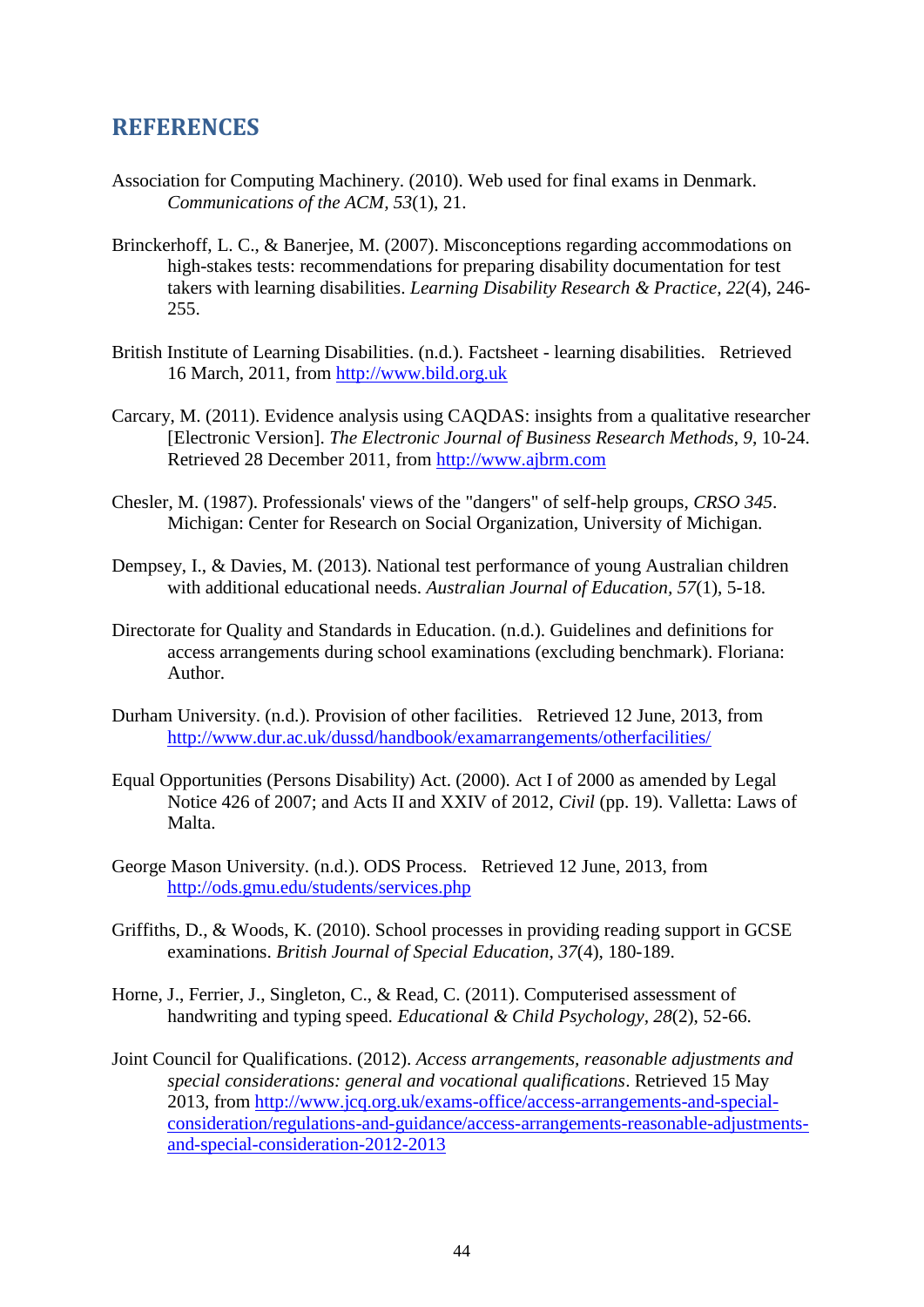- Lewins, A., & Silver, C. (2009). Choosing a CAQDAS package. 6th Edition. Retrieved 01 February, 2010, from<http://www.caqdas.soc.surrey.ac.uk/training.html>
- Maxwell, L. A. (2013). Access to common exams probed. *Education Week, 32*(27), 1.
- Muhr, T., & Friese, S. (2004). User's manual for ATLAS.ti 5.0 (2nd ed.). Berlin: Scientific Software Development.
- Salend, S. J. (2008). Determining appropriate testing accommodations: complying with NCLB and IDEA. *Teaching Exceptional Children, 40*(4), 14-22.
- Strauss, A., & Corbin, J. (1990). *Basics of qualitative research: grounded theory procedures and techniques*. London: SAGE Publications Ltd.
- The University of Vermont. (n.d.). Alternative testing services. Retrieved 12 June, 2013, from<http://www.uvm.edu/epc/?Page=AltTest.html>
- Thompson, S. J., Thurlow, M. L., Quenemoen, R. F., & Lehr, C. A. (2002). Access to computer-based testing for students with disabilities. *(Synthesis Report 45).* Retrieved 07 June 2013, 2013, from <http://education.umn.edu/NCEO/OnlinePubs/Synthesis45.html>
- Thurlow, M. L. (2010). Steps toward creating fully accessible reading assessments. *Applied Measurement in Education, 23*(2), 121-131.
- Trinity College Dublin. (n.d.). Exam arrangements for students with disabilities. Retrieved 12 June, 2013, from <http://www.tcd.ie/disability/services/Exam%20accommodations/index.php#reason>
- University of Cambridge. (n.d.). Exam access arrangements. Retrieved 12 June, 2013, from <http://www.admin.cam.ac.uk/univ/disability/students/exam.html>
- University of Malta [UoM]. (2011). *Guidelines to MATSEC examinations access arrangements*. Msida: Author.
- UoM. (2013a). Access Arrangements. Unpublished powerpoint presentation. Msida: University of Malta.
- UoM. (2013b). *The University of Malta access arrangements*. Msida: Author.
- University of Oregon. (n.d.). What are the most inclusive methods of assessment? Retrieved 07 June, 2013, from <http://www.tep.uoregon.edu/resources/universaldesign/assessment.html>
- University of Oxford. (n.d.). Alternative examination arrangements. Retrieved 12 June, 2013, from<http://www.ox.ac.uk/students/shw/das/exams/?path=shw/das/exams>
- University of Stirling. (n.d.). Student development and support services. Retrieved 12 June, 2013, from [http://www.student-support.stir.ac.uk/advice/disability/teaching](http://www.student-support.stir.ac.uk/advice/disability/teaching-learning/index.php/)[learning/index.php/](http://www.student-support.stir.ac.uk/advice/disability/teaching-learning/index.php/)